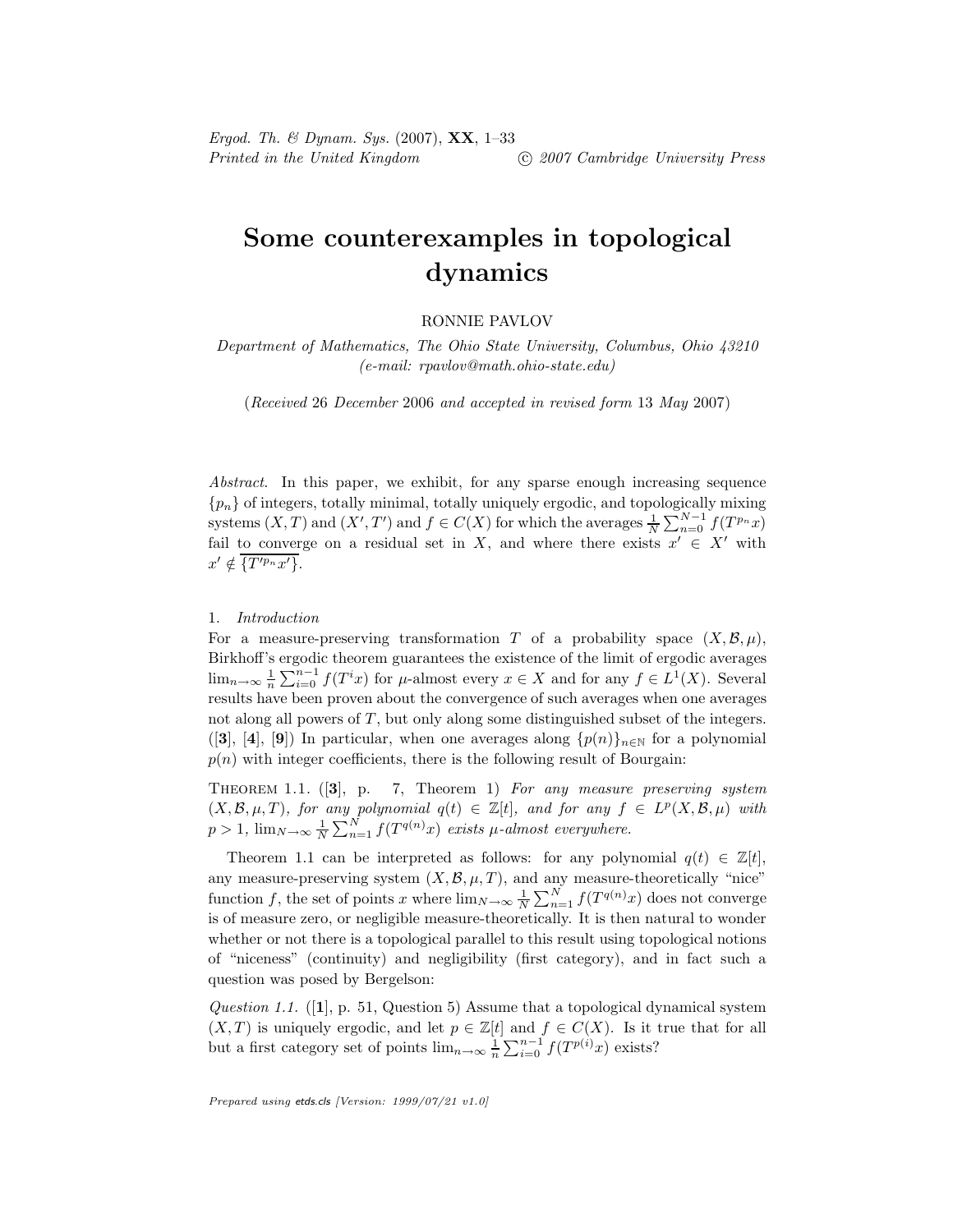To properly discuss and motivate Question 1.1, we need some definitions:

Definition 1.1. A topological dynamical system  $(X, T)$  consists of a compact topological space X and a continuous map  $T: X \to X$ .

Definition 1.2. A topological dynamical system  $(X, T)$  is **minimal** if for any closed set K with  $T^{-1}K \subseteq K$ ,  $K = \emptyset$  or  $K = X$ .  $(X,T)$  is **totally minimal** if  $(X,T^n)$ is minimal for every  $n \in \mathbb{N}$ .

Definition 1.3. A topological dynamical system  $(X, T)$  is **uniquely ergodic** if there is only one Borel measure  $\mu$  on X such that  $\mu(A) = \mu(T^{-1}A)$  for every Borel set  $A \subseteq X$ .  $(X, T)$  is **totally uniquely ergodic** if  $(X, T^n)$  is uniquely ergodic for every  $n \in \mathbb{N}$ .

Definition 1.4. A topological dynamical system  $(X, T)$  is **topologically mixing** if for any nonempty open sets  $U, V \subseteq X$ , there exists  $N \in \mathbb{N}$  such that for any  $n > N$ ,  $U \cap T^n V \neq \varnothing$ .

Definition 1.5. For any set  $A \subseteq \mathbb{N}$ , the **upper Banach density** of A is defined by

$$
d^*(A) = \limsup_{n \to \infty} \sup_{m \in \mathbb{N}} \frac{|\{m, m+1, \dots, m+n-1\} \cap A|}{n}.
$$

Definition 1.6. For any set  $A \subseteq \mathbb{N}$ , the **upper density** of A is defined by

$$
\overline{d}(A) = \limsup_{n \to \infty} \frac{|\{1, \dots, n\} \cap A|}{n}.
$$

*Definition 1.7.* For a set  $A \subseteq \mathbb{N}$ , the **density** of A is defined by

$$
d(A) = \lim_{n \to \infty} \frac{|\{1, \dots, n\} \cap A|}{n}
$$

if this limit exists.

Definition 1.8. Given a topological dynamical system  $(X, T)$  and a T-invariant Borel probability measure  $\mu$ , a point  $x \in X$  is  $(T, \mu)$ -generic if for every  $f \in C(X)$ ,

$$
\lim_{n \to \infty} \frac{1}{n} \sum_{i=0}^{n-1} f(T^i x) = \int f d\mu.
$$

Bergelson added the hypothesis of unique ergodicity because it is a classical result that a system  $(X, T)$  is uniquely ergodic with unique T-invariant measure  $\mu$  if and only if for every  $x \in X$  and  $f \in C(X)$ ,  $\lim_{n \to \infty} \frac{1}{n} \sum_{i=0}^{n-1} f(T^i x) = \int_X f d\mu$ , and so this is a natural assumption to make on  $(X, T)$  in Question 1.1.

However, Bergelson was particularly interested in the convergence of these averages to the "correct limit," i.e.  $\int_X f \ d\mu$  where  $\mu$  is the unique T-invariant measure on  $X$ . To have any hope for such a result, it also becomes necessary to assume ergodicity of all powers of  $T$  in order to avoid some natural counterexamples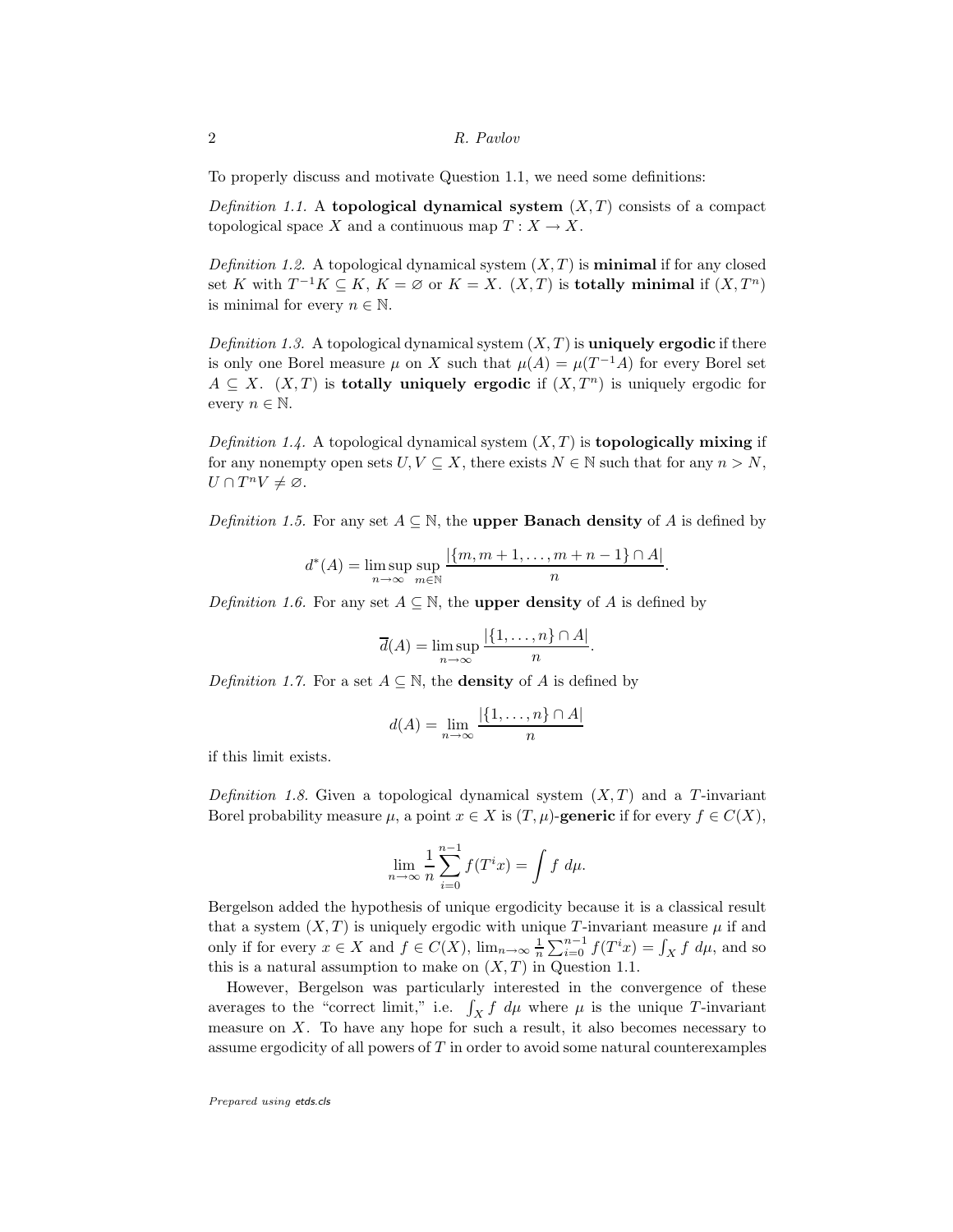related to distribution (mod k) of  $p(n)$  for positive integers k. For example, if  $p(n) = n^2$ , T is the permutation on  $X = \{0, 1, 2\}$  defined by  $Tx = x + 1 \pmod{3}$ ,  $\mu$ is normalized counting measure on X, and  $f = \chi_{\{0\}}$ , then T is obviously uniquely ergodic with unique invariant measure  $\mu = \frac{\delta_0 + \delta_1 + \delta_2}{3}$ , but

$$
\lim_{n \to \infty} \frac{1}{n} \sum_{i=0}^{n-1} f(T^{p(i)}x) = \begin{cases} \frac{1}{3} & \text{if } x = 0, \\ 0 & \text{if } x = 1, \\ \frac{2}{3} & \text{if } x = 2. \end{cases}
$$

To avoid such examples, we would need  $T$  to be totally ergodic as well as uniquely ergodic, and so it makes sense to assume total unique ergodicity to encompass both properties. Bergelson's revised question then looks like this:

Question 1.2 Assume that a topological dynamical system  $(X, T)$  is totally uniquely ergodic with unique T-invariant measure  $\mu$ , and let  $p \in \mathbb{Z}[t]$  and  $f \in C(X)$ . Is it true that for all but a first category set of points  $\lim_{n\to\infty} \frac{1}{n} \sum_{i=0}^{n-1} f(T^{p(i)}x) = \int_X f d\mu$ ?

We answer Questions 1.1 and 1.2 negatively in the case where the degree of  $p$ is at least two, and in fact prove some slightly more general results. The level of generality depends on what hypotheses we place on the space  $X$ . In particular, we can exhibit more counterexamples in the case where  $X$  is a totally disconnected space than we can in the case where  $X$  is a connected space. Here are our main results:

THEOREM 1.2. For any increasing sequence  $\{p_n\}$  of integers with upper Banach density zero, there exists a totally minimal, totally uniquely ergodic, and topologically mixing topological dynamical system  $(X, T)$  and a continuous function f on X with the property that for a residual set of  $x \in X$ ,  $\frac{1}{N} \sum_{n=0}^{N-1} f(T^{p_n}x)$  does not converge.

THEOREM 1.3. For any increasing sequence  $\{p_n\}$  of integers with the property that for some integer d,  $p_{n+1} < (p_{n+1} - p_n)^d$  for all sufficiently large n, there exists a totally minimal, totally uniquely ergodic, and topologically mixing topological dynamical system  $(X, T)$  and a continuous function f on X with the property that for a residual set of  $x \in X$ ,  $\frac{1}{N} \sum_{n=0}^{N-1} f(T^{p_n}x)$  does not converge. In addition, the space X is a connected  $(2d + 9)$ -manifold.

We note that Theorems 1.2 and 1.3 answer Questions 1.1 and 1.2 negatively for nonlinear  $p \in \mathbb{Z}[t]$  with positive leading coefficient. In fact, it is not hard to modify the constructions contained in this paper to make  $T$  invertible, which yields a negative answer to these questions for all nonlinear  $p$ . We address this issue at the end of the paper.

Theorems 1.2 and 1.3 are about nonconvergence of ergodic averages along certain sequences of powers of  $x$ . We also prove two similar results about nonrecurrence of points. As motivation, we note that a minimal system has the property that every point is recurrent. In other words, if  $(X, T)$  is minimal, then for all  $x \in X$ , it is the case that  $x \in \overline{\{T^n x\}_{n\in\mathbb{N}}}$ . If  $(X,T)$  is totally minimal, then all points are recurrent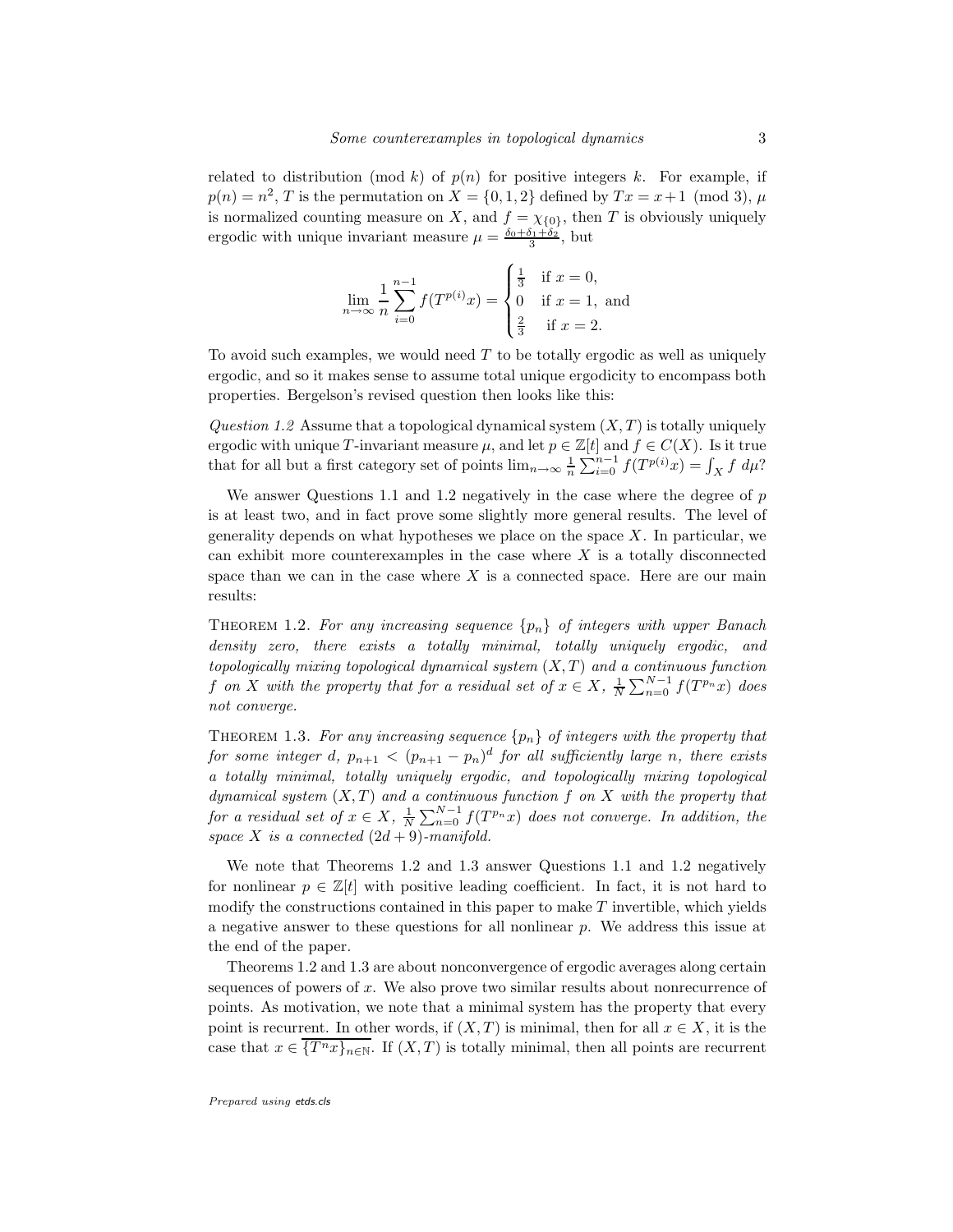even along infinite arithmetic progressions: for any nonnegative integers a, b, and for all  $x \in X$ ,  $x \in \overline{\{T^{an+b}x\}_{n\in\mathbb{N}}}$ . It is then natural to wonder if the same is true for other sequences of powers of  $T$ , and in this vein there is the following result of Bergelson and Leibman, which is a corollary to their Polynomial van der Waerden theorem:

THEOREM 1.4.  $([2], p. 14, Corollary 1.8)$  For any minimal system  $(X, T)$  and any polynomial  $q[t] \in \mathbb{Z}[t]$  with  $q(0) = 0$ , for a residual set of  $x \in X$  it is the case that x is a limit point of  $\{T^{q(n)}x\}_{n\in\mathbb{N}}$ .

The following two results proved in this paper show that this is the best that can be hoped for. In other words, it is not the case that for every minimal system every point is recurrent under polynomial powers of  $T$ .

THEOREM 1.5. For any increasing sequence  $\{p_n\}$  of integers with upper Banach density zero, there exists a totally minimal, totally uniquely ergodic, and topologically mixing topological dynamical system  $(X, T)$  and an uncountable set  $A \subset X$  such that for every  $x \in A$ , the sequence  $\{T^{p_n}x\}$  does not have x as a limit point, i.e. there is no sequence of positive integers  $\{n_i\}$  such that  $T^{p_{n_i}}x$  converges to x.

THEOREM 1.6. For any increasing sequence  ${p_n}$  of integers with the property that for some integer d,  $p_{n+1} < (p_{n+1} - p_n)^d$  for all sufficiently large n, there exists a totally minimal, totally uniquely ergodic, and topologically mixing topological dynamical system  $(X,T)$  and a point  $x \in X$  such that the sequence  $\{T^{p_n}x\}$  does not have x as a limit point, i.e. there is no sequence of positive integers  $\{n_i\}$  such that  $T^{p_{n_i}}x$  converges to x. In addition, the space X is a connected  $(2d + 7)$ -manifold.

The following simple lemma shows that Theorems 1.5 and 1.6 cannot be improved too much, i.e. we cannot exhibit topologically mixing examples with a second category set of such nonrecurrent points.

LEMMA 1.1. If a topological dynamical system  $(X, T)$  is topologically mixing, then for any increasing sequence  $\{p_n\}$ , the set of  $x \in X$  for which x is not a limit point of  $\{T^{p_n}x\}_{n\in\mathbb{N}}$  is of first category.

*Proof.* For any  $\epsilon > 0$ , define  $C_{\epsilon} = \{x : d(x, T^{p_n}x) \geq \epsilon \ \forall n \in \mathbb{N}\}\$ . It is clear that all  $C_{\epsilon}$  are closed. We claim that  $C_{\epsilon}$  contains no nonempty open set, which shows that it is nowhere dense, implying that  $C = \bigcup_{n=1}^{\infty} C_{\frac{1}{n}}$  the set of points x for which x is not a limit point of  $\{T^{p_n}x\}_{n\in\mathbb{N}}$  is of first category. Suppose, for a contradiction, that there is a nonempty open set U with  $U \subseteq C_{\epsilon}$  for some  $\epsilon$ . Then, there exists V with diam(V) <  $\epsilon$  such that  $V \subseteq U \subseteq C_{\epsilon}$ . By topological mixing, there exists n such that  $V \cap T^{-p_n}V \neq \emptyset$ . This implies that there exists  $x \in V$  so that  $T^{p_n}x \in V$ . Since  $\text{diam}(V) < \epsilon$ ,  $d(x, T^{p_n}x) < \epsilon$ . However,  $x \in V \subseteq C_{\epsilon}$ , so we have a contradiction.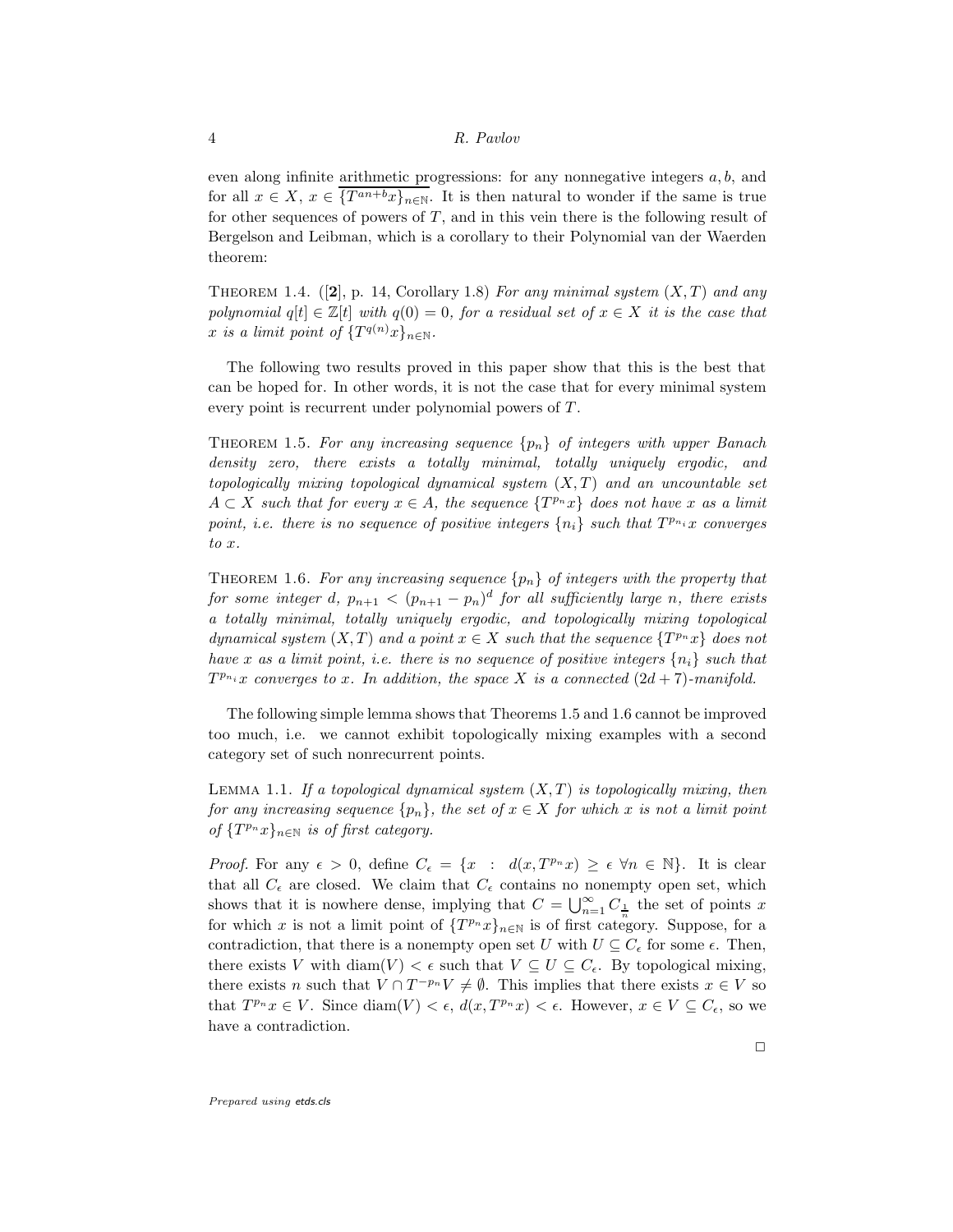Theorem 1.5 shows that it is possible for this set of points nonrecurrent along  $p_n$  to be uncountable though.

We mention that some mixing condition is necessary for a statement like Lemma 1.1; as a simple example, consider an irrational circle rotation  $T : x \mapsto x+\alpha$ on the circle T. There is clearly some increasing sequence of integers  $\{p_n\}$  such that  $p_n \alpha \pmod{1} \to \frac{1}{2}$ . Then, for any  $x \in \mathbb{T}$ ,  $T^{p_n} x \to x + \frac{1}{2}$ , and so for every  $x \in X$ ,  $\{T^{p_n}x\}$  does not have x as a limit point.

Before proceeding with the proofs, we now give a brief description of the content of this paper. In Section 2, we will describe some general symbolic constructions of topological dynamical systems with particular mixing properties. At the end of this section, we will arrive at a construction of a system which is totally minimal, totally uniquely ergodic, and topologically mixing, and which has as a parameter a sequence of integers  $\{n_k\}$ .

In Section 3, by taking this sequence  ${n_k}$  to grow very quickly, we will show that the examples constructed in Section 2 are sufficient to prove Theorems 1.2 and 1.5. Some interesting questions also arise and are answered in Section 3 pertaining to the upper Banach density of countable unions of sets of upper Banach density zero.

In Section 4, we create a flow under a function with base transformation a skew product which acts on a connected manifold, and which is totally minimal, totally uniquely ergodic, and topologically mixing. This transformation has as a parameter a function  $f \in C(\mathbb{T})$ . We use conditions of Fayad ([5]) on flows under functions to achieve topological mixing, and some conditions of Furstenberg ([6]) on skew products to prove total minimality and total unique ergodicity.

In Section 5, by a judicious choice of  $f$ , we use the examples of Section 4 to prove Theorems 1.3 and 1.6.

Finally, in Section 6 we give some open questions about strengthening our results.

#### 2. Some general symbolic constructions

Our proofs of Theorems 1.2 and 1.5 will use symbolic topological dynamical systems. Every symbolic topological dynamical system  $(X, T)$  in this paper is constructed as follows: T is always the left shift map on  $\{0, 1\}^{\mathbb{N}}$ , defined by  $Tx[n] = x[n+1]$  for every  $n \in \mathbb{N}$  and  $x \in \{0,1\}^{\mathbb{N}}$ . We choose  $x \in \{0,1\}^{\mathbb{N}}$ , and the space X is the orbital closure of x:  $X = \overline{\{T^n x\}_{n\in\mathbb{N}}}$ , endowed with the induced topology from  $\{0,1\}^{\mathbb{N}},$ which has the discrete product topology. Alternately, the topology of  $X$  is defined by the metric  $d(x, y) = 2^{-n}$ , where *n* is minimal so that  $x[n] \neq y[n]$ .

We will outline three constructions which algorithmically create  $x$  for which  $T$ will act in a certain way on the orbital closure  $X$  of  $x$ . (Here the "certain way" in question depends on which construction is used.) To describe the constructions, a few more definitions are necessary.

Definition 2.1. An alphabet is any finite set, whose elements are called letters.

Definition 2.2. A word on the alphabet A is any element of  $A^n$  for some positive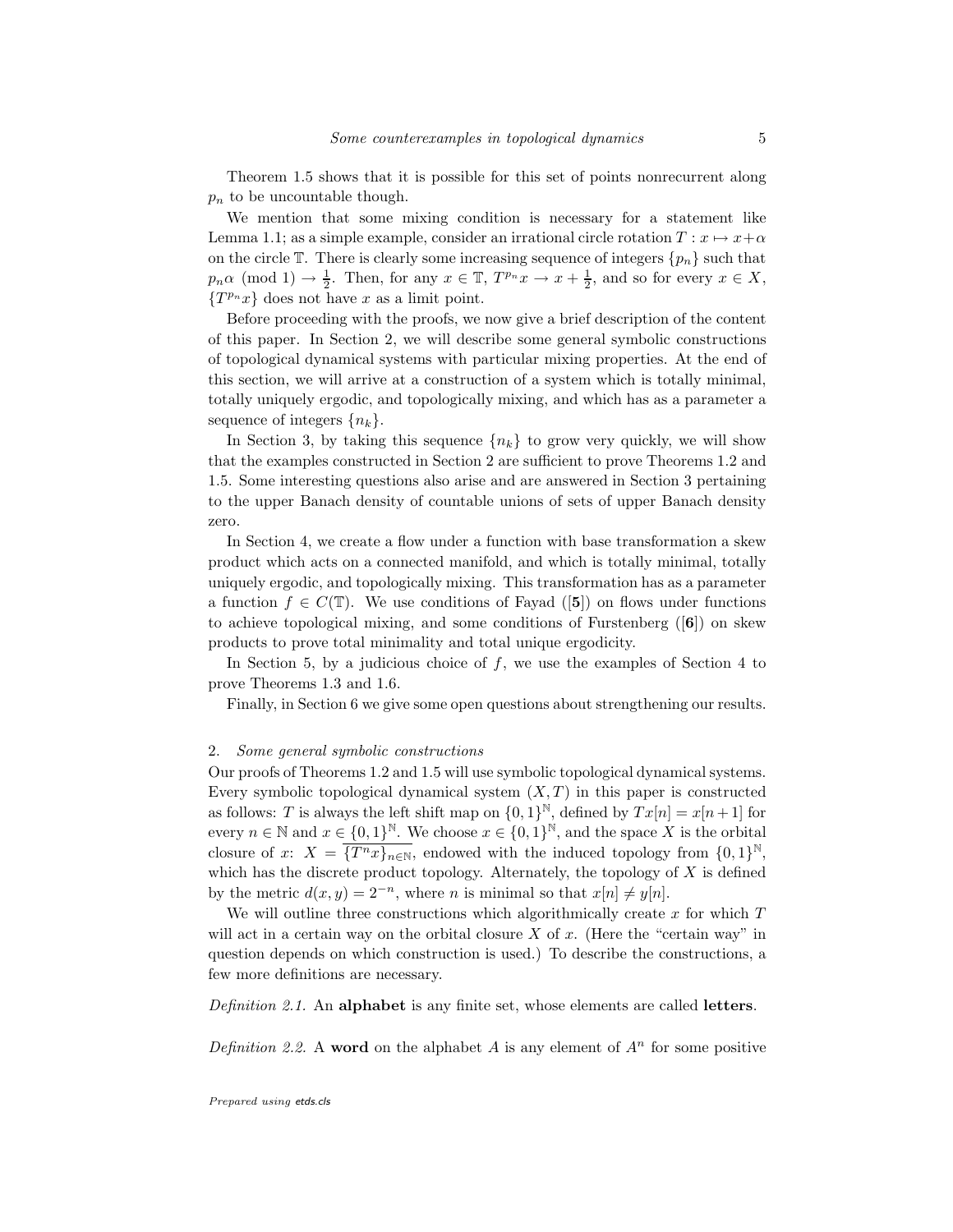integer n, which is called the **length** of w and written  $|w|$ . Equivalently, a word of length n on A is a string of n letters of A:  $w = w[1]w[2] \dots w[n]$ .

For any words v of length m and w of length n, we denote by vw their concatenation, i.e. the word  $v[1]v[2] \ldots v[m]w[1]w[2] \ldots w[n]$  of length  $m + n$ . We denote by  $w^k$ the word  $ww \dots w$  given by the concatenation of k copies of w.

Definition 2.3. A word w of length n is a **subword** of a sequence  $u \in A^{\mathbb{N}}$  if there exists  $k > 0$  such that  $u[i + k] = w[i]$  for  $1 \leq i \leq n$ . Analogously, w is a **subword** of a word v of length m if there exists  $0 < k < m - n$  such that  $v[i + k] = w[i]$  for  $1 \leq i \leq n$ .

Definition 2.4. Given any closed shift-invariant set  $X \subseteq A^{\mathbb{N}}$ , the **language** of X, denoted by  $L(X)$ , is the set of all words which appear as subwords of elements of  $X$ .

In the case where X is the orbit closure of a single point x,  $L(X)$  is just the set of subwords of x. We may now describe our first construction. It should also be mentioned that many ideas from these constructions are taken from work of Hahn and Katznelson ([7]), where they also algorithmically constructed symbolic topological dynamical systems with certain ergodicity and mixing properties.

Construction 1: (Minimal) We define inductively  $n_k$ ,  $w_k$ , and  $A_k$ , which are, respectively, sequences of positive integers, words on the alphabet  $\{0, 1\}$ , and sets of words on the alphabet  $\{0, 1\}$ . Each word in  $A_k$  is of length  $n_k$ , and  $w_k$  is a member of  $A_k$ . (We will use the term " $A_k$ -word" to refer to a member of  $A_k$  from now on.) We define these as follows: always define  $n_1 = 1$ ,  $w_1 = 0$ ,  $A_1 = \{0, 1\}$ . Then, for any  $k \geq 1$ ,  $n_{k+1}$  is defined to be any integer greater than or equal to  $n_k|A_k|$  which is also a multiple of  $n_k$ , and then  $A_{k+1}$  is chosen to be the set of words of length  $n_{k+1}$  which are concatenations of  $A_k$ -words, containing each  $A_k$ -word in the concatenation at least once.  $w_{k+1}$  is taken to be any  $A_{k+1}$ -word which has  $w_k$ as a prefix.

In this way, a list of words  $\{w_k\}_{k\in\mathbb{N}}$  is created, each of which is a prefix of the next. This means that one can define x to be the limit of the  $w_k$ , i.e. for any  $m < n_k$ ,  $x[m] := w_k[m]$ . The claim is that regardless of the choice of the integers  $n_k$ , as long as  $n_k$  divides  $n_{k+1}$ , and  $n_{k+1} \geq n_k |A_k|$ , T will act minimally on the orbital closure of x. We then need to show that for any  $y \in X$ ,  $\{T^n y\}_{n\in\mathbb{N}} = X$ . Choose any  $y \in X$  and  $w \in L(X)$ . By the definition of x, there exists k such that w is a subword of  $w_k$ .  $w_k$  is an  $A_k$ -word, so by definition, every  $A_{k+1}$ -word contains  $w_k$ , and therefore w, as a subword. Finally, note that again by the definition of Construction 1, x is an infinite concatenation of  $A_{k+1}$ -words. This implies that any  $2n_{k+1}$ -letter subword of x contains some complete  $A_{k+1}$ -word, and therefore w, as a subword. In particular, since  $y \in X$ ,  $y[1] \dots y[2n_{k+1}]$  contains w as a subword, and so there exists  $n \in \mathbb{N}$  so that  $T^n y$  begins with w. Since w was an arbitrary subword of x, this implies that  $\overline{\{T^n y\}_{n\in\mathbb{N}}}=X$ , and so  $(X,T)$  is minimal.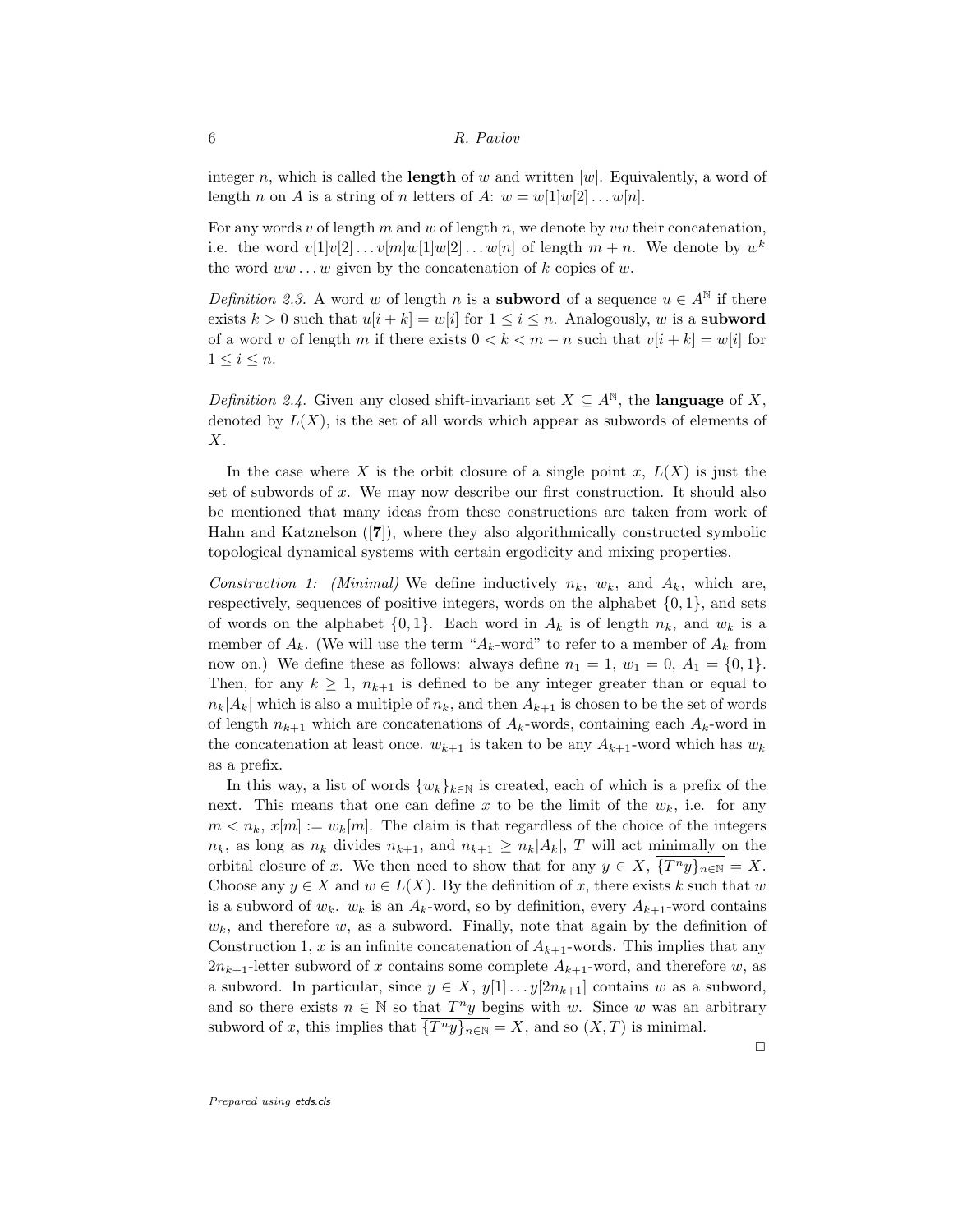So, we have now demonstrated a way of constructing an  $x$  with minimal orbit closure. We will now make this construction a bit more complex in order to construct an x with a totally minimal orbit closure.

Construction 2: (Totally minimal) We define inductively  $n_k$ ,  $w_k$ , and  $A_k$ , which are, respectively, sequences of positive integers, words on the alphabet  $\{0, 1\}$ , and sets of words on the alphabet  $\{0, 1\}$ . Each word in  $A_k$  is of length  $n_k$ , and  $w_k$ is a member of  $A_k$ . We define these as follows: always define  $n_1 = 1, w_1 = 0$ ,  $A_1 = \{0, 1\}$ . Then, for any  $k \geq 1$ ,  $n_{k+1}$  is defined to be any integer greater than or equal to  $(k!)^2 n_k |A_k| + k! + n_k^2$ , and then  $A_{k+1}$  is chosen to be the set of words  $w'$  of length  $n_{k+1}$  which are concatenations of  $A_k$ -words and the word 1 with the following properties: the word 1 does not appear at the beginning or end of  $w'$ , only a single 1 can be concatenated between two  $A_k$ -words, and for every  $w \in A_k$ , and for every  $0 \leq i \leq k!$ , w appears in w' at an i (mod k!)-indexed place. That is, there exists  $m \equiv i \pmod{k}$  with  $w'[m]w'[m+1] \dots w'[m+n_k-1] = w$ . From now on, to refer to this second condition, we say that every  $w \in A_k$  occurs in w' at places indexed by all residue classes modulo k!.  $w_{k+1}$  is taken to be any element of  $A_{k+1}$  which begins with  $w_k$ .

Since this construction is a bit complicated, a few quick examples may be in order. Suppose that  $n_2 = 6$ ,  $|A_2| = 4$ , and we choose  $n_3 = 134$ . Say that  $A_2 = \{a, b, c, d\}$ . Then  $w = abcd1abcd1dbcdabcdabcdab$  is an  $A_3$ -word: each  $A_2$ word appears at least once beginning with a letter of  $w$  with an odd index, and at least once beginning with a letter of w with an even index. Examples of words which would not be  $A_3$ -words include abcd11abcddababcabcd (1 is concatenated twice between d and a), abcda1bcd1dbcdaabcbbbdc (occurrences of the word a begin only with even-indexed letters), or  $abcd1dcbabcdabcdabd$  (wrong number of letters.)

For this definition to make sense, it must be shown that if  $A_k$  is nonempty and contains at least one word  $w_k$ , then  $A_{k+1}$  is nonempty and contains at least one word  $w_{k+1}$  beginning with  $w_k$ . For any k, assume that  $w_k \in A_k$ . Then, enumerate the elements of  $A_k$  by  $w_k = a_1, a_2, \ldots, a_{|A_k|}$ , and define the words  $u_{k+1} = a_1^{k!} a_2^{k!} \dots a_{|A_k|}^{k!}$  and  $w' = (u_{k+1} 1)^{k!} (a_1 1)^i a_1^{\frac{n_{k+1}-k!(k!n_k|A_k|+1)-(n_{k+1})}{n_k}}$ , where  $i \equiv n_{k+1} - k! \pmod{n_k}$ . Since  $n_{k+1} > (k!)^2 n_k |A_k| + k! + n_k^2$ , w' exists, and is a concatenation of  $A_k$ -words and the word 1 with length  $n_{k+1}$ . In w', at most a single 1 is concatenated between any two  $A_k$ -words, and 1 does not appear at the beginning or end of w'. Also, since the length of  $u_{k+1}$  is divisible by k!, and since all  $A_k$ -words are subwords of  $u_{k+1}$ , all  $A_k$ -words appear in  $(u_{k+1})^{k!}$  at places indexed by all residue classes modulo  $k!$ , and so all  $A_k$ -words appear in w' at places indexed by all residue classes modulo k! as well. Therefore,  $w' \in A_{k+1}$ , and is a possible choice for  $w_{k+1}$  since it begins with  $w_k$ .

Since for every k,  $w_k$  is a prefix of  $w_{k+1}$ , we can define the limit of the  $w_k$  to be our sequence  $x$ . The claim is that every  $x$  constructed in this way will have orbital closure totally minimal with respect to T. Let us verify this. Fix any  $m > 0$ . We wish to show that for any  $y \in X$ ,  $\overline{\{T^{mn}y\}_{n\in\mathbb{N}}}=X$ . Choose any such y, and fix any word w which is a subword of x. Since x is the limit of the  $w_k$ , there exists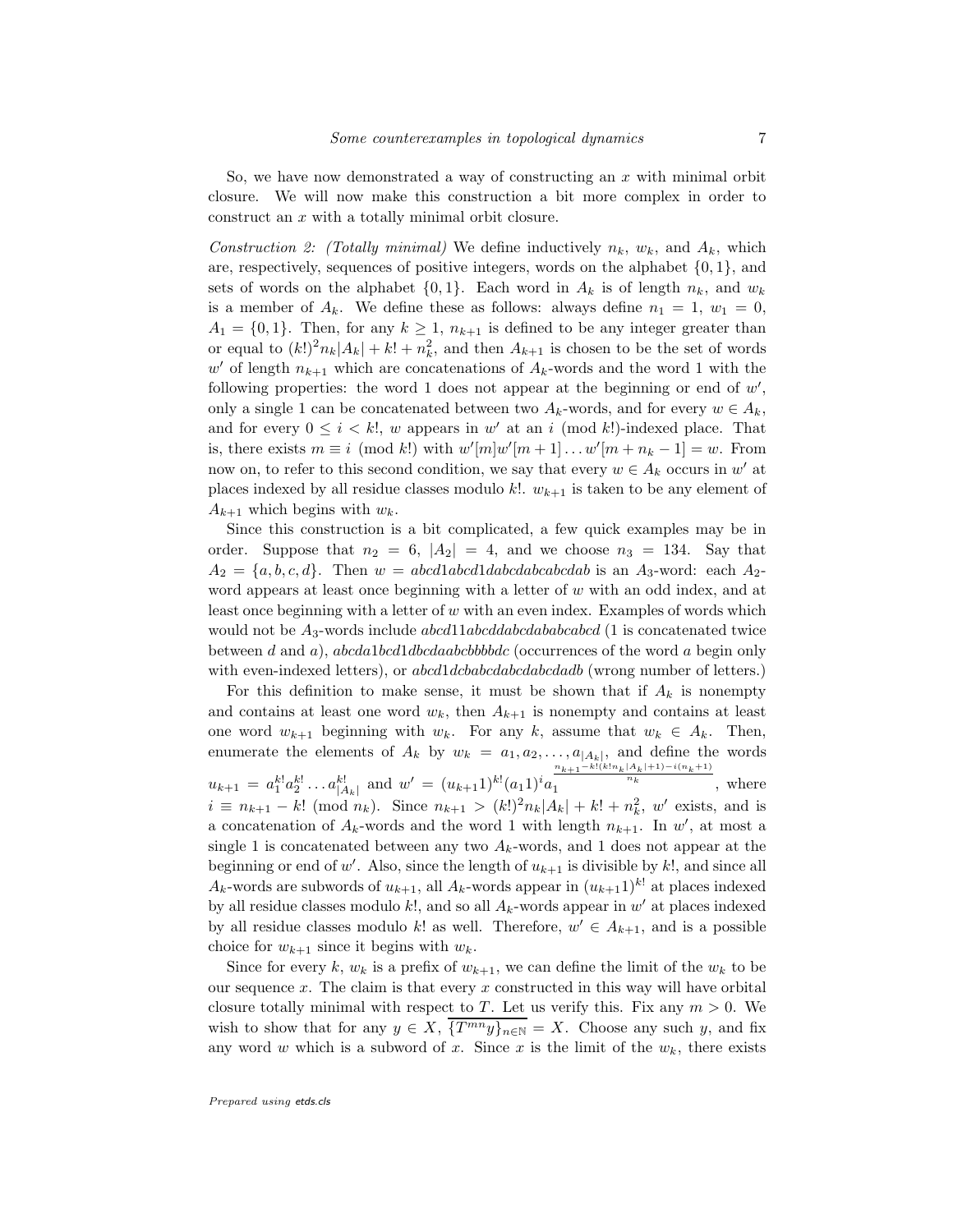k such that w is a subword of  $w_k$ . Without loss of generality, we assume that  $k > m$ . By the construction,  $w_k$  occurs in every  $A_{k+1}$ -word, and it occurs at places indexed by every residue class modulo k!. Since  $k > m$ , in particular this implies that  $w_k$ , and therefore w, occurs in every  $A_{k+1}$ -word at places indexed by every residue class modulo m. Since x is a concatenation of  $A_{k+1}$ -words and single ones, every  $2n_{k+1} + 2$ -letter subword of x contains w at places indexed by every residue class modulo m. In particular, since  $y \in X$ , the word  $y[1] \dots y[2n_{k+1} + 2]$  must have this property, and so there exists n so that  $T^{mn}y$  begins with w. Since w was an arbitrary subword of x, this shows that  $\overline{\{T^{mn}y\}_{n\in\mathbb{N}}}=X$ , and since m was arbitrary, that  $(X, T)$  is totally minimal.

 $\Box$ 

We now define one more general type of construction, again more complex than the last, so that the system created will always be totally uniquely ergodic and topologically mixing, in addition to being totally minimal. For this last construction, we first need a couple of definitions.

Definition 2.5. For any integers  $0 \leq i < m$  and  $k$ , and  $w \in A_{k-1}$  and  $w' \in A_k$ , we define  $fr_{i,m}^*(w, w')$  to be the ratio of the number of occurrences of w as a concatenated  $A_{k-1}$ -word at i (mod m)-indexed places in w' to the total number of  $A_{k-1}$ -words concatenated in w'.

We consider any positive integer to be equal to 0 (mod 1) for the purposes of this definition. An example is clearly in order: if  $A_1 = \{01, 10\}$ , (in Constructions 2) and 3,  $A_1$  is always taken to be  $\{0, 1\}$ , but here we deviate from this for illustrative purposes)  $w = 01$ , and  $w'$  is the  $A_2$ -word  $01|10|1|01|10$  (here vertical bars illustrate where breaks in the concatenation occur), then w occurs twice out of four  $A_1$ words, so  $fr_{0,1}^*(w, w') = \frac{1}{2}$ . Since one of these occurrences begins at  $w'[1]$  and one begins at  $w'[6]$ ,  $fr_{0,2}^*(w, w') = fr_{1,2}^*(w, w') = \frac{1}{4}$ . We make a quick note here that there could be some ambiguity here if an  $A_{k+1}$ -word could be decomposed as a concatenation of  $A_k$  words and ones in more than one way. For this reason, we just assume that when computing  $fr_{i,j}^*(w, w')$ , the definition of the  $A_{k+1}$  word w' includes its representation as a concatenation of  $A_k$ -words and ones. (i.e. in the example given, w' is defined as the concatenation  $01|10|1|01|10$  of  $A_1$ -words and ones, rather than the nine-letter word 011010110.)

Definition 2.6. Given any words w' of length  $n'$  and w of length  $n \leq n'$ , and any integers  $0 \leq i < m$ , define  $fr_{i,m}(w, w')$  to be the number of occurrences of w at i (mod m)-indexed places in w', divided by  $n'-n+1$ .

Taking the previous example again,  $fr_{0,1}(w, w') = \frac{3}{8}$ , since 01 occurs three times as a subword of 011010110. Since two of these occurrences begin at letters of  $w'$ with even indices and one begins at a letter of w' with odd index,  $fr_{0,2}(w, w') = \frac{2}{8}$ and  $fr_{1,2}(w, w') = \frac{1}{8}$ .

Construction 3: (Totally minimal, totally uniquely ergodic, and topologically mixing) We define inductively  $n_k$ ,  $w_k$ , and  $A_k$ , which are, respectively, sequences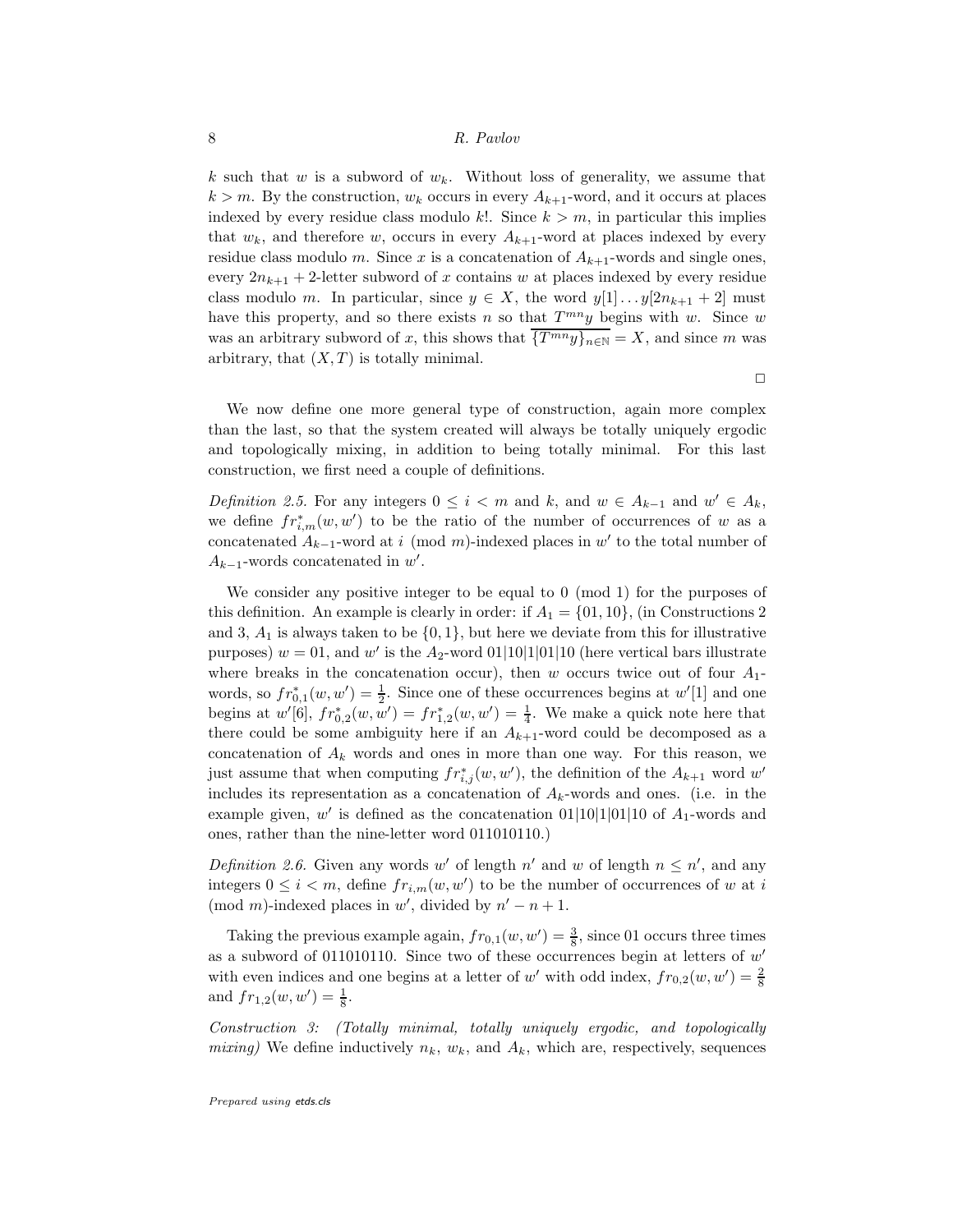of positive integers, words on the alphabet  $\{0, 1\}$ , and sets of words on the alphabet  $\{0,1\}$ . Each word in  $A_k$  is of length  $n_k$ , and  $w_k$  is a member of  $A_k$ . We define these as follows: always define  $n_1 = 1$ ,  $w_1 = 0$ ,  $A_1 = \{0, 1\}$ . Then, we fix any sequence  ${d_k}$  of positive reals such that  $\sum_{k=1}^{\infty} d_k < \infty$ , and define, for each  $k \geq 1$ , some  $n_{k+1} = C_k(k+1)! |A_k| n_k + p$  for any integer  $C_k > n_k > \frac{1}{d_k}$  and prime  $n_k < p \leq 2n_k$ (We may choose such a  $p$  by Bertrand's postulate. [8]) Note that this implies that  $(n_k, k!) = 1$  for all  $k \in \mathbb{N}$ . We then define  $A_{k+1}$  to be the set of words w' of length  $n_{k+1}$  with all of the same properties as in Construction 2, along with the property that, for any  $w \in A_k$ , and for any  $0 \le i \le k!$ ,  $fr_{i,k!}^*(w, w') \in [\frac{1-d_k}{k!|A_k|}, \frac{1+d_k}{k!|A_k|}]$ .  $w_{k+1}$ is taken to be any element of  $A_{k+1}$  which begins with  $w_k$ .

For this definition to make sense, it must again be shown that if  $A_k$  is nonempty and contains at least one word  $w_k$ , then  $A_{k+1}$  is nonempty and contains at least one word  $w_{k+1}$  beginning with  $w_k$ . For any k, assume that  $w_k \in A_k$ . Then, enumerate the elements of  $A_k$  by  $w_k = a_1, a_2, \ldots, a_{|A_k|}$ , and define the words  $u_{k+1} = a_1^{k!} a_2^{k!} \dots a_{|A_k|}^{k!}$  and  $w' = (u_{k+1})^{C_k(k+1)-p} (u_{k+1}1)^p$ . Clearly for large k,  $w'$  exists, and is a concatenation of  $A_k$ -words and the word 1 with length  $n_{k+1}$ . In  $w'$ , at most a single 1 is concatenated between any two  $A_k$ -words, and 1 does not appear at the beginning or end of w'. Since  $(n_k, k!) = 1$ , for every  $0 \le i \le k!$ and  $x \in A_k$ , x appears in  $u_{k+1}$  exactly once as a concatenated  $A_k$ -word at an i (mod k!)-indexed place. Therefore, x appears in w' exactly  $C_k(k+1)$  times as a concatenated  $A_k$ -word at i (mod k!)-indexed places, and so  $fr_{i,k}^*(x, w') = \frac{1}{|A_k|n_kk!}$ . Since i and x were arbitrary,  $w' \in A_{k+1}$ . Also, w' is a possible choice for  $w_{k+1}$  since it begins with  $w_k$ .

Since any x created using Construction 3 could be said to have been created using Construction 2 as well, it will automatically have totally minimal orbit closure X. We claim that  $X$  will, in addition, be totally uniquely ergodic. Take any word  $w \in L(X)$ , and any fixed integer j. We define two sequences  $\{m_k^{(j)}\}$  $\{M_k^{(j)}\}$  and  $\{M_k^{(j)}\}$  $\{k}^{(J)}\}$  as follows:  $m_k^{(j)}$  $\sum_{k}^{(j)}$  is the minimum value of  $fr_{i,j}(w, w')$ , where  $0 \leq i < j$  and w' ranges over all  $A_k$ -words, and  $M_k^{(j)}$  $\sum_{k}^{(j)}$  is the maximum value of  $fr_{i,j}(w, w')$ , where  $0 \leq i < j$ and  $w'$  ranges over all  $A_k$ -words.

Suppose that  $m_k^{(j)}$  $\binom{(j)}{k}$  and  $M_k^{(j)}$  $\lambda_k^{(j)}$  are known, and that  $k > j$ . We wish to show that  $m_{k+1}^{(j)}$  and  $M_{k+1}^{(j)}$  are quite close to each other. Let us consider any element w' of  $A_{k+1}$  and, for any fixed  $0 \leq i \leq j$ , see how few occurrences of w there could possibly be at i (mod j)-indexed places in  $w'$ . By the definition of Construction 3, for every  $w'' \in A_k$ , and  $0 \le i' < k!$ , the ratio of the number of times  $w''$  occurs as a concatenated  $A_k$ -word in w' whose first letter is a letter of w' whose index is equal to i' (mod k!) to the total number of  $A_k$ -words concatenated in w' is at least  $\frac{1-d_k}{k!|A_k|}$ Since j divides k!, then for any  $0 \leq i' < j$ , the ratio of the number of times that  $w''$ occurs as a concatenated  $A_k$ -word at i' (mod j)-indexed places in w' to the total number of  $A_k$ -words concatenated in w' is at least  $\frac{1-d_k}{i|A_k|}$ . Since the total number of  $j|A_k|$  $A_k$ -words concatenated in w' is at least  $\frac{n_{k+1}}{n_k+1}$ , this implies that the number of such occurrences of w'' in w' is at least  $\frac{1-d_k}{j|A_k|}$  $\frac{n_{k+1}}{n_k+1}$  for any i' and w''. For any w'' and i', the number of times that w occurs at i (mod j)-indexed places in  $w'$  as a subword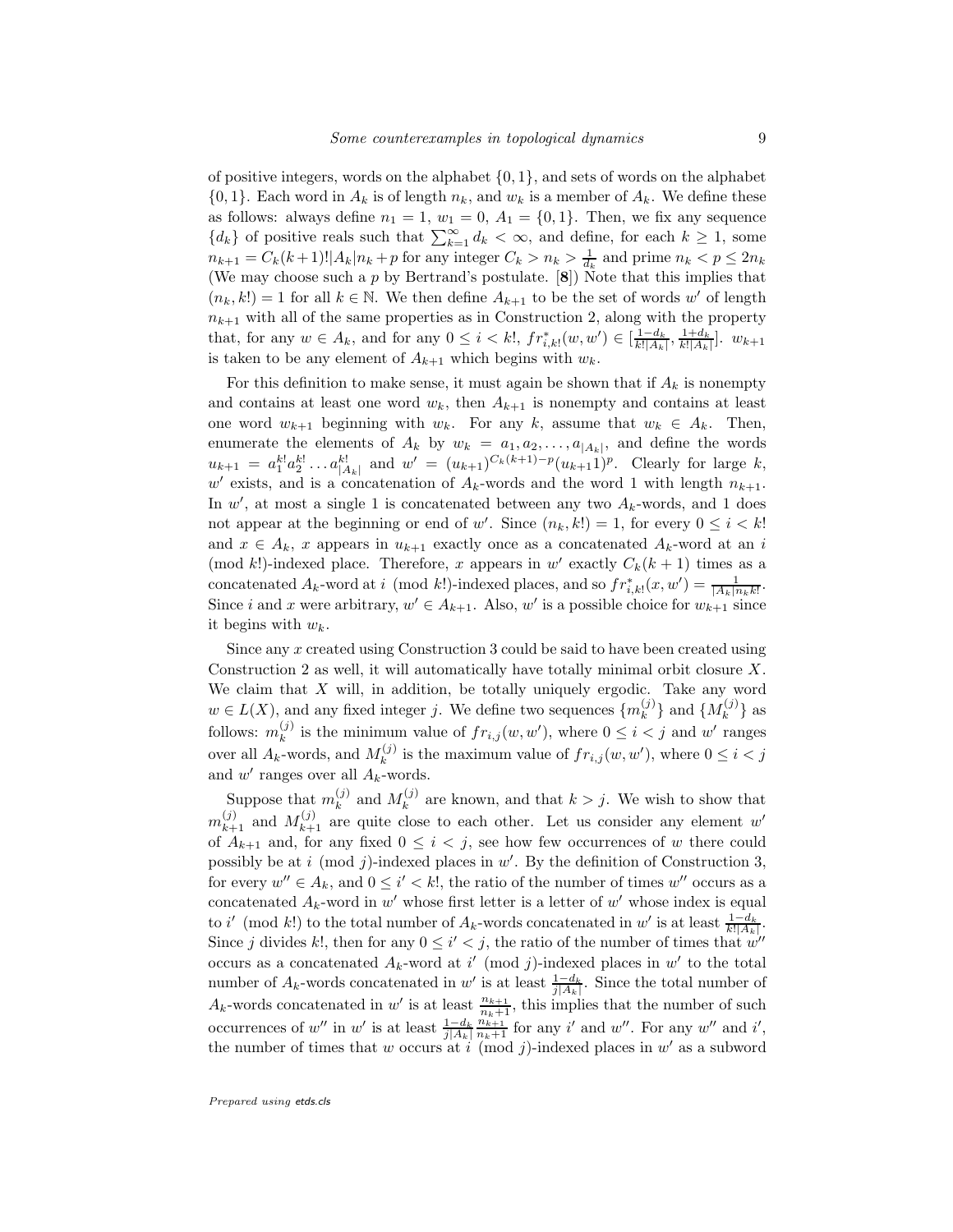of an occurrence of  $w''$  that occurs at an i' (mod j)-indexed place in w is then at  $\text{least } \frac{1-d_k}{j|A_k|}$  $\frac{n_{k+1}}{n_k+1}(n_k-|w|+1)fr_{i-i'} \pmod{j,j}(w,w'')$ . Summing over all  $w'' \in A_k$  and  $0 \leq i' < j$ , the number of occurrences of w in w' at i (mod j)-indexed places is at least

$$
(1-d_k)n_{k+1}\frac{n_k-|w|+1}{n_k+1}\frac{\sum_{w''\in A_k}\sum_{m=0}^{j-1}fr_{m,j}(w,w'')}{j|A_k|}.
$$

Since w' was arbitrary in  $A_{k+1}$  and  $0 \leq i < j$  was arbitrary,

$$
m_{k+1}^{(j)} \ge (1 - d_k) \frac{n_{k+1}}{n_{k+1} - |w| + 1} \frac{n_k - |w| + 1}{n_k + 1} \frac{\sum_{w'' \in A_k} \sum_{m=0}^{j-1} f_{m,j}(w, w'')}{j |A_k|}.
$$

Let us now bound from above the number of occurrences of w in  $w'$  at i (mod j)indexed places. By precisely the same reasons as above, for any  $0 \leq i \leq j$ , the number of occurrences of  $w$  at  $i \pmod{j}$ -indexed places which lie entirely within a concatenated  $A_k$ -word in w' is not more than

$$
(1+d_k)n_{k+1}\frac{n_k - |w| + 1}{n_k} \frac{\sum_{w'' \in A_k} \sum_{m=0}^{j-1} f r_{m,j}(w, w'')}{j|A_k|}
$$

.

(The denominator of the first fraction changed because there are at most  $\frac{n_{k+1}}{n_k} A_k$ words concatenated in  $w'$ .) However, it is possible that there are occurrences of  $w$ in  $w'$  which do not lie entirely within a concatenated  $A_k$ -word in  $w'$ . The number of such occurrences of w is not more than  $|w|+1$  times the number of concatenated  $A_k$ -words in w', which in turn is less than or equal to  $(|w|+1)\frac{n_{k+1}}{n_k}$ . This means that the number of occurrences of w at i (mod j)-indexed places in  $w'$  is bounded from above by

$$
(1+d_k)n_{k+1}\frac{n_k - |w| + 1}{n_k} \frac{\sum_{w'' \in A_k} \sum_{m=0}^{j-1} f r_{m,j}(w, w'')}{j|A_k|} + (|w|+1)\frac{n_{k+1}}{n_k},
$$

and since  $0 \leq i < j$  was arbitrary, this implies that

$$
M_{k+1}^{(j)} \le (1 + d_k) \frac{n_{k+1}}{n_{k+1} - |w| + 1} \frac{n_k - |w| + 1}{n_k} \frac{\sum_{w'' \in A_k} \sum_{m=0}^{j-1} f r_{m,j}(w, w'')}{j |A_k|} + \frac{n_{k+1}}{n_{k+1} - |w| + 1} \frac{|w| + 1}{n_k}.
$$

This implies that

$$
M_{k+1}^{(j)} - m_{k+1}^{(j)} \le 2d_k \frac{n_{k+1}}{n_{k+1} - |w| + 1} \frac{n_k - |w| + 1}{n_k} \frac{\sum_{w'' \in A_k} \sum_{m=0}^{j-1} f r_{m,j}(w, w'')}{j|A_k|} + \frac{n_{k+1}}{n_{k+1} - |w| + 1} \frac{|w| + 1}{n_k}.
$$

Since  $fr_{m,j}(w, w'') \leq 1$  for every  $0 \leq m < j$  and  $w'' \in A_k$ , for large k this shows that  $M_{k+1}^{(j)} - m_{k+1}^{(j)} \leq 2d_k + \frac{2(|w|+1)}{n_k}$ , which clearly approaches zero as  $k \to \infty$ . We now note that since

$$
m_{k+1}^{(j)} \ge (1 - d_k) \frac{n_{k+1}}{n_{k+1} - |w| + 1} \frac{n_k - |w| + 1}{n_k + 1} \frac{\sum_{w'' \in A_k} \sum_{m=0}^{j-1} f_{m,j}(w, w'')}{j |A_k|},
$$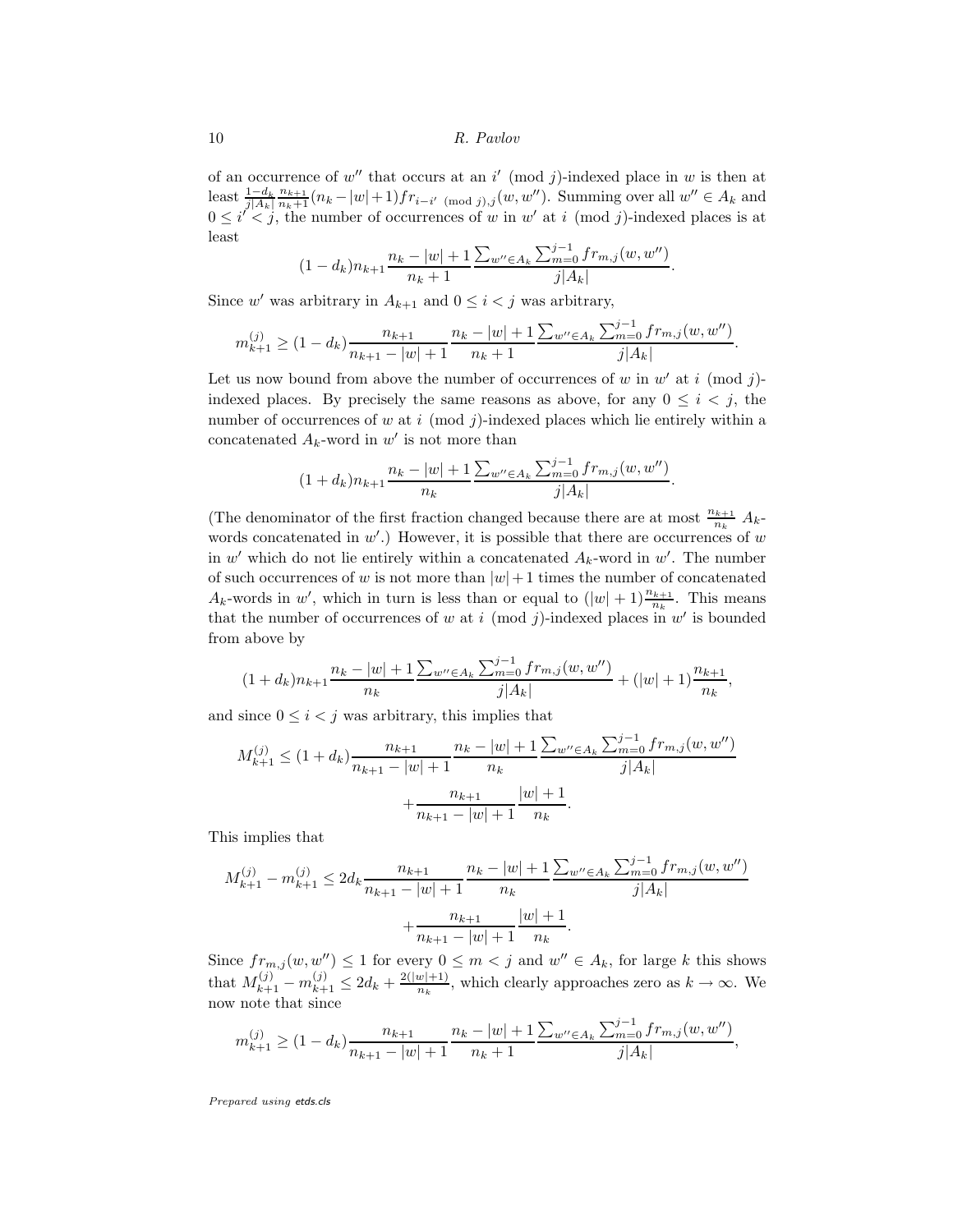and since by definition  $fr_{m,j}(w, w'') \geq m_k^{(j)}$  $\chi^{(J)}_k$  for all  $w'' \in A_k$ ,

$$
m_{k+1}^{(j)} \ge (1 - d_k) \frac{n_{k+1}}{n_{k+1} - |w| + 1} \frac{n_k - |w| + 1}{n_k + 1} m_k^{(j)},
$$
 which implies that  

$$
m_{k+1}^{(j)} - m_k^{(j)} \ge m_k^{(j)} \Big[ (1 - d_k) \Big( 1 + \frac{|w| - 1}{n_{k+1} - |w| + 1} \Big) \Big( 1 - \frac{|w|}{n_k + 1} \Big) - 1 \Big]
$$

$$
\ge -m_k^{(j)} \Big( d_k + \frac{|w|}{n_k + 1} \Big) \ge -\Big( d_k + \frac{|w|}{n_k} \Big).
$$

By almost completely analogous reasoning, for large k

$$
M_{k+1}^{(j)} - M_k^{(j)} \le M_k^{(j)} \Big[ (1 + d_k) \Big( 1 + \frac{|w| - 1}{n_{k+1} - |w| + 1} \Big) \Big( 1 - \frac{|w| - 1}{n_k} \Big) - 1 \Big] + \frac{n_{k+1}}{n_{k+1} - |w| + 1} \frac{|w| + 1}{n_k} \le M_k^{(j)} d_k + \frac{2(|w| + 1)}{n_k} \le d_k + \frac{2|w| + 1}{n_k}.
$$

Therefore,

$$
m_{k+1}^{(j)} \le M_{k+1}^{(j)} \le M_k^{(j)} + d_k + \frac{2|w|+1}{n_k} \le m_k^{(j)} + 2d_{k-1} + \frac{2(|w|+1)}{n_{k-1}} + d_k + \frac{2|w|+1}{n_k}
$$
  

$$
\le m_k^{(j)} + 2d_{k-1} + d_k + \frac{4|w|+3}{n_{k-1}},
$$

so  $|m_{k+1}^{(j)} - m_k^{(j)}|$  $\left| \begin{array}{c} (j) \\ k \end{array} \right| \leq d_k + 2d_{k-1} + \frac{4|w|+3}{n_{k-1}}$ . In a completely analogous fashion,  $|M_{k+1}^{(j)} - M_k^{(j)}|$  $|k_{k}^{(j)}| \leq d_k + 2d_{k-1} + \frac{3|w|+2}{n_{k-1}}$ . We know that  $\sum_{k=1}^{\infty} d_k$  converges, and since  $n_k \geq 2^k$  for all k,  $\sum_{k=1}^{\infty} \frac{1}{n_k}$  converges as well. Therefore, we see that the sequences  $\{m_k^{(j)}\}$  $\{M_k^{(j)}\}$  and  $\{M_k^{(j)}\}$  $\{k^{(J)}\}$  are Cauchy, and converge. Since we also showed that  $M_k^{(j)} - m_k^{(j)} \to 0$ , we know that they have the same limit, call it  $\alpha$ .

This implies that for very large k,  $|fr_{i,j}(w, w') - \alpha|$  is very small for every  $0 \leq i < j$  and  $w' \in A_k$ . We claim that this, in turn, implies that for very large N,  $|fr_{i,j}(w, w'') - \alpha|$  is very small for every word w'' of length N which is a subword of x: fix any  $\epsilon > 0$ , and take k such that  $|fr_{i,j}(w, w') - \alpha| < \frac{\epsilon}{2}$  for every  $0 \le i < j$  and  $w' \in A_k$ , and such that  $\frac{1+|w|}{n_k} < \frac{\epsilon}{4}$ . Then for any word  $w'' \in L(X)$  of length at least  $\frac{8n_k}{\epsilon}$ , w'' is a subword of a concatenation of  $A_k$ -words and copies of the word 1. The number of full  $A_k$ -words appearing in the concatenation forming  $w''$  will be at least  $\frac{|w''|}{n_k+1}-2$ , and at most  $\frac{|w''|}{n_k}$ . So, the number of occurrences of w at i (mod j)-indexed places in  $w''$  which are contained entirely within a concatenated  $A_k$ -word is at least  $\left(\frac{(n_k-|w|+1)|w''|}{n_k+1}-2(n_k-|w|+1)\right)(\alpha-\frac{\epsilon}{2})\geq |w''|((1-\frac{\epsilon}{4})-\frac{\epsilon}{4})(\alpha-\frac{\epsilon}{2})\geq |w''|(\alpha-\epsilon),$ and at most  $|w''| \frac{n_k - |w| + 1}{n_k} (\alpha + \frac{\epsilon}{2}) \leq |w''| (\alpha + \frac{\epsilon}{2})$ . Since there are at most  $\frac{(|w|+1)|w''|}{n_k}$  <  $|w''|\frac{\epsilon}{4}$  occurrences of w not contained entirely within a concatenated  $A_k$ -word, this implies that  $fr_{i,j}(w, w'')$  is at least  $\alpha - \epsilon$ , and at most  $\alpha + \epsilon$ .

Since for any  $\epsilon > 0$ , this statement is true for any long enough word  $w'' \in L(X)$ and  $0 \leq i < j$ , we see that  $\frac{1}{n} \sum_{i=0}^{n-1} \chi_{[w]}(T^{ij}y) \to \alpha$  uniformly for  $y \in X$ . Since w was arbitrary, and since characteristic functions of cylinder sets are dense in  $C(X)$ ,  $\frac{1}{n}\sum_{i=0}^{n-1} f(T^{ij}y)$  approaches a uniform limit for all  $f \in C(X)$ , and so  $(X, T^j)$  is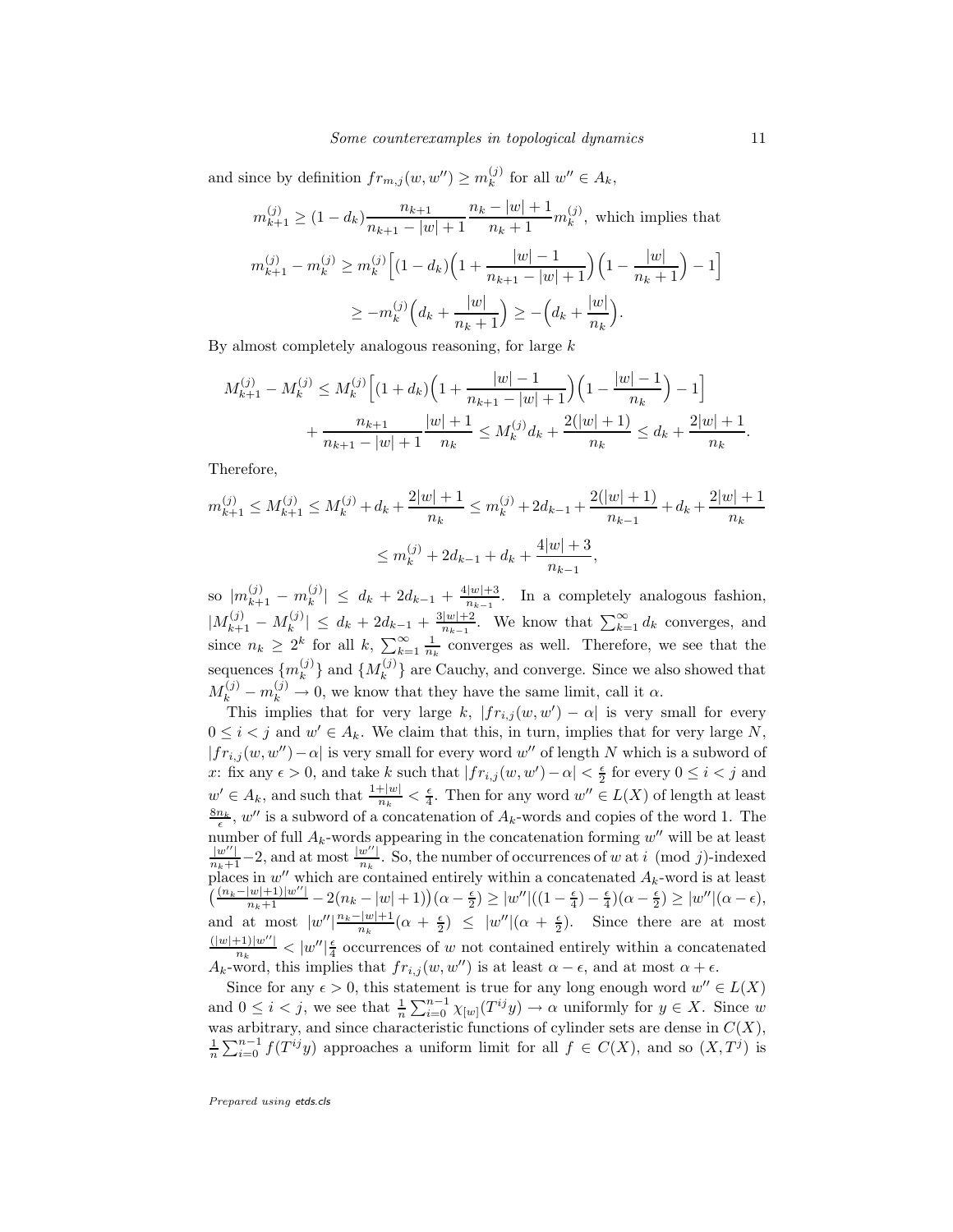uniquely ergodic for every  $j \in \mathbb{N}$ . Since an invariant measure for  $(X, T)$  would be invariant for any  $(X, T<sup>j</sup>)$  as well, the unique invariant measure is the same for every  $\dot{j}$ .

Finally, we claim that the orbital closure of any x constructed in this way is also topologically mixing. Consider any words  $w, w' \in L(X)$ . By construction, there exists k so that there are  $A_k$ -words  $y, y'$  with w a subword of y and w' a subword of y'. We also claim that for any  $\frac{n_{k+1}}{6} < i < \frac{5n_{k+1}}{6}$ , there exists an  $A_{k+1}$ -word  $b_i$  where  $b_i[i+1]b_i[i+2] \dots b_i[i+n_k] = y$ , and similarly  $b'_i \in A_{k+1}$  with  $b'_i[i+1]b'_i[i+2] \dots b'_i[i+n_k] = y'$ . We show only the existence of  $b_i$ , as the proof for  $b'_i$ is trivially similar. Consider any  $\frac{n_{k+1}}{6} < i < \frac{5n_{k+1}}{6}$ , and take  $j = i \pmod{n_k}$ . Then, if we enumerate the elements of  $A_k$  by  $a_1, a_2, \ldots, a_{|A_k|}$ , first define the word  $u_{k+1} =$  $a_1^{k!}a_2^{k!}\ldots a_{|A_k|}^{k!}$ , and then define the word  $y_i = (u_{k+1})^j (u_{k+1})^{C_k(k+1)-p} (u_{k+1}1)^{p-j}$ .  $y_i$  has the property that  $y_i[i+1]y_i[i+2] \ldots y_i[i+n_k]$  is a concatenated  $A_k$ -word in  $y_i$  as long as  $y_i[i+1]y_i[i+2]...y_i[i+n_k]$  lies in the subword  $(u_{k+1})^{C_k(k+1)-p}$ of  $y_i$ , which will be true for large k and  $i \in (\frac{n_{k+1}}{6}, \frac{5n_{k+1}}{6})$ . This means that if we reorder  $a_1, \ldots, a_{|A_k|}$  in the definition of  $u_{k+1}$ , we may create a word  $b_i$  where  $b_i[i+1]b_i[i+2] \dots b_i[i+n_k] = y. \ \ b_i \in A_{k+1}, \text{ since for every } 0 \leq i < k! \text{ and }$  $x \in A_k$ , x appears exactly  $C_k(k+1)$  times in  $b_i$  as a concatenated  $A_k$ -word at i (mod k!)-indexed places, implying that  $fr_{i,k}^*(x, b_i) = \frac{1}{|A_k| n_k k!}$  (This uses the fact that  $(n_k, k!) = 1$ , which was already shown.) We create  $b'_i$  in the same way for each *i*. Since *w* is a subword of *y* and  $w'$  is a subword of  $y'$ , for every  $\frac{n_{k+1}}{6}+n_k \leq i \leq \frac{5n_{k+1}}{6}-n_k$ , it is easy to choose a word  $z_i$  to be  $b_j$  for properly chosen j so that  $z_i[i+1] \dots z_i[i+|w|] = w$ , and similarly  $z'_i$  so that  $z'_i[i+1] \dots z'_i[i+|w'|] = w'$ . For large k, this means that we can construct such  $z_i$  and  $z'_i$  for any  $i \in \left[\frac{n_{k+1}}{5}, \frac{4n_{k+1}}{5}\right]$ .

We will now use these  $z_i$  and  $z'_i$  to prove that for any  $n > |w| + n_{k+1}$ , there exists a word  $x \in L(X)$  of length n such that  $wxw' \in L(X)$ . We do this by proving a lemma:

LEMMA 2.1. For any  $t > k+1$ , and for any  $0 \leq i, j < n_t$  such that there exists an  $A_t$ -word x where  $x[i+1]x[i+2] \dots x[i+n_{k+1}]$  and  $x[j+1]x[j+2] \dots x[j+n_{k+1}]$ are concatenated  $A_{k+1}$ -words in x, and for any two  $A_{k+1}$ -words z and z', there exists an  $A_t$ -word x' where  $x'[i+1]x'[i+2] \ldots x'[i+n_{k+1}] = z$  and  $x'[j+1]x'[j+1]$  $2] \ldots x'[j + n_{k+1}] = z'.$ 

*Proof.* We prove this by induction. First we prove the base case  $t = k + 2$ ; take an  $A_{k+2}$ -word x where  $x[i+1]x[i+2] \ldots x[i+n_{k+1}]$  and  $x[j+1]x[j+2] \ldots x[j+n_{k+1}]$ are concatenated  $A_{k+1}$ -words in x, call them a and b respectively. Since x is an  $A_{k+2}$ -word, there exists an occurrence of z at an  $(i \pmod{(k+1)!})$  (mod  $(k+1)!$ ) indexed place, i.e. there exists  $i' \equiv i \pmod{(k+1)!}$  such that  $x[i'+1]x[i'+1]$  $2] \dots x[i' + n_{k+1}] = z$ . Similarly, there exists  $j' \equiv j \pmod{(k+1)!}$  such that  $x[j'+1]x[j'+2] \ldots x[j'+n_{k+1}] = z'$ . We now create x' by leaving almost all of x alone, but defining  $x'[i+1] \dots x'[i+n_{k+1}] = z, x'[j+1] \dots x'[j+n_{k+1}] = z'$ ,  $x'[i'+1] \dots x'[i'+n_{k+1}] = a$ , and  $x'[j'+1] \dots x'[j'+n_{k+1}] = b$ . This new word  $x'$ is still a concatenation of  $A_{k+1}$ -words and ones, and since we switched two pairs of  $A_{k+1}$ -words which occurred at indices with the same residue class modulo  $(k+1)!$ ,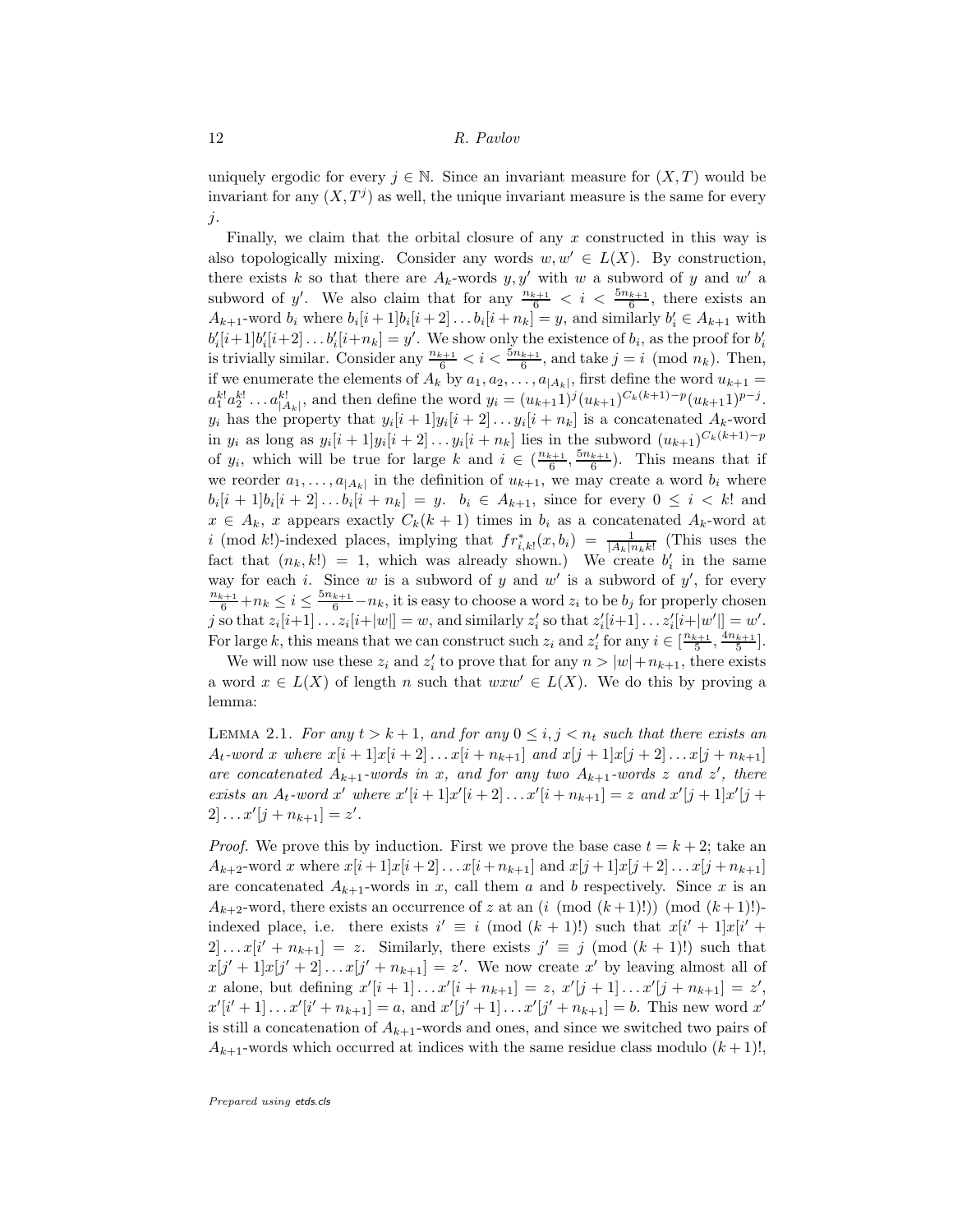$fr_{i,(k+1)!}^*(w,x) = fr_{i,(k+1)!}^*(w,x')$  for all  $0 \leq i < (k+1)!$  and  $w \in A_{k+1}$ . Therefore,  $x'$  is an  $A_{k+2}$ -word, with z and z' occurring at the proper places, completing our proof of the base case.

Now, let us assume that the inductive hypothesis is true for a certain value of  $t$ , and prove it for  $t + 1$ . Consider an  $A_{t+1}$ -word x where  $x[i+1] \ldots x[i+n_{k+1}]$  and  $x[j+1] \dots x[j+n_{k+1}]$  are concatenated  $A_{k+1}$ -words in x, call them a and b. Call the concatenated  $A_t$ -word that  $x[i+1] \dots x[i+n_{k+1}]$  is a subword of  $a'$ , and denote the corresponding  $A_t$ -word for  $x[j+1] \ldots x[j+n_{k+1}]$  by b'. From now on, when we speak of these words  $a, b, a', b'$ , we are talking about the pertinent occurrences at the places within x already described. There are two cases; either  $a'$  and  $b'$  are the same; i.e. the same  $A_t$ -word in x, occurring at the same place, or they are not. If  $a'$ and b ′ do occur at the same place, then by the inductive hypothesis, there exists an  $A_t$ -word c with an occurrence of z at the same place as a occurs in  $a' = b'$ , and an occurrence of z' at the same place as b occurs in  $a' = b'$ . If we can replace  $a' = b'$ by c in x, then we will be done. If  $a'$  and  $b'$  do not occur at the same place, then since *a* is a concatenated  $A_{k+1}$ -word in *a'*, by the inductive hypothesis there exists an  $A_t$ -word  $a''$  such that  $a''$  has z occurring at the same place where a occurs in a'. Similarly, there exists an  $A_t$ -word b'' such that b'' has an occurrence of z' at the same place where b occurs in b'. If we replace a' by a'' and b' by b'' in x, then we will be done. So regardless of which case we are in, our goal is to replace one or two chosen  $A_t$ -words within x with one or two other  $A_t$ -words. We will show how to replace two, which clearly implies that replacing one is possible. We wish to replace  $a'$  by  $a''$  and b' by b''. We do this in exactly the same way as in the base case; say that  $a' = x[i'+1] \dots x[i'+n_t]$  and  $b' = x[j'+1] \dots x[j'+n_t]$ . Since  $a'' \in A_t$ , there exists  $i'' = i' \pmod{t}$  and  $j'' = j' \pmod{t}$  such that  $x[i'' + 1] \dots x[i'' + n_t] = a''$ and  $x[j'' + 1] \dots x[j'' + n_t] = b''$ . As in the base case, we create x' by making  $x'[i'+1] \ldots x'[i'+n_t] = a''$  and  $x'[i''+1] \ldots x'[i''+n_t] = a', x'[j'+1] \ldots x'[j'+n_t] = a'$  $b''$ , and  $x'[j''+1] \ldots x'[j''+n_t] = b'$ . Then  $x'$  is an  $A_{t+1}$ -word, and by construction  $x'[i+1] \dots x'[i+n_{k+1}] = z \text{ and } x'[j+1] \dots x'[j+n_{k+1}] = z'.$ 

 $\Box$ 

Choose any sequence  $\{v_m\}$  of  $A_m$ -words for all  $m > k + 1$ . For any such m, take  $P_m = \{n : v_m[n+1] \dots v_m[n+n_{k+1}] \text{ is a concatenated } A_{k+1} \text{ word in } v_m \}.$ Since  $v_m$  is a concatenation of  $A_{k+1}$ -words and ones, if we write the elements of  $P_m$ as  $p_1^{(m)} < p_2^{(m)} < \cdots < p_t^{(m)}$ , then for any  $1 \leq \ell < t$ ,  $p_{\ell+1}^{(m)} - p_{\ell}^{(m)} \leq n_{k+1} + 1$ . For any  $1 \leq \ell \leq t$ , and  $i, j \in \left[\frac{n_{k+1}}{5}, \frac{4n_{k+1}}{5}\right]$ , by Lemma 2.1, there exists an  $A_m$ -word v with the property that  $v[p_1^{(m)} + 1] \dots v[p_1^{(m)} + n_{k+1}] = z_i$  and  $v[p_{\ell}^{(m)}+1] \dots v[p_{\ell}^{(m)}+n_{k+1}] = z'_j$ . This implies that there is a subword of v of the form  $wxw'$  where the length of x is  $p_{\ell}^{(m)} - p_1^{(m)} + (j - i) - |w|$ . We note that  $j - i$  can take any integer value between  $-\frac{3n_{k+1}}{5}$  and  $\frac{3n_{k+1}}{5}$  inclusive. Therefore, the set of possible lengths of x for which  $wxw' \in L(X)$  contains

$$
\bigcup_{\ell=2}^t \Big(|w|+p_\ell^{(m)}-p_1^{(m)}+\Big[-\frac{3n_{k+1}}{5},\frac{3n_{k+1}}{5}\Big]\Big).
$$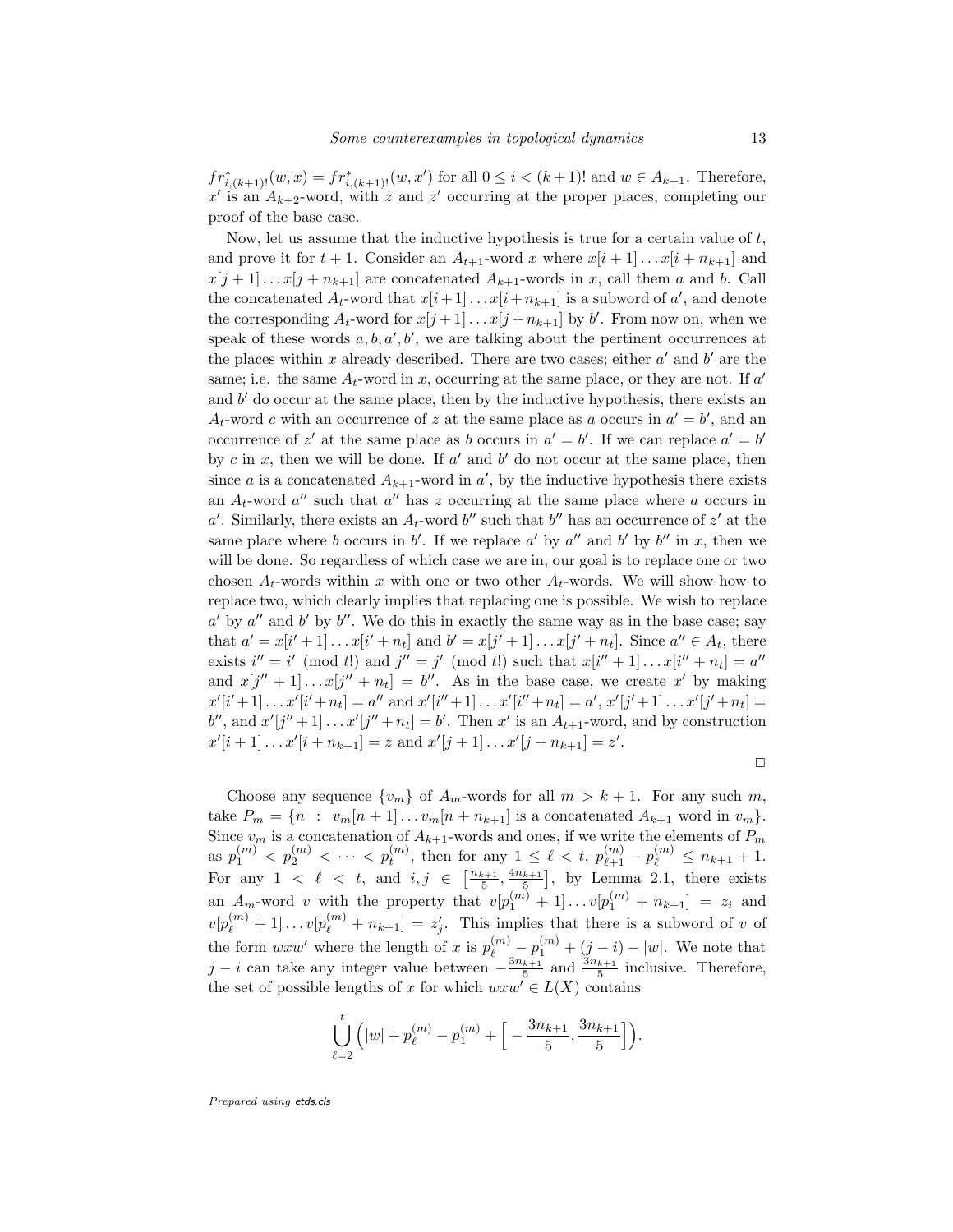When  $\ell$  is increased by one,  $p_{\ell}^{(m)}$  $\ell^{(m)}$  is increased by at most  $n_{k+1}$  + 1. This, along with the fact that the intervals  $\left[-\frac{3n_{k+1}}{5}, \frac{3n_{k+1}}{5}\right]$  have length  $\frac{6n_{k+1}}{5}$ , which for large k exceeds  $n_{k+1} + 1$ , implies that this set of possible lengths of x contains  $[|w|+p^{(m)}_2-p^{(m)}_1-\tfrac{3n_{k+1}}{5},|w|+p^{(m)}_t-p^{(m)}_1+\tfrac{3n_{k+1}}{5}] \supseteq [|w|+n_{k+1},|w|+n_m-2n_{k+1}].$ Since this entire argument could be made for any  $m$ , we see that for any  $n >$  $|w| + n_{k+1}$ , there exists  $x \in L(X)$  of length n so that  $wxw' \in L(X)$ . Then, for any nonempty open sets  $U, V \subseteq X$ , there exist w and w' such that  $[w] \subseteq U$  and  $[w'] \subseteq V$ . By the above arguments, there exists N so that for any  $n > N$ ,  $[w] \cap T^{n}[w'] \neq \emptyset$ , implying that  $U \cap T^n V \neq \emptyset$ . This shows that  $(X, T)$  is topologically mixing.

 $\Box$ 

#### 3. Some symbolic counterexamples

*Proof of Theorem 1.2.* We take the continuous function  $f(y) = y[1]$  for all  $y \in X$ , and first note that

$$
\left\{ y \in X \; : \; \frac{1}{N} \sum_{n=0}^{N-1} f(T^{p_n}y) \text{ does not converge} \right\}
$$
  
\n
$$
\supseteq \left( \bigcap_{n>0} \bigcup_{k>n} \left\{ y \in X \; : \; fr_{0,1}(0, y[p_1+1]y[p_2+1] \dots y[p_k+1]) < \frac{1}{4} \right\} \right) \cap
$$
  
\n
$$
\left( \bigcap_{n>0} \bigcup_{k>n} \left\{ y \in X \; : \; fr_{0,1}(0, y[p_1+1]y[p_2+1] \dots y[p_k+1]) > \frac{3}{4} \right\} \right),
$$

and that the latter set, call it B, is clearly a  $G_{\delta}$ . We will choose x so that B is dense in X. This will imply that B is a dense  $G_{\delta}$ , and since X is a complete metric space, by the Baire category theorem, that  $B$  is residual, which will prove Theorem 1.2. Now let us describe the construction of  $x$ .

Recall that we have assumed that the sequence  $\{p_n\}$  has upper Banach density zero. We define  $A := \{p_n : n \in \mathbb{N}\}\.$  We also define the intervals of integers  $B_j = [2j!, (j + 1)!] \cap \mathbb{N}$  for every  $j \in \mathbb{N}$ , and take any partition of  $\mathbb{N}$  into infinitely many disjoint infinite sets in N, call them  $C_1, C_2, \ldots$  Define the set  $D_1 = \bigcup_{j \in C_1} B_j$ , and then define the set  $A_1 = \{p_n : n \in D_1\} + 1$ . Next, choose some  $r_2$  large enough so that  $(\min C_{r_2})! > 2 \cdot 2$ , and define  $D_2 = \bigcup_{j \in C_{r_2}} B_j$ , and then define  $A_2 = \{p_n : n \in D_2\} + 2$ . Continuing in this way, we may inductively define  $A_k, D_k$  for all  $k \in \mathbb{N}$  so that for all  $k, D_k = \bigcup_{j \in C_{r_k}} B_j$  for some  $r_k$  with the property that  $(\min C_{r_k})! > 2k$ , and  $A_k = \{p_n : n \in D_k\} + k$ . We will verify some properties of these sets. Most importantly, we denote by H the union  $\bigcup_{n=1}^{\infty} A_n$ , and claim that  $d^*(H) = 0$ . We show this by noting that H has a certain structure; H consists of shifted subintervals of A, separated by gaps which approach infinity. More rigorously:

LEMMA 3.1. There exist intervals  $I_k = [a_k, b_k] \cap \mathbb{N}$  and integers  $j_k$  such that  $H = \bigcup_{k=1}^{\infty} ((A \cap I_k) + j_k)$  and such that

$$
\lim_{k\to\infty}\left(\min\left((A\cap I_{k+1})+j_{k+1}\right)-\max\left((A\cap I_k)+j_k\right)\right)=\infty.
$$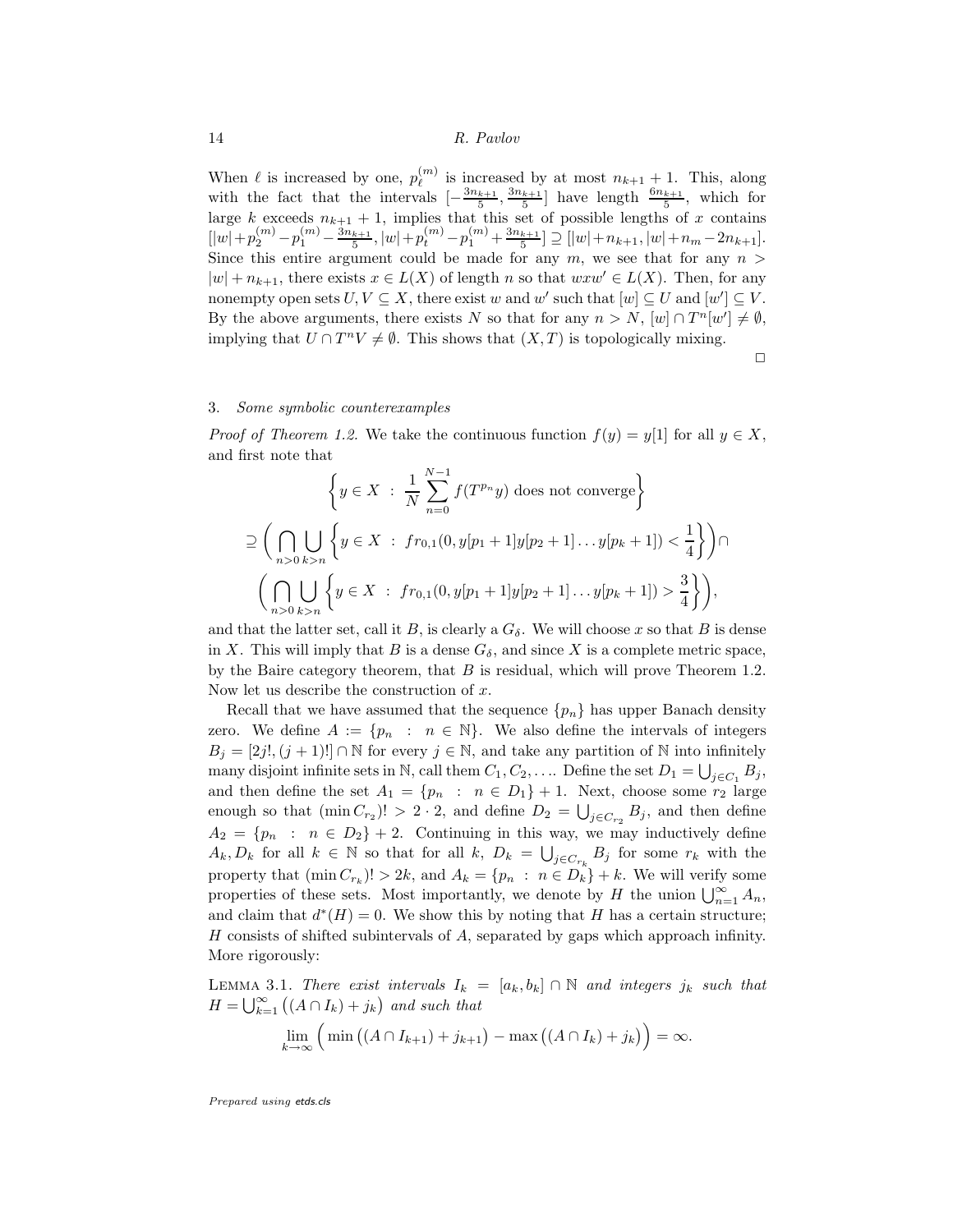*Proof.* Take the set  $Q = \bigcup_{k=1}^{\infty} C_{r_k}$ , and denote its members by  $q_1 < q_2 < \dots$ Then, for any k,  $B_{q_k}$  is a subset of some  $D_s$ . The interval  $I_k$  is then defined to be  $[p_{2(q_k)!}, p_{(q_k+1)!}]$ , (which means  $a_k = p_{2(q_k)!}$  and  $b_k = p_{(q_k+1)!}$ ) and  $j_k$ is defined to be s. It is just a rewriting of the definition of the  $A_k$  that  $H = \bigcup_{k=1}^{\infty} ((A \cap I_k) + j_k)$  with these notations. All that must be checked is that  $\lim_{k\to\infty} \left( \min \left( (A \cap I_{k+1}) + j_{k+1} \right) - \max \left( (A \cap I_k) + j_k \right) \right) = \infty$ . We will show that  $a_{k+1} + j_{k+1} - b_k - j_k \rightarrow \infty$ , which implies the desired result. Since  $q_{k+1} > q_k$ ,  $a_{k+1}-b_k = (q_{k+1})! > (q_k)!$ . So, we must simply show that  $(q_k)! - j_k \to \infty$ . Suppose that  $B_{q_k}$  is a subset of  $D_s$ . Then  $j_k = s$ . We also note that by construction,  $(\min C_{r_s})! > 2s$ . But, since  $B_{q_k} \subset D_s$ ,  $q_k \in C_{r_s}$ , and so  $\min C_{r_s} \le q_k$ . Therefore,  $(q_k)! > 2s$ , and so  $(q_k)! - j_k = (q_k)! - s > \frac{(q_k)!}{2}$ , which clearly shows that this quantity approaches  $\infty$ , since  $\{q_k\}$  is an increasing sequence of integers.

 $\Box$ 

We will now prove a general lemma that implies, in particular, that  $d^*(H) = 0$ .

LEMMA 3.2. If  $d^*(A) = 0$ , and if there exist intervals  $I_k = [a_k, b_k] \cap \mathbb{N}$  and integers  $j_k$  such that

$$
\lim_{k\to\infty}\left(\min\left((A\cap I_{k+1})+j_{k+1}\right)-\max\left((A\cap I_k)+j_k\right)\right)=\infty,
$$

then the set  $B = \bigcup_{k=1}^{\infty} (A \cap I_k) + j_k$  has upper Banach density zero.

*Proof.* Fix  $\epsilon > 0$ . By the fact that  $d^*(A) = 0$ , there exists N such that for any interval J of integers of length at least  $N$ ,  $\frac{|A \cap J|}{|J|} < \epsilon$ . Take J to be any interval of integers of length exactly N. Since

$$
\lim_{k \to \infty} \left( \min \left( (A \cap I_{k+1}) + j_{k+1} \right) - \max \left( (A \cap I_k) + j_k \right) \right) = \infty,
$$

there is some K such that if J has nonempty intersection with  $(A \cap I_k) + j_k$  for some  $k > K$ , it is disjoint from  $(A \cap I_{k'}) + j_{k'}$  for every  $k' \neq k$ . Therefore, for intervals J of integers of length N with large enough minimum element,  $J \cap B$  consists of a subset of a shifted copy of  $J \cap A$ , and so  $\frac{|B \cap J|}{|J|} \leq \frac{|A \cap J'|}{|J'|}$  for some interval  $J'$  of integers whose length is also N. This means that in this case,  $\frac{|B \cap J|}{|J|} < \epsilon$ . We have then shown that for every  $\epsilon$ , there exist N, M such that for any interval of integers J of length N with  $\min J > M$ ,  $\frac{|B \cap J|}{|J|} < \epsilon$ . We will show that this slightly modified definition still implies that  $d^*(B) = 0$ . Again fix  $\epsilon > 0$ , and define M and N as was just done. Now consider any interval of integers I with length at least  $\frac{N+M}{\epsilon}$ . Then, partition I into subintervals: define  $I_0 = I \cap \{1, ..., M\}$ , and then break  $I \setminus I_0$  into consecutive subintervals of length N, called  $I_1, I_2, \ldots, I_k$ . There may be one last subinterval left over of length less than  $N$ ; call it  $I_{k+1}$  (which may be empty.) Note that  $|I| \geq Nk$ , or  $\frac{N}{|I|} \leq \frac{1}{k}$ . We see that

$$
\frac{|B \cap I|}{|I|} = \frac{|B \cap I_0|}{|I|} + \sum_{i=1}^k \frac{|B \cap I_i|}{|I|} + \frac{|B \cap I_{k+1}|}{|I|} \le \frac{M}{|I|} + \frac{N}{|I|} \Big( \sum_{i=1}^k \frac{|B \cap I_i|}{|I_i|} \Big) + \frac{N}{|I|}
$$

$$
\le \frac{M + N}{|I|} + \frac{1}{k} (k\epsilon) < 2\epsilon.
$$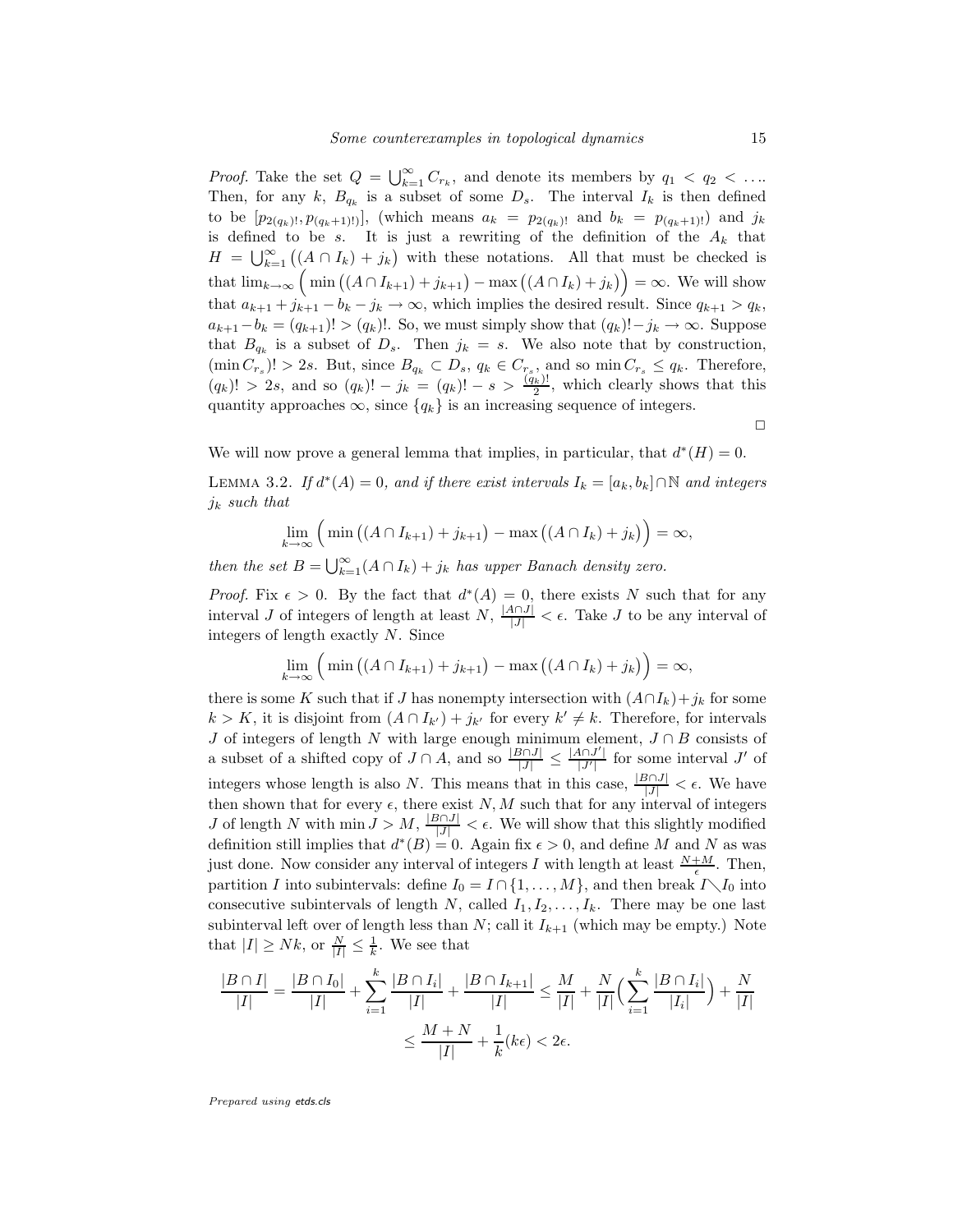Since  $\epsilon$  was arbitrary,  $d^*(B) = 0$ .

By combining Lemmas 3.1 and 3.2,  $d^*(H) = 0$ . We will now create  $n_k$ ,  $A_k$ , and  $w_k$  to use for Construction 3. We note that this part of our construction will use only the fact that  $d^*(H) = 0$ , and no other properties. We take  $n_1 = 1$ ,  $A_1 = \{0, 1\}$ , and  $w_1 = 0$ . We recall that  $\{n_k\}$  must be a sequence of integers with the following properties: for all  $k > 1$ ,  $n_{k+1} = C_k(k+1)! |A_k| n_k + p$  for some positive integer  $C_k > n_k > \frac{1}{d_k}$  and prime  $n_k < p \leq 2n_k$ . We also require  $n_k$  to grow quickly enough so that for all k, and for any interval of integers I of length at least  $n_{k+1}$ ,  $\frac{|I\cap H|}{|I|} < \frac{d_k}{2k!|A_k|n_k}$ . That we may choose such  $n_k$  is a consequence of the fact that  $d^*(H) = 0$ . Using these  $n_k$ , we define  $A_k$  as in Construction 3. We now prove a lemma:

LEMMA 3.3. For any  $k, m \in \mathbb{N}$ , and for any sequence of letters  $u \in \{0, 1\}^{\mathbb{N}}$ , there exists an  $A_k$ -word  $v_{u,k,m}$  such that  $v_{u,k,m}[i-m] = u[i]$  for all  $i \in H \cap [m+1, m+n_k]$ .

*Proof.* This is proved by induction on k. Clearly the hypothesis is true for  $k = 1$ and for any  $u, m$ . Now suppose it to be true for a particular k. We will show that it is true for  $k + 1$  and every u, m. We again construct an auxiliary word  $u_{k+1}$ : enumerate the elements of  $A_k$  by  $a_1, a_2, \ldots, a_{|A_k|}$ . Then, we again define the word  $u_{k+1} = a_1^{k!} a_2^{k!} \dots a_{|A_k|}^{k!}$ . Define  $v'_{k+1} = (u_{k+1})^p (u_{k+1})^{C_k(k+1)-p}$ , where  $n_{k+1} = C_k(k+1)! |A_k| n_k + p$  as above. We note that for any  $0 \le i \le k!$  and  $w \in A_k$ , w occurs exactly  $C_k(k+1)$  times as a concatenated  $A_k$ -word at i (mod k!)-indexed places in  $v'_{k+1}$ . (This uses the fact that  $(n_k, k!) = 1$  for all k, which has already been shown.) Now, fix  $m \in \mathbb{N}$ . We wish to construct an  $A_{k+1}$ -word  $v_{u,k+1,m}$  such that  $v_{u,k+1,m}[i-m] = u[i]$  for all  $i \in H \cap [m+1,m+n_{k+1}]$ . We begin with the  $A_{k+1}$ -word  $v'_{k+1}$ . Clearly it is not necessarily true that  $v'_{k+1}[i-m] = u[i]$  for all  $i \in H \cap [m+1, m+n_{k+1}]$ . We force this condition to be true by changing some of the  $A_k$ -words concatenated in  $v'_{k+1}$ . We show that this is possible; for any concatenated  $A_k$ -word in  $v'_{k+1}$ , say  $v'_{k+1}[j]v'_{k+1}[j+1] \ldots v'_{k+1}[j+n_k-1]$ , the necessary condition is that ones or zeroes (depending on  $u$ ) be introduced at digits whose indices are of the form  $i-m$  for all  $i \in H \cap [m+j+1,\ldots,m+j+n_k-1]$ . To do this, we replace this  $A_k$ -word by  $v_{u,k,m+j}$ , which by the inductive hypothesis has the correct digits of u at the desired places. So, we may change  $v'_{k+1}$  into a concatenation of  $A_k$ -words and ones, call it  $v_{u,k+1,m}$ , which has the proper digits of u in all desired places. This may be done by changing at most  $|H \cap [m+1,\ldots,m+n_{k+1}]| < \frac{n_{k+1}d_k}{2k!(A_k+n)}$  $\frac{n_{k+1}a_k}{2k!|A_k|n_k} \leq d_kC_k(k+1)$  $A_k$ -words. Therefore, since for any  $0 \leq i \leq k!$  and  $w \in A_k$ , w occurred in  $v'_{k+1}$  as a concatenated  $A_k$ -word at i (mod k!)-indexed places exactly  $C_k(k+1)$ times, w occurs in  $v_{u,k+1,m}$  as a concatenated  $A_k$ -word at i (mod k!)-indexed places between  $C_k(k+1)(1-d_k)$  and  $C_k(k+1)k(1+d_k)$  times. This implies that  $fr_{i,k}^*(w, v_{k+1,m}) \in \left[\frac{1-d_k}{k!|A_k|}, \frac{1+d_k}{k!|A_k|}\right]$ , and since i and w were arbitrary, that  $v_{k+1,m}$  is an  $A_{k+1}$ -word. By induction, the lemma is proved.

 $\Box$ 

This implies in particular that for every  $u, k$  there exists an  $A_k$ -word  $v_{u,k,0}$  with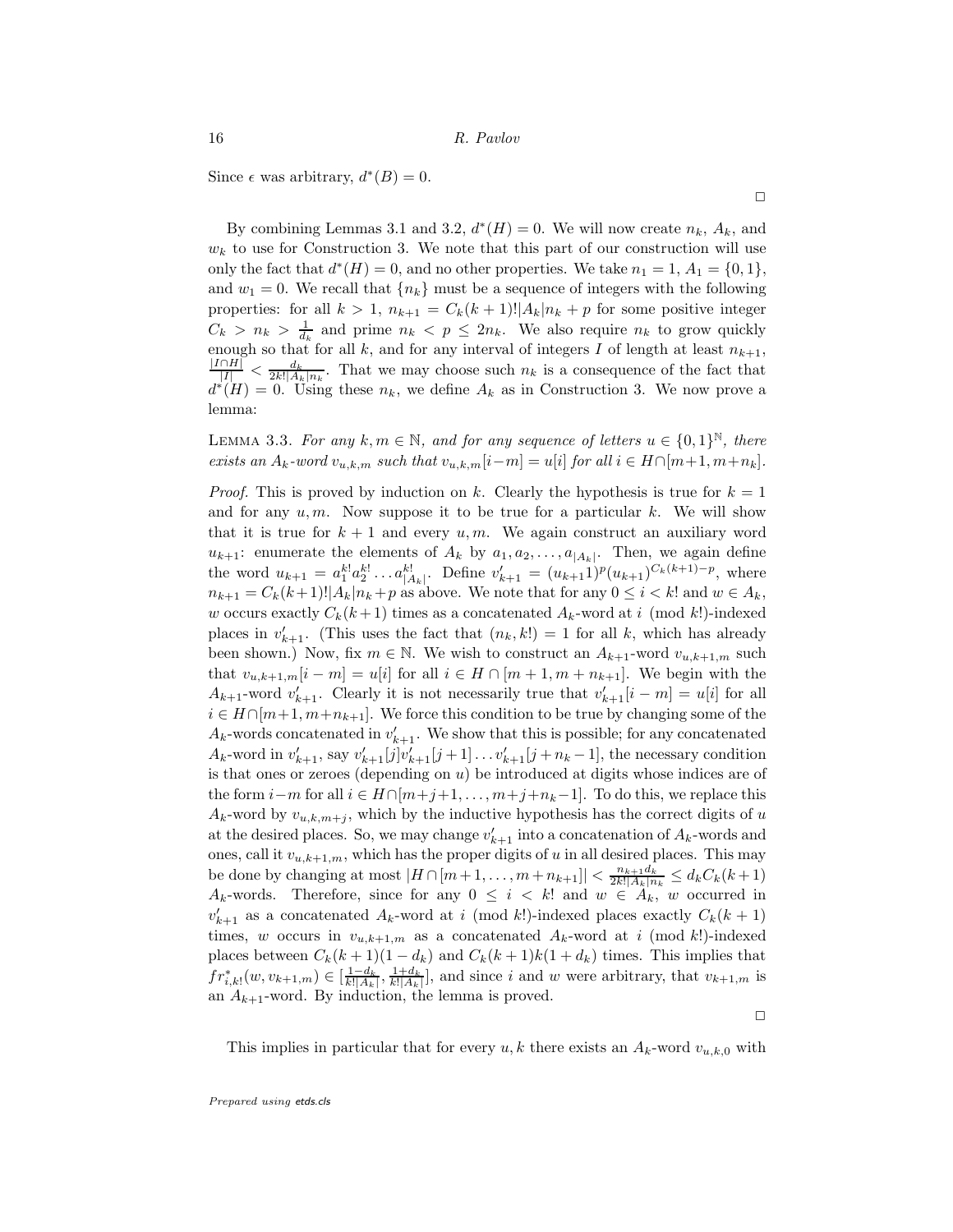$v_{u,k,0}[i] = u[i]$  for all  $i \in H \cap [1,\ldots,n_k]$ . By a standard diagonalization argument, there exists a sequence  $\{k_j\}$  and  $x \in \{0,1\}^{\mathbb{N}}$  such that x is the limit of  $v_{u,k_j,0}$  as  $j \to \infty$ . Then, for every k, choose  $k_j > k$ , and take  $w_k$  to be the  $A_k$ -word which is a prefix of x. This allows us to define  $w_k \in A_k$  for all k, and to see that x is their limit as well. Since for every j,  $v_{u,k_j,0}[i] = 1$  for all  $i \in H \cap [1, n_{k_j}]$ , clearly  $x[i] = u[i]$  for all  $i \in H$ . As mentioned above, this entire construction could be done with any set of zero upper Banach density in place of  $H$ , which lets us state the following corollary:

COROLLARY 3.1. For any  $C \subset \mathbb{N}$  with  $d^*(C) = 0$ , there exists  $x \in \{0,1\}^{\mathbb{N}}$  such that  $X = \overline{\{T^kx\}_{k\in\mathbb{N}}}$  is totally minimal, totally uniquely ergodic, topologically mixing, and with the property that for any sequence  $u \in \{0,1\}^{\mathbb{N}}$ , there exists  $x_u \in X$  such that  $x_u[i] = u[i]$  for all  $i \in C$ .

*Proof.* Given the set C, fix  $\{n_k\}$  as in the proof of Lemma 3.3. Then note that the reasoning from the lemma yields that for any  $u \in \{0,1\}^{\mathbb{N}}$ , there exists  $x_u$  a limit of  $A_k$ -words such that  $x_u[i] = u[i]$  for all  $i \in C$ . Fix any one of these  $x_u$  and call it x. Note that since x contains every  $A_k$ -word as a subword,  $x_u \in \{T^k x\}_{k\in\mathbb{N}} = X$ for all  $u$ . Since  $x$  was created using Construction 3,  $X$  is totally minimal, totally uniquely ergodic, and topologically mixing.

 $\Box$ 

We use Corollary 3.1 to create the  $x$  which will prove Theorem 1.2. Recall that  $H = \bigcup_{k=1}^{\infty} A_k$ , where  $A_k = \{p_n + k : n \in D_k\}$  for all  $k, D_k = \bigcup_{j \in C_{r_k}} B_j$  for some  $r_k$ , and  $B_j = [2j!(j+1)!] \cap \mathbb{Z}$  for all j. For each k, we write the elements of  $C_{r_k}$ in increasing order as  $c_{r_k}^{(1)}, c_{r_k}^{(2)}, \ldots$  We now decompose H into two disjoint subsets; define  $H_o = \{m \in H : m = p_n + k \text{ for some } n \in B_j \text{ where } j = c_{r_k}^{(i)} \text{ for odd } i\}$ and  $H_e = \{m \in H : m = p_n + k \text{ for some } n \in B_j \text{ where } j = c_{r_k}^{(i)} \text{ for even } i\}.$ Since  $d^*(H) = 0$ , we use Corollary 3.1 to create x with totally minimal, totally uniquely ergodic, and topologically mixing orbit closure X, and for which  $x[n] = 0$ for  $n \in H_o$  and  $x[n] = 1$  for  $n \in H_e$ . Recall that we wish to show that for the continuous function  $f : y \mapsto y[1]$  from X to  $\{0, 1\}$ , the set of points y such that  $\frac{1}{N}\sum_{n=0}^{N-1} f(T^{p_n}y)$  fails to converge is residual. We showed earlier that it is sufficient to show that the set

$$
B = \left(\bigcap_{n>0} \bigcup_{k>n} \left\{y \in X : fr_{0,1}(0, y[p_1+1]y[p_2+1] \dots y[p_k+1]) < \frac{1}{4}\right\}\right) \cap \left(\bigcap_{n>0} \bigcup_{k>n} \left\{y \in X : fr_{0,1}(0, y[p_1+1]y[p_2+1] \dots y[p_k+1]) > \frac{3}{4}\right\}\right)
$$

is dense in X. By definition, for any  $w \in L(X)$ , there is some j such that  $x[j+1]x[j+2] \dots x[j+|w|] = w$ . By the construction of  $x, \{n : j+1+p_n \in H\} = D_k$ for some k,  $x[i] = 0$  for all  $i \in H_o$ , and  $x[i] = 1$  for all  $i \in H_e$ . In particular,  $x[j+1+p_n] = 0$  for all n in  $B_{c_{r_k}^{(i)}}$  for odd i and  $x[j+1+p_n] = 1$  for all n in  $B_{c_{r_k}^{(i)}}$  for even i. But then for any odd integer i,  $(T^jx)[p_n+1] = 0$  for all integers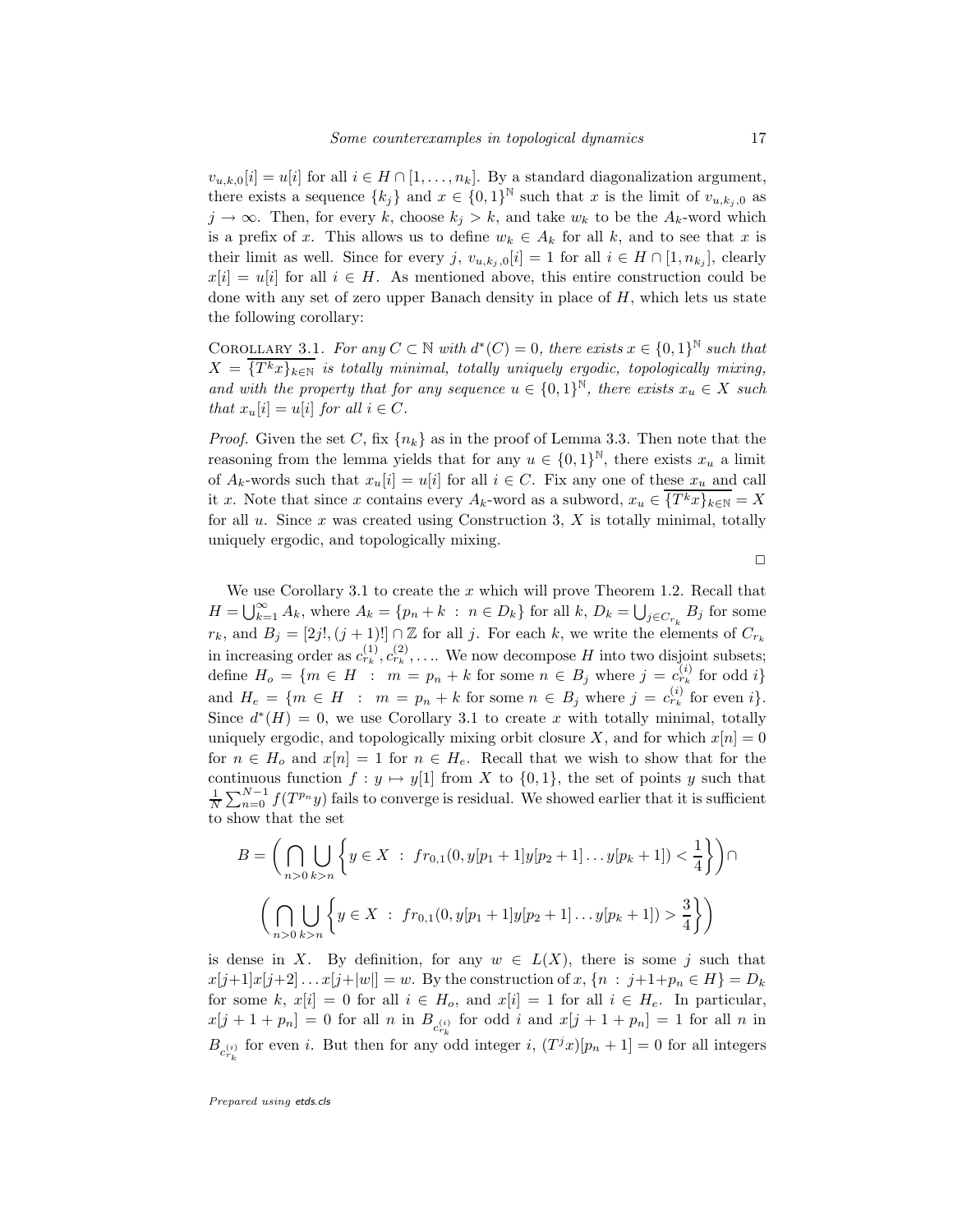$n \in [2(c_{r_k}^{(i)})!,(c_{r_k}^{(i)}+1)!]$ , and so

$$
fr_{0,1}(0,(T^{j}x)[p_1+1](T^{j}x)[p_2+1]\dots(T^{j}x)[p_{(c_{r_k}^{(i)}+1)!}+1]) > \frac{c_{r_k}^{(i)}-1}{c_{r_k}^{(i)}+1},
$$

which is clearly larger than  $\frac{3}{4}$  for sufficiently large k. Similarly, for any even integer *i*,  $(T^{j}x)[p_{n}+1]=1$  for all integers  $n \in [2(c_{r_{k}}^{(i)})!,(c_{r_{k}}^{(i)}+1)!]$ , and so

$$
fr_{0,1}(0,(T^{j}x)[p_{1}+1](T^{j}x)[p_{2}+1]\dots(T^{j}x)[p_{(c_{r_{k}}^{(i)}+1)!}+1])<\frac{2}{c_{r_{k}}^{(i)}+1},
$$

which is clearly less than  $\frac{1}{4}$  for sufficiently large k. Therefore,  $T^j x \in B$ , and  $T^j x$ begins with the word w. Since w was an arbitrary word in  $L(X)$ , this shows that  $B$  is dense in  $X$ , completing the proof of Theorem 1.2.

We note that this proof in fact shows that the set

$$
\left(\bigcap_{n>0}\bigcup_{k>n}\left\{y\in X\ :\ fr_{0,1}(0,y[p_1+1]y[p_2+1]\dots y[p_k+1]) < \frac{2}{k}\right\}\right)\cap
$$
\n
$$
\left(\bigcap_{n>0}\bigcup_{k>n}\left\{y\in X\ :\ fr_{0,1}(0,y[p_1+1]y[p_2+1]\dots y[p_k+1]) > \frac{k-2}{k}\right\}\right)
$$

is a residual set in  $X$ , and so we can also say that for a residual set of x,  $\liminf_{N \to \infty} \frac{1}{N} \sum_{n=0}^{N-1} f(T^{p_n}y) = 0 = \inf_{x \in X} f(x)$  and  $\limsup_{N \to \infty} \frac{1}{N} \sum_{n=0}^{N-1} f(T^{p_n}y) = 1 = \sup_{x \in X} f(x).$ 

*Proof of Theorem 1.5.* We use Corollary 3.1. Consider any set  $C = \{p_n\}_{n\in\mathbb{N}}$  with  $d^*(C) = 0$ . Choose any set C' with  $(C+1) \subset C'$ ,  $1 \in C'$ ,  $d^*(C') = 0$ , and  $|C'\setminus (C+1)| = \infty$ . Denote the elements of  $C'\setminus (C+1)$  by  $b_1 < b_2 < \ldots$ . By Corollary 3.1, we may construct  $x$  such that  $x$  has totally minimal, totally uniquely ergodic, topologically mixing orbit closure, and with the property that for every  $u \in \{0,1\}^{\mathbb{N}}$ , there exists  $x_u \in X$  with  $x_u[i] = u[i]$  for all  $i \in C'$ . For every  $v \in \{0,1\}^{\mathbb{N}},$  define some  $u_v \in \{0,1\}^{\mathbb{N}}$  by  $u_v[1] = 0$ ,  $u_v[a] = 1$  for all  $a \in (C+1)$ , and  $u_v[b_k] = v[k]$  for all  $k \in \mathbb{N}$ . Then, for any such  $v, x_{u_v}[i] = 1$  for all  $i \in (C + 1)$ ,  $x_{u_v}[1] = 0$ , and  $x_{u_v}[b_k] = v[k]$  for all  $k \in \mathbb{N}$ . Since for all  $n \in \mathbb{N}$ ,  $p_n + 1 \in C + 1$ ,  $(T^{p_n}x_{u_v})[1] = x_{u_v}[p_n+1] = 1$ , whereas  $x_{u_v}[1] = 0$ . It is then clear that  $x_{u_v}$  is not a limit point of  $\{T^{p_n}x_{u_v}\}_{n\in\mathbb{N}}$ . Since  $x_{u_v}[b_k] = v[k]$  for all  $k \in \mathbb{N}$ ,  $x_{u_v} \neq x_{u_{v'}}$  for  $v \neq v'$ , and so the set  $\{x_{u_v}\}_{v \in \{0,1\}^{\mathbb{N}}}$  is uncountable.

 $\Box$ 

 $\Box$ 

It is natural to wonder about one aspect of the proof; why is it that in our construction, we only force certain digits to occur along shifted subsets of A, rather than along entire shifted copies of A? The reason comes from a combinatorial fact which is somewhat interesting in its own right:

*Example*. There exists a set  $D \subseteq \mathbb{N}$  with  $d^*(D) = 0$  with the property that for any infinite set G of integers, the set  $D + G = \{d + g : d \in D, g \in G\}$  has upper Banach density one.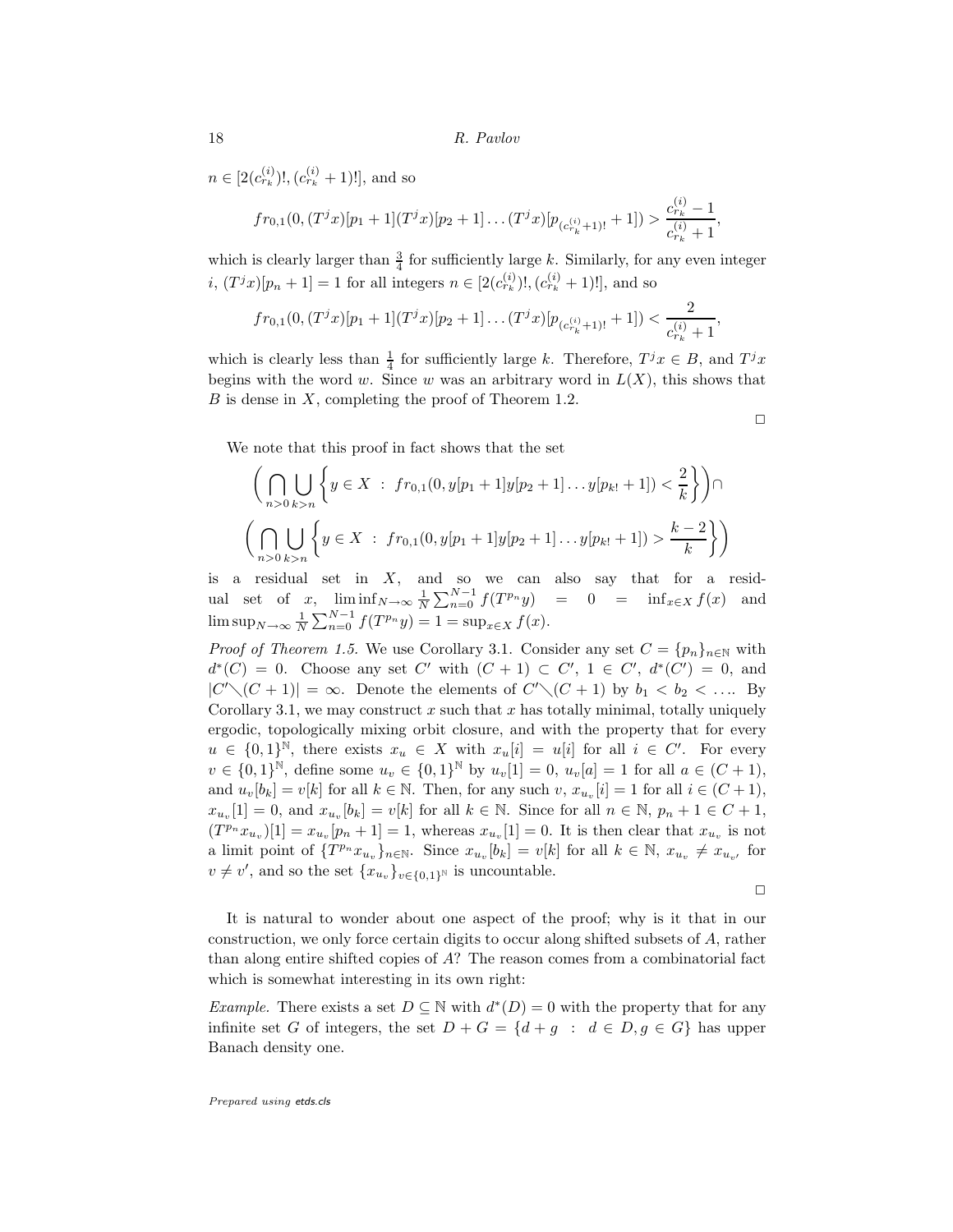*Proof.* We begin with the sequence  $d_n = 3^{|n|_2}$ , where  $|n|_2$  is the maximal integer k so that  $2^k | n$ . So,  $\{d_n\}$  begins  $1, 3, 1, 9, 1, 3, 1, 27, 1, 3, 1, 9, 1, 3, 1, \ldots$  Then, define  $c_n = \sum_{i=1}^n d_n$ .  $\{c_n\}$  is then an increasing sequence of integers, with the property that the *n*th gap  $c_{n+1} - c_n$  is  $d_{n+1}$  for all *n*. We first claim that  $d^*(\{c_n\}) = 0$ . Choose any positive integer k, and any  $2^k + 1$  consecutive elements  $c_i, \ldots, c_{i+2^k}$  of the sequence  $\{c_n\}$ . There must be some integer  $j \in [0, 2<sup>k</sup>-1]$  such that  $2<sup>k</sup>|i+j$ . This means that  $3^k | d_{i+j}$ , and so that  $c_{i+2^k} - c_i = \sum_{m=i}^{i+2^k-1} d_m > d_{i+j} \ge 3^k$ . This means that any interval of integers of length less than  $3^k$  can contain at most  $2^k$  elements of  ${c_n}$  for any k, which implies that  $d^*(c_n) = 0$  since  $\lim_{k\to\infty} \frac{2^{k+1}}{3^k} = 0$ . Therefore, if we construct a new sequence by increasing the gaps  $\{d_n\}$ , it will still have upper Banach density zero. We will change  ${d_n}$  countably many times, never decreasing any element. In other words, we inductively construct, for every  $k \in \mathbb{N}$ , a sequence  $\{d_n^{(k)}\}\$ , so that these sequences are nondecreasing in k, i.e.  $d_n^{(k)} \geq d_n^{(k-1)}$  for all n, k. We add the additional hypothesis that for every k,  $d({n : d_n^{(k)} > d_n}) = 0$ , in other words that only a density zero subset of the elements of  $\{d_n\}$  have been changed after any step.

Step 1: We change  $d_n$  for some infinite, but density zero, set of n, so that for every positive integer m, there exists n such that  $d_n = m$ . This is clearly possible; for example, by increasing  $d_n$  for a density zero set of odd n. Call the resulting sequence  $\{d_n^{(1)}\}.$ 

Step k:  $(k > 1)$  Assume that we have already defined  $\{d_n^{(k-1)}\}$ , a sequence of integers with the property that  $d_n^{(k-1)} \ge d_n$  for all n, and that  $d({n : d_n^{(k-1)} >$  $(d_n) = 0.$  Define the set  $R_k \subset \mathbb{N}^k$  by  $R_k = \{(a_1, ..., a_k) : a_i \in \mathbb{N}, a_i > 3^k\}.$ Since  $\{n : d_n^{(k-1)} > d_n\}$  has density zero, there exist infinitely many intervals of integers  $I_j$  such that  $|I_j| > 2^{k+1}$  for all j, and so that  $d_n^{(k-1)} = d_n$  for all  $n \in I_j$ for any j. Therefore, by the construction of the sequence  $\{d_n\}$ , each  $I_j$  contains a subinterval  $I'_j$  of integers of length  $2^k$  so that for every j, and for all  $n \in I'_j$ ,  $d_n^{(k-1)} \leq 3^k$ . We may also assume, by passing to a subset if necessary, that the union of all  $I'_j$  has density zero. We now take any bijection  $\phi$  from N to  $R_{2^k}$ , and for every j, if  $I'_j = \{s, s+1, \ldots, s+2^k-1\}$ , and if  $\phi(j) = (a_1, \ldots, a_{2^k}) \in R_{2^k}$ , define  $d_s^{(k)} = a_1, d_{s+1}^{(k)} = a_2, \ldots, d_{s+2^k-1}^{(k)} = a_{2^k}$ . After making these changes on each  $I'_j$ , for any m not in any  $I'_j$ , define  $d_m^{(k)} = d_m^{(k-1)}$ . This defines  $d_n^{(k)}$  for all n. Since for every  $n, d_n^{(k)} \geq d_n^{(k-1)}$ , by the inductive hypothesis we see that  $d_n^{(k)} \geq d_n$  for all *n*. Also, since  $d({n : d_n^{(k)} > d_n^{(k-1)}}) = 0$ , and since by the inductive hypothesis,  $d({n : d_n^{(k-1)} > d_n}) = 0$ , we see that  $d({n : d_n^{(k)} > d_n}) = 0$ , completing the inductive step.

It is a consequence of this construction that if we define  $H_k = \{n \, : \, d_n^{(k)} > d_n^{(k-1)}\}$ for every k, the sets  $H_k$  are pairwise disjoint. Therefore, the sequences  $\{d_n^{(k)}\}$  have a pointwise limit, call it  $\{e_n\}$ . By the construction, for any k, and for any k-tuple  $(a_1, \ldots, a_k)$  of integers all greater than  $3^k$ , there exists m such that  $d_{m+i-1}^{(k)} = a_i$ for  $1 \leq i \leq k$ . And, since the  $H_k$  are disjoint, this means that  $e_{m+i-1} = a_i$  for  $1 \leq i \leq k$ . Now, define the sequence  $f_n = \sum_{k=1}^n e_n$  for all n. As already noted, since  $e_n \geq d_n$  for all  $n, D = \{f_n\}$  has upper Banach density zero. We claim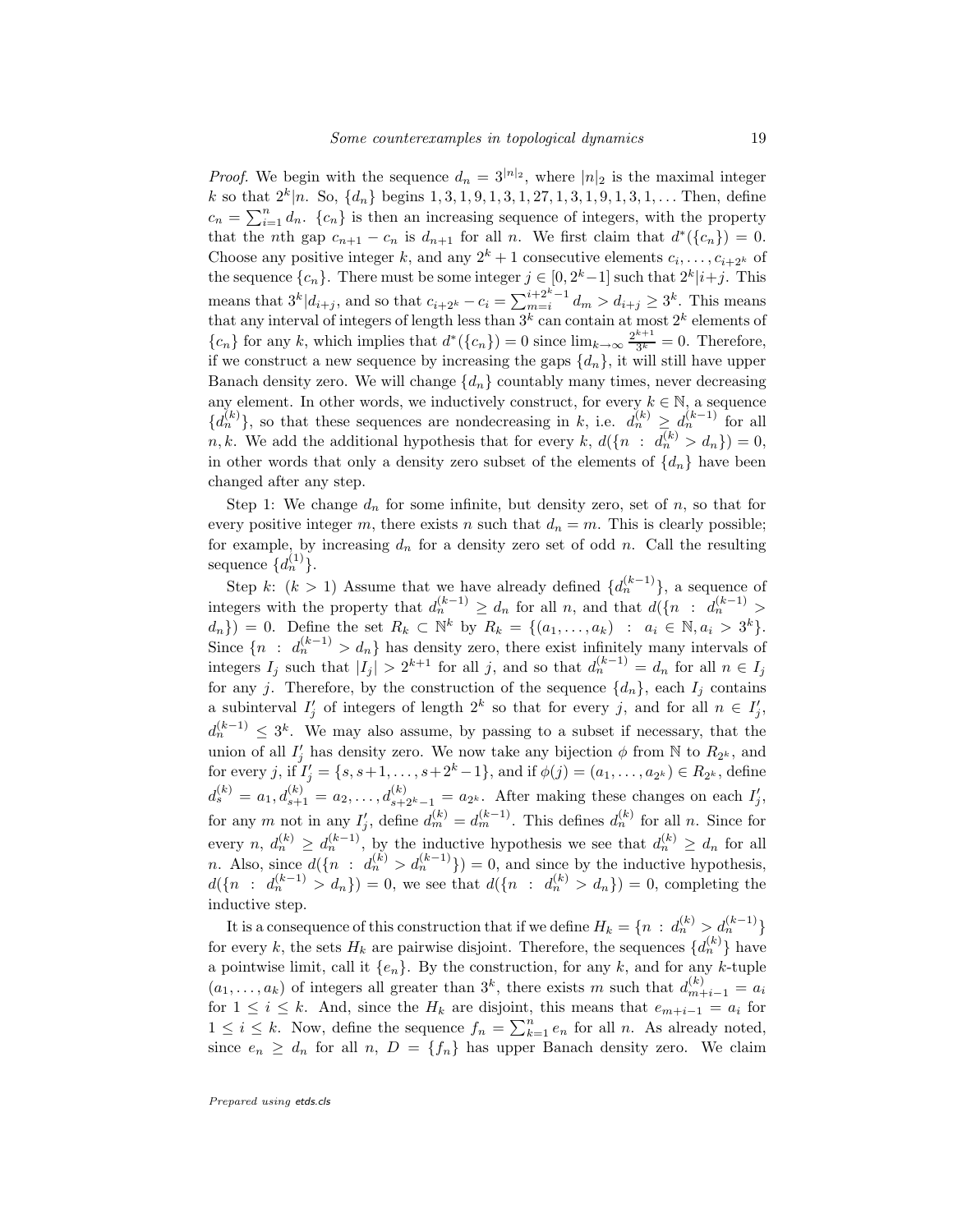that for any infinite set G of integers,  $D + G$  contains arbitrarily long intervals of integers. Fix any infinite  $G = \{g_n\}$ , with  $g_1 < g_2 < \cdots$ . For any k, there exist  $m_1, m_2, \ldots, m_{2^k}, m_{2^k+1}$  so that  $g_{m_{j+1}} - g_{m_j} > 3^k$  for every  $1 \le j \le 2^k$ . Then, by construction, there exists m so that  $e_{m+j} = g_{m_{2^k-j+2}} - g_{m_{2^k-j+1}} + 1$  for  $1 \leq j \leq 2^k$ . This means that

$$
f_{m+i} = f_m + \sum_{j=1}^{i} e_{m+j}
$$
  
=  $f_m + \sum_{j=1}^{i} (g_{m_{2^k-j+2}} - g_{m_{2^k-j+1}} + 1) = (f_m + g_{m_{2^k+1}}) - g_{m_{2^k+1-i}} + i$ 

for  $1 \le i \le 2^k$ . But then for each such  $i$ ,  $f_{m+i} + g_{m_{2^k+1-i}} = f_m + g_{m_{2^k+1}} + i \in D + G$ . This implies that  $\{f_m + g_{m_{2^k+1}} + 1, \ldots, f_m + g_{m_{2^k+1}} + 2^k\}$  is an interval of integers of length  $2^k$  which is a subset of  $D + G$ . Since k was arbitrary,  $D + G$  contains arbitrarily long intervals and so has upper Banach density one.

 $\Box$ 

This answers our question: if we had, in the proof of Theorem 1.2, tried to force ones to occur along infinitely many shifted copies of our set A of upper Banach density zero, it's possible that no matter what set  $G$  of shifts we used, we would be attempting to force  $x[i] = 1$  for arbitrarily long intervals of integers i, which would imply that  $1^{\infty} \in X$ , yielding the closed invariant set  $\{1^{\infty}\}\subsetneq X$  and contradicting the minimality of  $X$ .

#### 4. Some general constructions on connected manifolds

We will now construct some totally minimal, totally uniquely ergodic, and topologically mixing transformations which act on a connected manifold, and in Section 5 we will use such examples to prove Theorems 1.3 and 1.6. The constructions in question will use both skew products and flows under functions. We will be repeatedly using the topological space  $\mathbb{T}$ , which can most easily be considered as the half-open interval  $(0, 1)$  with 0 and 1 identified and the operation of addition (mod 1). (Whenever we refer to the addition of elements of  $\mathbb{T}$ , it should be understood to be addition (mod 1).) We also note that  $\mathbb{T}^n$  is a metric space for any *n* with metric d defined by  $d(x, y) = \min_{u,v \in \mathbb{Z}^n} \tilde{d}(x + u, y + v)$ , where  $\tilde{d}$  is the Euclidean metric in  $\mathbb{R}^n$ . We will denote by  $\lambda_k$  Lebesgue measure on  $\mathbb{T}^k$  for any  $k > 0$ .

For any  $k > 1$ , irrational  $\alpha \in \mathbb{T}$  and continuous self-map f of  $\mathbb{T}$ , we define the transformation  $S = S_{k,\alpha,f}$  on  $\mathbb{T}^k$  as follows: for any  $v = (v_1,\ldots,v_k) \in \mathbb{T}^k$ ,  $(Sv)_1 = v_1 + \alpha$ ,  $(Sv)_2 = f(v_1) + v_2$ , and for every  $j > 2$ ,  $(Sv)_j = v_{j-1} + v_j$ .

THEOREM 4.1. For any f differentiable with  $\frac{1}{2} < f'(x) < \frac{3}{2}$  for all  $x \in \mathbb{T}$ ,  $S_{k,\alpha,f}$ is totally minimal and totally uniquely ergodic with respect to  $\lambda_k$ .

*Proof.* During the proof, since k,  $\alpha$ , and f are taken to be fixed, we suppress notational dependence and refer to  $S_{k,\alpha,f}$  simply as S. Fix any rectangles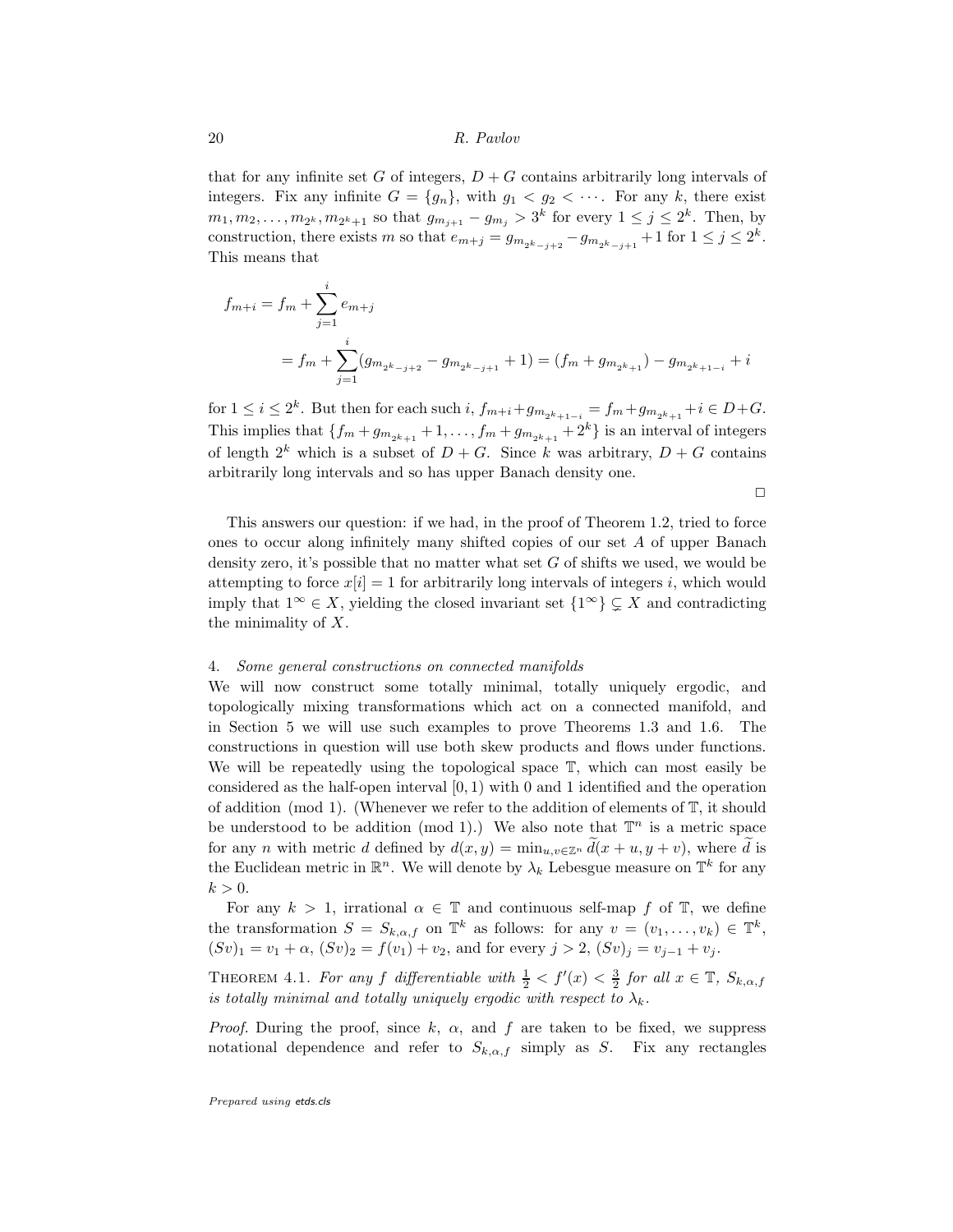$R = \prod_{i=1}^{k} R_i$  and  $R' = \prod_{i=1}^{k} R'_i$  in  $\mathbb{T}^k$ , where  $R_i$  and  $R'_i$  are intervals of length C for every  $1 \leq i \leq k$ . Now, fix any positive integer  $\ell$  such that  $\lambda_1((R_1 + \ell \alpha) \cap R'_1) > \frac{C}{2}$ . Fix any  $r_2 \in R_2, \ldots, r_k \in R_k$ , and define the set

$$
E_1 = \{x_1 \in R_1 : \pi_1(S^{\ell}(x_1, r_2, \ldots, r_k)) \in R'_1\}.
$$

(Here and elsewhere,  $\pi_i : \mathbb{T}^k \to \mathbb{T}$  is the usual projection map  $v \mapsto v_i$  for  $1 \leq i \leq k$ .) Since  $\pi_1(S^{\ell}(x_1, r_2, \ldots, r_k)) = x_1 + \ell \alpha$ , by choice of  $\ell$  we know that  $E_1$  is an interval with  $\lambda_1(E_1) > \frac{C}{2}$ . Now, define the set

$$
E_2 = \{x_1 \in R_1 : \pi_i(S^{\ell}(x_1, r_2, \dots, r_k)) \in R'_i, 1 \leq i \leq 2\}.
$$

We will examine the structure of  $E_2$  by bounding  $\frac{\partial \pi_2(S^{\ell}(x_1, r_2, ..., r_k))}{\partial x_1}$  $\frac{r_1, r_2, \ldots, r_k}{\partial x_1}$  from above and below. For this, we note that  $\pi_2(S^{\ell}(x_1, r_2, \ldots, r_k)) = r_2 + \sum_{i=0}^{\ell-1} f(x_1 + i\alpha)$ , and make the observation that for any i,  $f(x_1+i\alpha)$  is equal modulo one to an increasing function in  $x_1$  whose slope is between  $\frac{1}{2}$  and  $\frac{3}{2}$ . Therefore, considered as a function of  $x_1, \pi_2(S^{\ell}(x_1, r_2, \ldots, r_k))$  is equal modulo one to an increasing function from  $[0,1)$  to R whose derivative is in  $(\frac{\ell}{2},\frac{3\ell}{2})$  for all  $x_1$ . This implies that  $E_2$  is a union of many intervals separated by gaps of length less than  $\frac{1}{\frac{\ell}{2}}$ , where the length of all intervals but the first and last is greater than  $\frac{C}{3\ell}$ . For large  $\ell$ , this implies that  $E_2$  contains some set  $F_2$  a union of intervals of length  $\frac{D_2 C}{\ell}$  for some constant  $D_2$ , where  $\lambda_1(F_2) > B_2 C^2$  for some constant  $B_2$ .

We proceed inductively: for any  $2 \leq i \leq k$ , assume that we are given  $F_i$  a union of intervals whose lengths are  $D_i C \ell^{-(i-1)}$  for some constant  $D_i$ , where  $\lambda_1(F_i) > B_i C^i$ for some constant  $B_i$ , and such that for any  $x_1 \in F_i$ ,  $\pi_j(S^{\ell}(x_1, r_2, \ldots, r_k)) \in R'_j$ for  $1 \leq j \leq i$ . We now wish to define  $F_{i+1}$ . Define the set

$$
E_{i+1} = \{x_1 \in F_i : \pi_{i+1}(S^{\ell}(x_1, r_2, \ldots, r_k)) \in R'_{i+1}\}.
$$

For any interval I of length  $D_i C \ell^{-(i-1)}$  in  $F_i$ , let's examine  $I \cap E_{i+1}$ . We note that

$$
\pi_{i+1}(S^{\ell}(x_1,r_2,\ldots,r_k))=\eta_{i+1,\ell}(r_2,\ldots,r_{i+1})+\sum_{j=0}^{\ell-i}\binom{\ell-j-1}{i-1}f(x_1+j\alpha),
$$

where  $\eta_{i+1,\ell}$  is some function of  $r_2,\ldots,r_{i+1}$  which does not depend on  $x_1$ . So, as a function of  $x_1, \pi_{i+1}(S^{\ell}(x_1, r_2, \ldots, r_k))$  is equal modulo one to an increasing function from [0, 1) to R whose derivative is between  $A^{\ell i}$  and  $B^{\ell i}$  for some constants  $A, B > 0$ . This implies that for large  $\ell, I \cap E_{i+1}$  is a union of many intervals separated by gaps of length less than  $\frac{1}{B}l^{-i}$ , where the length of all but the first and last is greater than  $\frac{C}{A} \ell^{-i}$ . For large  $\ell$ , this implies that  $I \cap E_{i+1}$  contains  $F_{I,i+1}$  a union of intervals of length  $DC\ell^{-i}$  where  $\lambda_1(F_{I,i+1}) > EC\lambda_1(I)$  for some constants D, E. By taking  $F_{i+1}$  to be the union of all  $F_{I,i+1}$ , we see that  $F_{i+1}$  is a union of intervals of length  $D_{i+1}C\ell^{-i}$ , where  $\lambda_1(F_{i+1}) > B_{i+1}C^{i+1}$  for some constants  $D_{i+1}$ and  $B_{i+1}$ . Since  $F_{i+1} \subset E_{i+1}$ , for any  $x_1 \in F_{i+1}, \pi_j(S^{\ell}(x_1, r_2, \ldots, r_k)) \in R'_j$  for  $1\leq j\leq i+1$ .

By inductively proceeding in this way, we will eventually arrive at a set  $F_k$  where  $\lambda_1(F_k) > B_k C^k$  for some constant  $B_k$ , and where  $S^{\ell}(x_1, r_2, \ldots, r_k) \in R'$  for every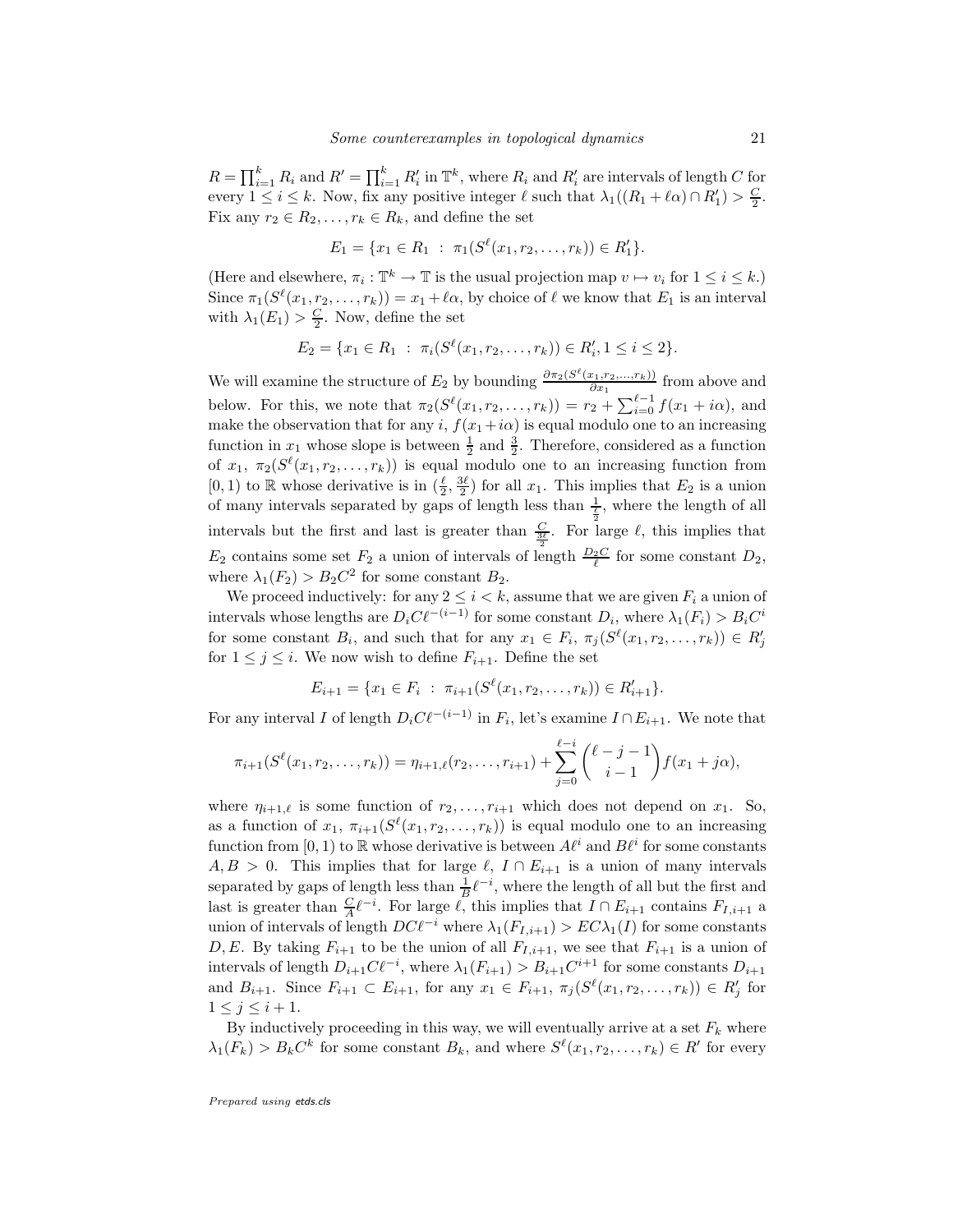$x_1 \in F_k$ . By integrating over all possible  $r_2, \ldots, r_k$ , we see that  $\lambda_k(S^{\ell}R \cap R')$  $B_k C^{2k-1}$ . We have then shown that for any  $\ell$  with  $\lambda_1((R_1 + k\alpha) \cap R'_1) > \frac{C}{2}$ ,  $\lambda_k(S^{\ell}R \cap R') > B_kC^{2k-1}$ . Denote by L the set of such  $\ell$ . Then if we define  $R_{\alpha}$ to be the transformation  $x \mapsto x + \alpha$  on  $\mathbb{T}$ , then  $L = \{n : R_{\alpha}^n(0) \in J\}$ , where  $J = \{x \in \mathbb{T} : \lambda_1((R + x) \cap R') > \frac{C}{2}\}.$  It is easily checked that  $\lambda_1(J) = C$ . This means that for any  $M, N \in \mathbb{N}$ ,

$$
\frac{1}{N}|L \cap \{0, M, \dots, M(N-1)\}| = \frac{1}{N} \sum_{i=0}^{N-1} \chi_J((R_\alpha^M)^i 0),
$$

which approaches  $\lambda_1(J) = C$  as  $N \to \infty$  by total unique ergodicity of  $R_\alpha$  with respect to  $\lambda_1$ . Then, for large N,

$$
\frac{1}{N} \sum_{\ell=0}^{N-1} \lambda_k(S^{M\ell}R \cap R') \ge \frac{1}{N} |L \cap \{0, M, \dots, M(N-1)\}| B_k C^{2k-1} \to B_k C^{2k}.
$$

Therefore,

$$
\liminf_{N \to \infty} \frac{1}{N} \sum_{\ell=0}^{N-1} \lambda_k(S^{M\ell}R \cap R') \ge B_k \lambda_k(R) \lambda_k(R'). \tag{1}
$$

We have shown that Equation 1 holds for  $R$  and  $R'$  arbitrary congruent cubes in  $\mathbb{T}^k$ . It is clear that it also holds for R and R' disjoint unions of congruent cubes. Suppose that for some  $M \in \mathbb{N}$ , there exists a Lebesgue measurable  $S^M$ -invariant set  $A \subseteq \mathbb{T}^k$  with  $\lambda_k(A) \in (0,1)$ . By taking complements if necessary, without loss of generality we may assume that  $\lambda_k(A) \leq \frac{1}{2}$ . By regularity of Lebesgue measure, there exists  $\epsilon$  and  $A'$  a union of cubes with side length  $\epsilon$  such that  $(A')^c$ is also a union of cubes of side length  $\epsilon$ ,  $\lambda_k(A) \leq \lambda_k(A') \leq \frac{1}{2}$ , and  $\lambda_k(A \triangle A')$  $\frac{B_k}{2}\lambda_k(A)^2$ . Then, for any  $\ell \in \mathbb{N}$ , since  $S^{M\ell}A = A$  and  $\lambda_k(A\triangle A') < \frac{B_k}{2}\lambda_k(A)^2$ ,  $\lambda_k(A\triangle S^{M\ell}A') < \frac{B_k}{2}\lambda_k(A)^2$  as well. Similarly,  $\lambda_k(A^c\triangle S^{M\ell}(A')^c) < \frac{B_k}{2}\lambda_k(A)^2$ . Therefore,  $\lambda_k(S^{M\ell}A' \cap S^{M\ell}(A')^c) < B_k\lambda_k(A)^2$  for all  $\ell \in \mathbb{N}$ . Since  $\lambda_k(A) \leq$  $\lambda_k(A') \leq \lambda_k((A')^c)$ , this contradicts Equation 1.

So,  $S^M$  is ergodic with respect to  $\lambda_k$  for every  $M > 0$ . We claim that this also implies unique ergodicity of  $S^M$  for every  $M > 0$ , which follows from an argument of Furstenberg, and rests on the fact that  $S^M$  is a skew product over an irrational circle rotation. The following fact is shown in the proof of Lemma 2.1 in  $[6]$  on p. 578:

Fact. For any minimal system  $(X_0, T_0)$  which is uniquely ergodic with respect to a measure  $\mu_0$ , and any skew product T which acts on  $X = X_0 \times \mathbb{T}$  by  $T(x_0, y) = (T_0x_0, y + h(x_0))$  where  $h: X_0 \to \mathbb{T}$  is a continuous function, if T is ergodic with respect to  $\mu_0 \times m$ , then T is minimal and uniquely ergodic with respect to  $\mu_0 \times m$ .

Denote by  $(S^M)^{(i)}$  the action of S on its first i coordinates for any  $1 \leq i \leq k$ . Since they are factors of  $S^M$ , each  $(S^M)^{(i)}$  is ergodic with respect to  $\lambda_i$ . Also, for each  $1 \leq i < k$ ,  $(S^M)^{(i+1)}$  is a skew product as described above with  $T_0 = (S^M)^{(i)}$ . We may then use Furstenberg's result and the fact that  $(S^M)^{(1)}$  is minimal and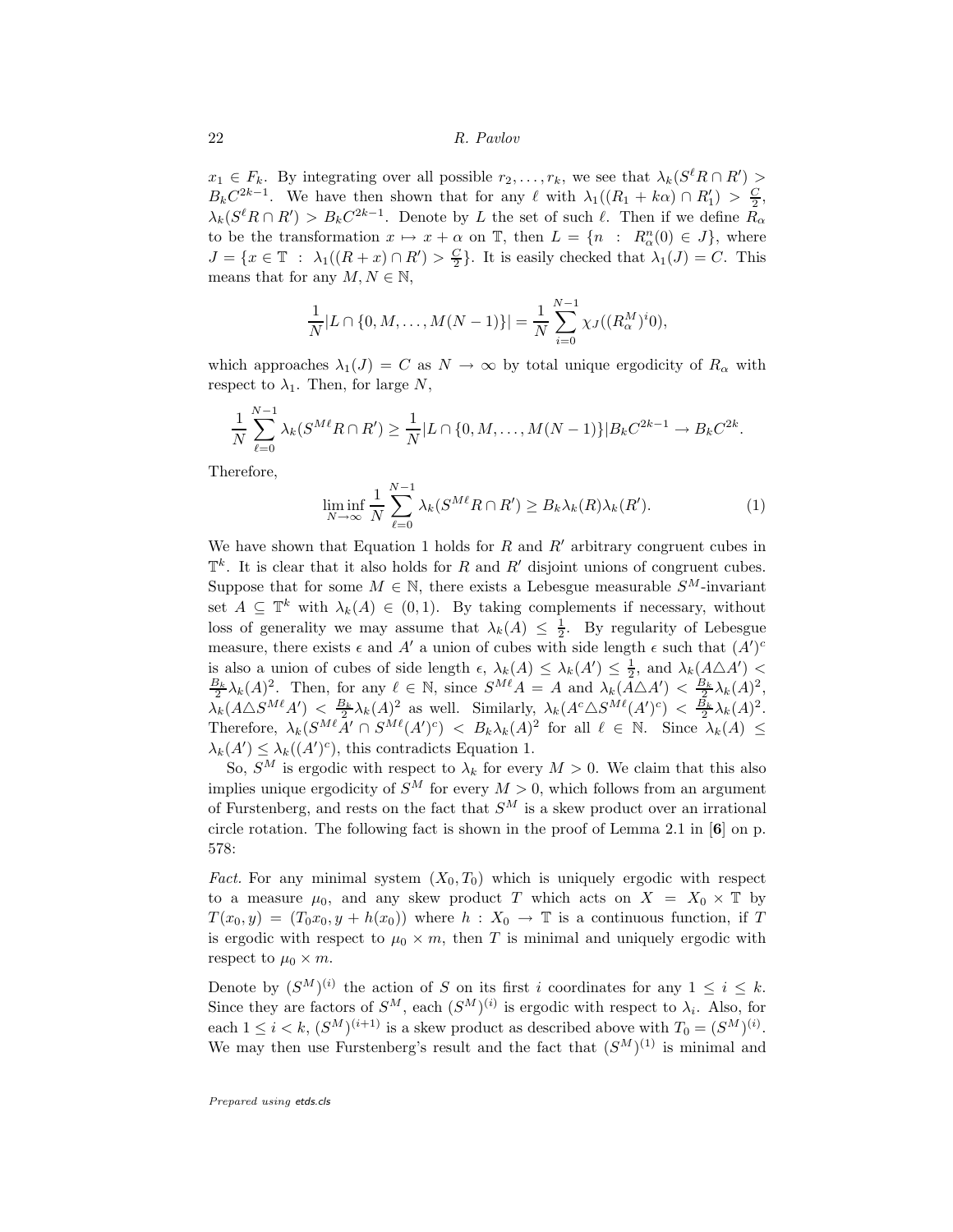uniquely ergodic with respect to  $\lambda_1$  (since it is an irrational circle rotation) to see that  $(S^M)^{(2)}$  is minimal and uniquely ergodic with respect to  $\lambda_2$ . We can continue inductively in this fashion to arrive at the fact that  $S^M$  is minimal and uniquely ergodic with respect to  $\lambda_k$ . Since M was arbitrary, S is totally minimal and totally uniquely ergodic with respect to  $\lambda_k$ .

 $\Box$ 

We will now use these skew products to define flows under functions which have all of the previous properties and are also topologically mixing. Define the continuous function  $g: \mathbb{T}^2 \to \mathbb{R}$  by

$$
g(x,y) = 2 + Re\bigg(\sum_{k=2}^{\infty} \frac{e^{2\pi i kx}}{e^k} + \sum_{l=2}^{\infty} \frac{e^{2\pi i l y}}{e^l}\bigg).
$$

Note that  $1 < g(x, y) < 3$  for all x, y. We then define the space  $X = \{(v, x, y, t)$ :  $v \in \mathbb{T}^k, x, y \in \mathbb{T}, 0 \le t \le g(x, y)$  where  $(v, x, y, g(x, y))$  and  $(S_{k, \alpha, f}v, x + \gamma, y + \gamma', 0)$ are identified for all  $v, x, y$ . X is then homeomorphic to the mapping torus of  $\mathbb{T}^{k+2}$ and a continuous map, and so is a connected  $(k+3)$ -manifold. For any irrational  $\gamma, \gamma' \in \mathbb{T}$ , we then define the continuous map  $T_{k+3,\alpha,\gamma,\gamma',f}: X \to X$  by

$$
T_{k+3,\alpha,\gamma,\gamma',f}(v,x,y,t) = \begin{cases} (v,x,y,t+1) & \text{if } t+1 < g(x,y),\\ (S_{k,\alpha,f}v,x+\gamma,y+\gamma',t+1-g(x,y)) & \text{if } t+1 \ge g(x,y). \end{cases}
$$

Finally, we define  $\mu = (\int_{\mathbb{T}^{k+2}} g \ d\lambda_{k+2})^{-1} \lambda_{k+3} = \frac{1}{2} \lambda_{k+3}$  a  $T_{k+3,\alpha,\gamma,\gamma',f}$ -invariant Borel probability measure on  $X$ . We will prove the following:

THEOREM 4.2. For any f differentiable with  $\frac{1}{2} < f'(x) < \frac{3}{2}$  for all  $x \in \mathbb{T}$  and any irrational  $\alpha, \gamma, \gamma' \in \mathbb{T}$  which are linearly independent and which satisfy  $q'_n > e^{3q_n}$ and  $q_{n+1} > e^{3q'_n}$ , where  $\{q_n\}$  and  $\{q'_n\}$  are the digits in the continued fraction expansions of  $\gamma$  and  $\gamma'$  respectively,  $T_{k+3,\alpha,\gamma,\gamma',f}$  is totally minimal, totally uniquely ergodic with respect to  $\mu$ , and topologically mixing.

Again, since  $\alpha, \gamma, \gamma'$ , and f are fixed, for now we will suppress the dependence on these quantities in notation and denote the transformations  $T_{k+3,\alpha,\gamma,\gamma',f}$  and  $S_{k,\alpha,f}$  by T and S respectively. We also make the notation, for any integer  $\ell > 0$ ,  $g_{\ell}(x,y) = \sum_{i=0}^{\ell-1} g(x+i\gamma, y+i\gamma')$ , and define  $g_0(x,y) = 0$ . The proof of Theorem 4.2 rests mostly on the following lemma, which is essentially taken from [5].

LEMMA 4.1. For any sufficiently large integer  $n > 0$ ,  $y \in \mathbb{T}$ ,  $\ell \in [\frac{1}{2}e^{2q_n}, 2e^{2q'_n}]$ , and any  $x_0 \in \mathbb{T}$  with  $q_n x_0 \in [\frac{1}{6}, \frac{1}{3}],$ 

$$
\frac{\ell q_n}{e^{q_n}} < \left| \frac{\partial g_\ell(x, y)}{\partial x}(x_0) \right| < \frac{7\ell q_n}{e^{q_n}}.
$$
\nProof.  $g_\ell(x, y) = 2\ell + Re\left(\sum_{l=2}^{\infty} \frac{X(\ell, l)}{e^l} e^{2\pi i l x} + \sum_{m=2}^{\infty} \frac{Y(\ell, m)}{e^m} e^{2\pi i m y}\right)$ , where

\n
$$
X(\ell, l) = \frac{1 - e^{2\pi i l l \gamma}}{1 - e^{2\pi i l \gamma}},
$$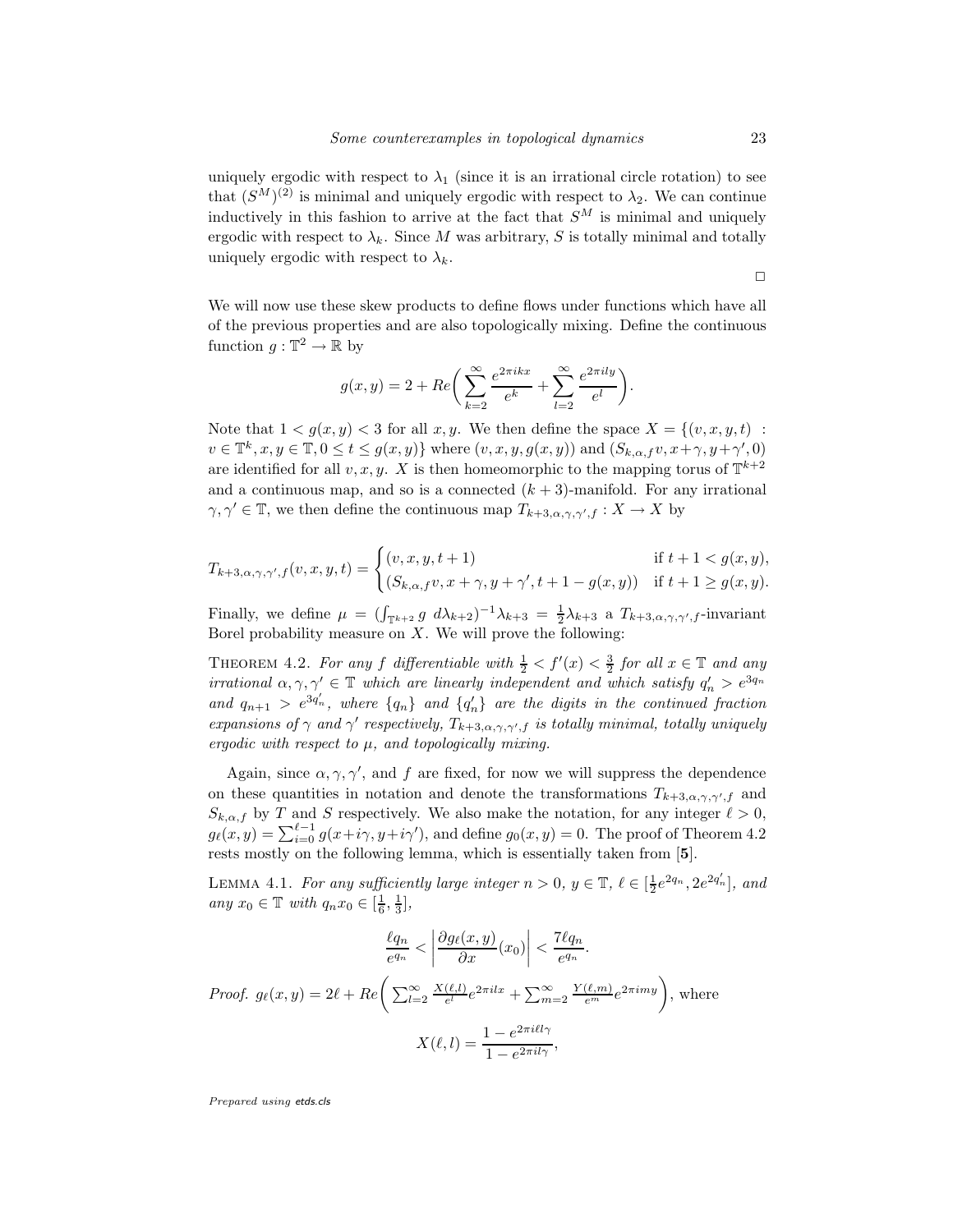$$
Y(\ell,m) = \frac{1 - e^{2\pi i \ell m \gamma'}}{1 - e^{2\pi i m \gamma'}}.
$$

The following facts are proved in [5], p. 454:

For all 
$$
l \in \mathbb{N} \setminus \{0\}, \ell \in \mathbb{N}, |X(\ell, l)| \le \ell.
$$
 (2)

For all 
$$
n \in \mathbb{N}, l < q_n, \ell \in \mathbb{N}, |X(\ell, l)| \leq q_n
$$
. 
$$
\tag{3}
$$

For all 
$$
n \in \mathbb{N}, l \in (q_n, 2q_n), \ell \in \mathbb{N}, |X(\ell, l)| \leq 2q_n.
$$
 
$$
(4)
$$

For any 
$$
\ell \leq \frac{q_{n+1}}{2}
$$
,  $|X(\ell, q_n)| \geq \frac{2\ell}{\pi}$ . (5)

For any 
$$
\ell \le \frac{q_{n+1}}{2}
$$
,  $|\arg(X(\ell, q_n))| \le \pi \frac{\ell-1}{q_{n+1}}$ . (6)

We will use these to prove our lemma. It is easy to check that

$$
\frac{\partial g_{\ell}(x,y)}{\partial x}(x_0) = \text{Re}\bigg(\sum_{l=2}^{\infty} 2\pi i l \frac{X(\ell,l)}{e^l} e^{2\pi i l x_0}\bigg)
$$
  
\n
$$
= \text{Re}\bigg(2\pi i q_n \frac{|X(\ell,q_n)|}{e^{q_n}} e^{2\pi i q_n x_0}\bigg) + \text{Re}\bigg(\sum_{l=2}^{q_n-1} 2\pi i l \frac{X(\ell,l)}{e^l} e^{2\pi i l x_0}\bigg)
$$
  
\n
$$
+ \text{Re}\bigg(\sum_{l=q_n+1}^{2q_n-1} 2\pi i l \frac{X(\ell,l)}{e^l} e^{2\pi i l x_0}\bigg) + \text{Re}\bigg(\sum_{l=2q_n}^{\infty} 2\pi i l \frac{X(\ell,l)}{e^l} e^{2\pi i l x_0}\bigg)
$$
  
\n
$$
+ \text{Re}\bigg(2\pi i q_n \frac{X(\ell,q_n) - |X(\ell,q_n)|}{e^{q_n}} e^{2\pi i q_n x_0}\bigg).
$$

We bound the first term from above and below and the rest from above.  $\begin{array}{c} \begin{array}{c} \begin{array}{c} \end{array} \\ \begin{array}{c} \end{array} \end{array} \end{array}$  $\left[\text{Re}\left(2\pi i q_n \frac{|X(\ell,q_n)|}{e^{q_n}}e^{2\pi i q_n x_0}\right)\right] = \frac{|X(\ell,q_n)|}{e^{q_n}} 2\pi q_n |\sin(2\pi q_n x_0)|$ , and since  $\ell \in$  $\left[\frac{1}{2}e^{2q_n}, 2e^{2q'_n}\right], \ell \leq \frac{q_{n+1}}{2}.$  By (2) and (5),  $\frac{2}{\pi}\ell \leq |X(\ell, q_n)| \leq \ell.$  Since  $q_nx_0 \in \left[\frac{1}{6}, \frac{1}{3}\right],$  $\frac{1}{2} \leq |\sin(2\pi q_n x_0)| \leq 1$ . Therefore,  $\frac{2\ell q_n}{e^{q_n}} \leq$   ${\rm Re}\bigg(2\pi i q_n \frac{|X(\ell,q_n)|}{e^{q_n}}e^{2\pi i q_n x_0}\bigg)\bigg|$  $\leq \frac{2\pi \ell q_n}{e^{q_n}}$ . Next, by  $(3)$ ,

$$
\left| \text{Re}\left(\sum_{l=2}^{q_n-1} 2\pi i l \frac{X(\ell,l)}{e^l} e^{2\pi i l x_0}\right) \right| \leq 2\pi \sum_{l=2}^{q_n-1} l \frac{|X(\ell,l)|}{e^l} \leq 2\pi \sum_{l=2}^{q_n-1} \frac{q_n l}{e^l} \leq 2\pi q_n^2.
$$

We similarly have

$$
\left| \text{Re}\left( \sum_{l=q_n+1}^{2q_n-1} 2\pi i l \frac{X(\ell,l)}{e^l} e^{2\pi i l x_0} \right) \right| \leq 4\pi q_n^2.
$$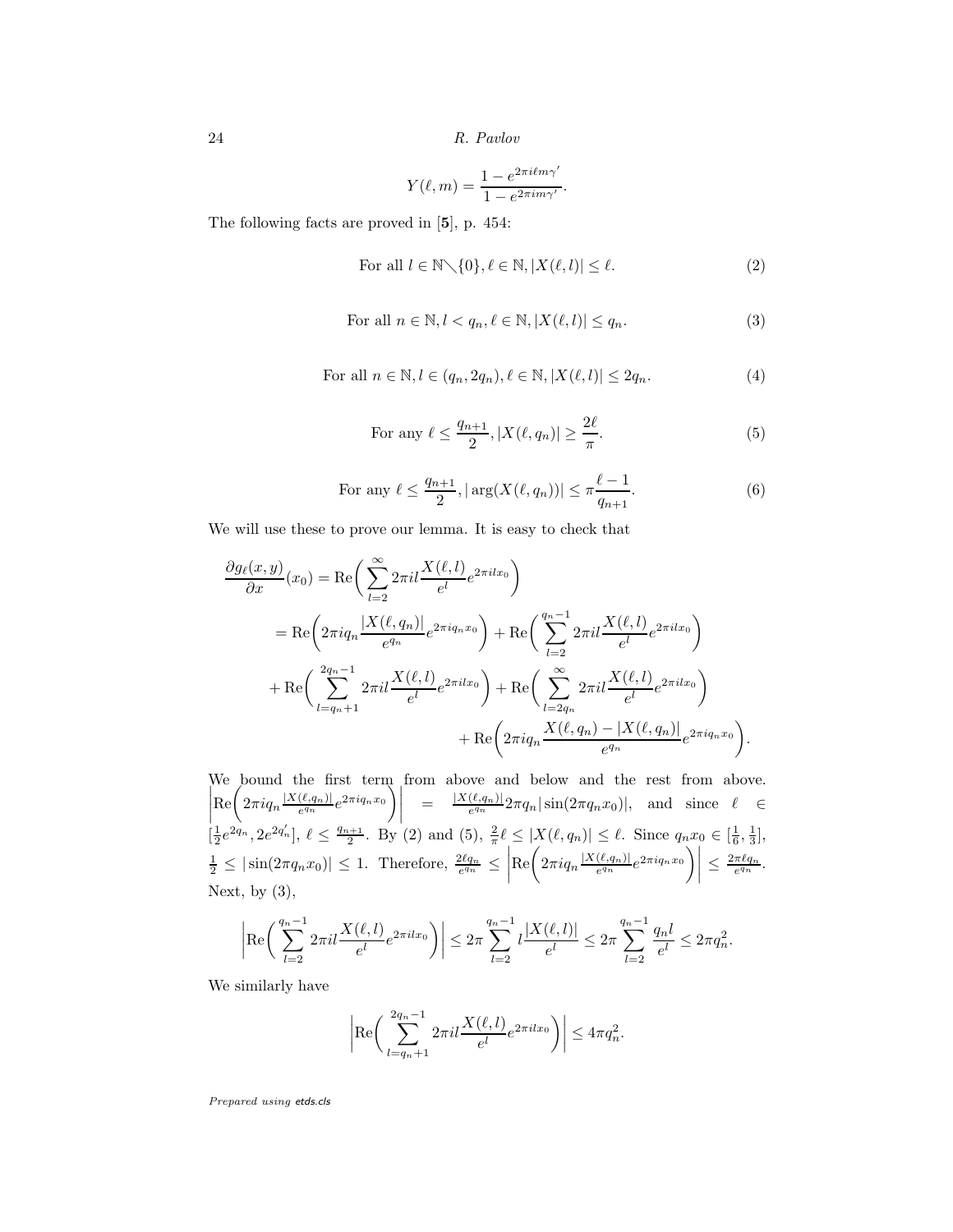Also, from  $(2)$ , we can conclude that for large n

$$
\left|\text{Re}\left(\sum_{l=2q_n}^{\infty}2\pi il\frac{X(\ell,l)}{e^l}e^{2\pi ilx_0}\right)\right|\leq 2\pi\sum_{l=2q_n}^{\infty}l\frac{|X(\ell,l)|}{e^{\ell}}\leq 2\pi\ell\sum_{l=2q_n}^{\infty}\frac{l}{e^l}\leq \frac{2\pi\ell}{e^{1.5q_n}}.
$$

Finally, from (6) and (2), we see that

$$
|X(\ell, q_n) - |X(\ell, q_n)|| \le 2|X(\ell, q_n)| \arg(X(\ell, q_n)) \le 2\pi \frac{\ell - 1}{q_{n+1}}\ell,
$$

and so since  $\ell \leq 2e^{2q'_n}$  and  $q_{n+1} \geq e^{3q'_n}$ , this implies that

$$
\left| \operatorname{Re} \left( 2\pi i q_n \frac{X(\ell, q_n) - |X(\ell, q_n)|}{e^{q_n}} e^{2\pi i q_n x_0} \right) \right| \leq 8\pi^2 e^{-q'_n} q_n \frac{\ell}{e^{q_n}}.
$$

By combining all of these bounds,

$$
\frac{2\ell q_n}{e^{q_n}} - 2\pi q_n^2 - 4\pi q_n^2 - \frac{2\pi \ell}{e^{1.5q_n}} - 8\pi^2 e^{-q_n'} \frac{k\ell q_n}{e^{q_n}} \le \left| \frac{\partial g_\ell(x, y)}{\partial x}(x_0) \right| \le
$$

$$
\frac{2\pi \ell q_n}{e^{q_n}} + 2\pi q_n^2 + 4\pi q_n^2 + \frac{2\pi \ell}{e^{1.5q_n}} + 8\pi^2 e^{-q_n'} \frac{\ell q_n}{e^{q_n}},
$$

and since  $\ell \geq \frac{1}{2}e^{2q_n}$ , for large *n* we have

$$
\frac{\ell q_n}{e^{q_n}} < \left| \frac{\partial g_\ell(x, y)}{\partial x}(x_0) \right| < \frac{7\ell q_n}{e^{q_n}}.
$$

The proof of the following fact is trivially similar:

LEMMA 4.2. For any sufficiently large integer  $n > 0$ ,  $x \in \mathbb{T}$ ,  $\ell \in [\frac{1}{2}e^{2q_n^{\ell}}, 2e^{2q_{n+1}}]$ , and any  $y_0 \in \mathbb{T}$  with  $q'_n y_0 \in [\frac{1}{6}, \frac{1}{3}],$ 

$$
\frac{\ell q'_n}{e^{q'_n}} < \left| \frac{\partial g_\ell(x,y)}{\partial y}(y_0) \right| < \frac{7\ell q'_n}{e^{q'_n}}.
$$

*Proof of Theorem 4.2.* Consider any  $m \in [\frac{5}{3}e^{2q_n}, 2e^{2q'_n}]$ , and any cubes  $R = \prod_{i=1}^{k+3} R_i$ 3 and  $R' = \prod_{i=1}^{k+3} R'_i$  where  $R_i$  and  $R'_i$  are intervals of length C for  $1 \leq i \leq k+3$ . Take intervals  $Q_{k+1}$  and  $Q_{k+2}$  of length  $\frac{C}{2}$  central in  $R_{k+1}$  and  $R_{k+2}$  respectively. Define  $\widetilde{R} = \prod_{i=1}^{k} R_i$ . We also make the following definition:  $\ell(m, x, y, t)$  is the integer  $\ell$  such that  $g_{\ell}(x, y) \leq m + t < g_{\ell+1}(x, y)$ . Alternately, for any  $v \in \mathbb{T}^k$ ,

$$
T^m(v, x, y, t) = (S^{\ell(m,x,y,t)}v, x + \ell(m,x,y,t)\gamma, y + \ell(m,x,y,t)\gamma',
$$
  

$$
m + t - g_{\ell(m,x,y,t)}(x, y)).
$$

Now, fix any  $y \in Q_{k+2}$  and  $t \in Q_{k+3}$ . We first define the set

$$
E_1' = \Big\{ x_1 \in Q_{k+1} \ : \ q_n x_1 \in \Big[\frac{1}{6}, \frac{1}{3}\Big] \Big\}.
$$

For large  $m$ ,  $\lambda_1(E'_1) > D_1C$  for some constant  $D_1 > 0$ , and  $E'_1$  is a union of many intervals, where all but the first and last have length  $\frac{1}{6q_n}$ . By removing those, we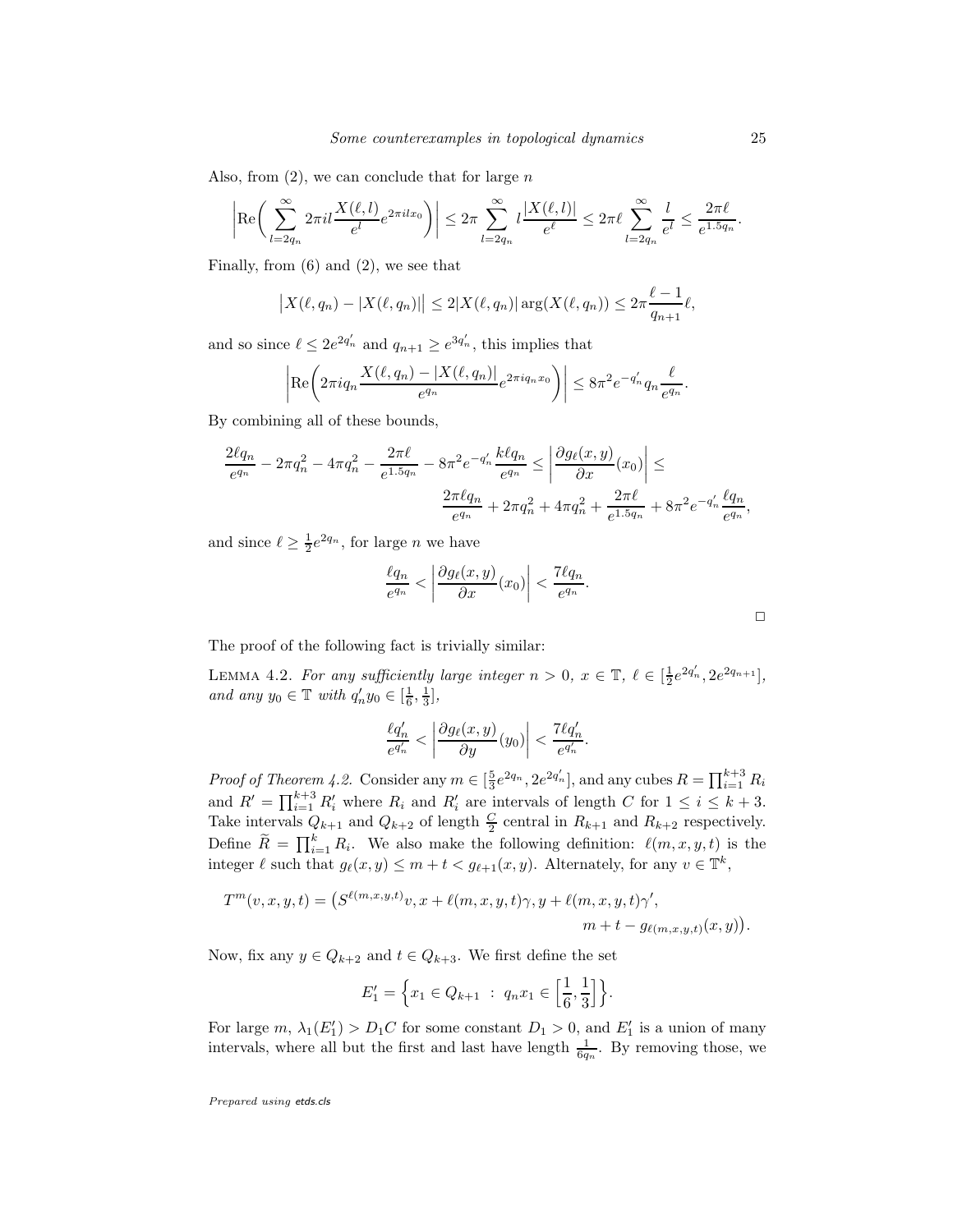can define  $E''_1$  a union of intervals of length  $\frac{1}{6q_n}$  where  $\lambda_1(E''_1) > D_2C$  for some constant  $D_2 > 0$ . We then define the set

$$
E_2 = \left\{ x_1 \in E_1'' \; : \; \lambda_1(R_1 + \ell(m, x_1, y, t)\alpha \cap R_1') > \frac{C}{2}, \right\}
$$
  

$$
Q_{k+1} + \ell(m, x_1, y, t)\gamma \subset R_{k+1}', Q_{k+2} + \ell(m, x_1, y, t)\gamma' \subset R_{k+2}' \right\}.
$$

We wish to use Lemma 4.1 to analyze the structure of  $E_2$ . First we note that since  $1 < g(x, y) < 3$  for all  $x, y$ , by definition of  $\ell(m, x, y, t)$ ,  $\ell(m, x, y, t) \leq m + t$  $3(\ell(m, x, y, t) + 1)$ , and so for large enough n,  $\ell(m, x, y, t) \leq m \leq \frac{10}{3}\ell(m, x, y, t)$ , or  $\ell(m, x, y, t) \in [3m, m]$ . By our assumption on m, this means that for any  $x, y, t, \ell(m, x, y, t) \in \left[\frac{1}{2}e^{2q_n}, 2e^{2q'_n}\right]$ . Now, fix any interval I of length  $\frac{1}{6q_n}$  in  $E''_1$ , and let us examine  $E_2 \cap I$ . By the preceding remarks and Lemma 4.1,  $\frac{\ell(m,x_1,y,t)q_n}{e^{qn}} < \left| \frac{\partial \pi_{k+3}T^m(v,x,y,t)}{\partial x}(x_1) \right| < \frac{7\ell(m,x_1,y,t)q_n}{e^{qn}}$  for every  $x_1 \in I$ . Since  $\ell(m, x, y, t) \in [.3m, m],$ 

$$
\frac{.3mq_n}{e^{q_n}} < \left| \frac{\partial \pi_{k+3}T^m(v,x,y,t)}{\partial x}(x_1) \right| < \frac{7mq_n}{e^{q_n}} \tag{7}
$$

for every  $x_1 \in I$ . This means that  $\frac{\partial \pi_{k+3}T^m(v,x,y,t)}{\partial x}$  has the same sign for all  $x_1 \in I$ , and without loss of generality we assume it to be positive. Let us define L to be the set of possible values for  $\ell(m, x_1, y, t)$  for  $x_1 \in I$ . (Since  $g_{\ell}$ is continuous for every  $\ell$ , L is an interval of integers.) Then for any fixed  $\ell \in L$ , define  $I_{\ell} = \{x_1 \in I : \ell(m, x_1, y, t) = \ell\} = \{x_1 \in I : g_{\ell}(x_1, y) \leq m + t$  $g_{\ell+1}(x_1, y) = \{x_1 \in I : g_{\ell}(x_1, y) \in [m + t - g(x_1 + \ell \gamma, y + \ell \gamma'), m + t]\}.$  Since  $1 < g(x_1+\ell\gamma, y+\ell\gamma') < 3$ , by (7)  $\frac{1}{\frac{7nq_n}{\epsilon q_n}} < m(I_\ell) < \frac{3}{\frac{3mq_n}{\epsilon q_n}}$ , or  $m(I_\ell) \in (\frac{1}{7} \frac{e^{q_n}}{mq_n})$  $\frac{e^{q_n}}{mq_n}$ ,  $10\frac{e^{q_n}}{mq_n}$  $\frac{e^{4n}}{mq_n}$ for all  $\ell \in L$  except the smallest and largest, for which  $m(I_{\ell})$  could be smaller.

Since  $m > e^{2q_n}$ , this means that the number of elements in L approaches infinity as m does. Now, we note that  $E_2 \cap I = \bigcup_{\ell \in L'} I_\ell$ , where L' is the set of  $\ell \in L$ where  $\lambda_1((R_1 + \ell \alpha) \cap R'_1) > \frac{C}{2}, Q_{k+1} + \ell \gamma \subset R'_{k+1}$ , and  $Q_{k+2} + \ell \gamma' \subseteq R'_{k+2}$ . Then  $\frac{|L'|}{|L|} = \frac{1}{|L|} \sum_{\ell \in L} \chi_J(R_{\alpha,\gamma,\gamma'}^{\ell}(\mathbf{0}))$ , where  $R_{\alpha,\gamma,\gamma'}$  is the rotation on  $\mathbb{T}^3$  given by  $(a, b, c) \mapsto (a + \alpha, b + \gamma, c + \gamma')$  and  $J = \{(a, b, c) \in \mathbb{T}^3 : \lambda_1((R_1 + a) \cap R'_1) >$  $\frac{C}{2}$ ,  $Q_{k+1} + b \subset R'_{k+1}$ ,  $Q_{k+2} + c \subset R'_{k+2}$ . Since  $\alpha$ ,  $\gamma$ , and  $\gamma'$  are rationally independent,  $R_{\alpha,\gamma,\gamma'}$  is uniquely ergodic, and so as  $m \to \infty$ ,  $\frac{|L'|}{|L|} \to \lambda_3(J) = \frac{C^3}{4}$  $\frac{1}{4}$ .

Due to the already established bounds on  $\lambda_1(I_\ell)$  for  $\ell \in L$ , this implies that there is a constant  $D_3 > 0$  so that  $\lambda_1(E_2 \cap I) > D_3 C^3 \lambda_1(I)$  for every interval I in  $E''_1$ . By removing the possibly shorter first and last subintervals of  $E_2 \cap I$ , we have  $F_I \subseteq E_2 \cap I$  a union of intervals of length greater than  $\frac{1}{7} \frac{e^{q_n}}{mq_n}$  $rac{e^{4n}}{mq_n}$  with  $\lambda_1(F_I) > D_4 C^3 \lambda_1(I)$  for some constant  $D_4 > 0$ . We take  $F_2$  to be the union of all  $F_I$ , and then  $\lambda_1(F_2) > D_5 C^4$  for some constant  $D_5 > 0$ . Finally, we define

$$
E_3 = \{x_1 \in F_2 \; : \; \pi_{k+3}(T^m(v, x_1, y, t)) \in R'_{k+3} \; \forall v \in \mathbb{T}^k\}.
$$

Note that  $F_2$  is a union of intervals  $I_\ell$ , and so fix any such interval  $I_\ell$  of length greater than  $\frac{1}{7} \frac{e^{q_n}}{mq_n}$  $\frac{e^{qn}}{mq_n}$ . By definition,  $\pi_{k+3}(T^m(v, x_1, y, t)) = m + t - g_{\ell}(x_1, y)$  for any  $x_1 \in I_\ell$ , and  $\pi_{k+3}(T^m(v, x_1, y, t))$  ranges monotonically from 0 to  $g(x_1 + \ell \gamma, y + \ell \gamma')$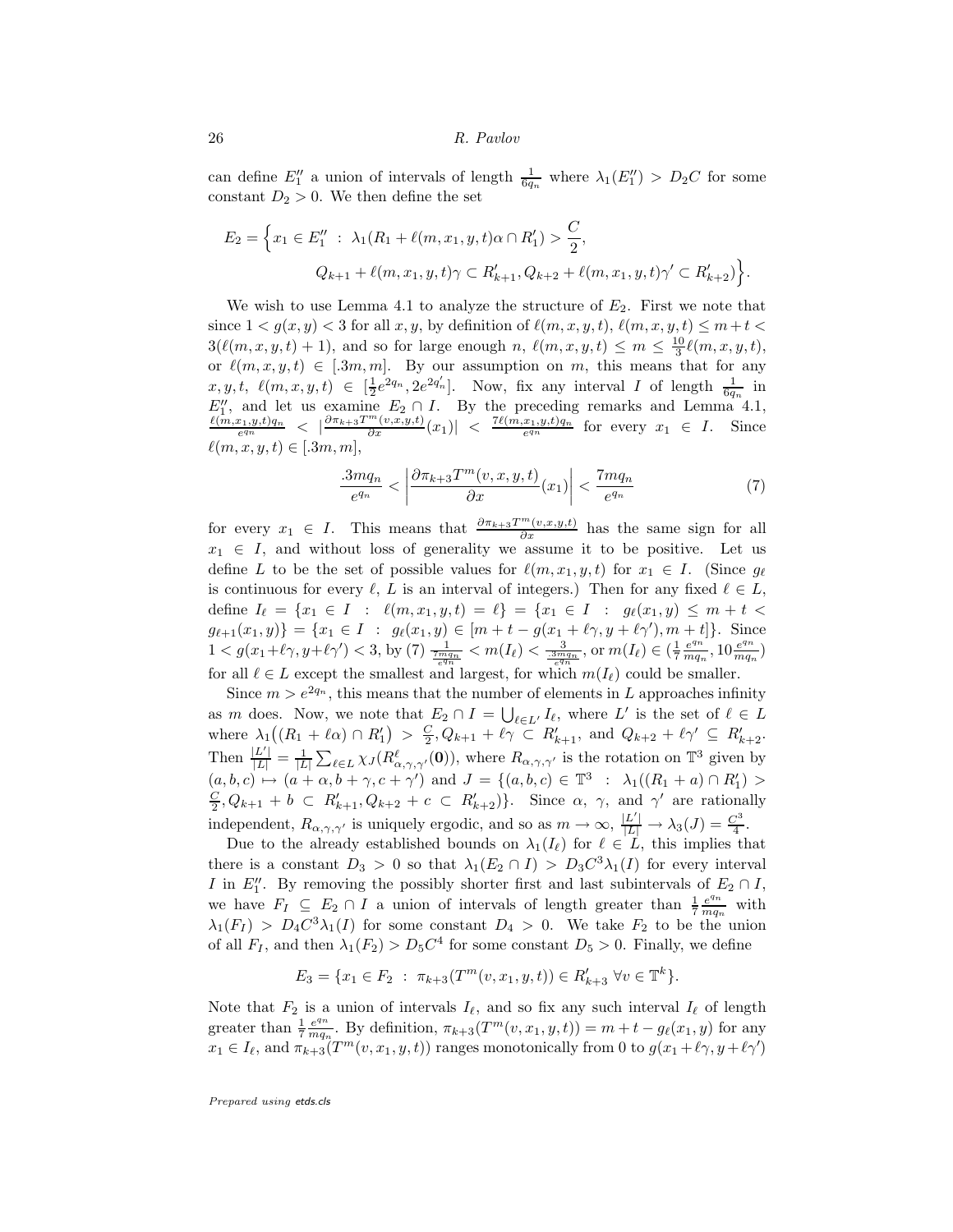as  $x_1$  increases over  $I_\ell$ . Since, by Lemma 4.1,  $\frac{\ell q_n}{e^{q_n}} <$  $\frac{\partial g_{\ell}(x,y)}{\partial x}(x_1)\Big| \ \leq \ \frac{7\ell q_n}{e^{q_n}},$  $\lambda_1(E_3 \cap I_\ell) > D_6 C \lambda_1(I_\ell)$  for some constant  $D_6 > 0$ . By taking the union over all  $I_{\ell}$ ,  $\lambda_1(E_3) > D_7 C^5$  for some  $D_7 > 0$ .

Consider any  $x_1 \in E_3$ . We know that  $\lambda_1((R_1 + \ell(m, x_1, y, t)\alpha) \cap R'_1) > \frac{C}{2}$ , and by the proof of Theorem 4.1, this implies that if we define the set  $A_{x_1} = \{v \in R :$  $\pi_i(T^m(v, x_1, y, t)) \in R'_i, 1 \leq i \leq k\},\$  then  $\lambda_k(A_{x_1}) > B_k C^{2k-1}$  for some constant  $B_k > 0$ . But this means that for any  $v \in A_{x_1}$ ,

$$
T^{m}(v, x_{1}, y, t) = (S^{\ell(m, x_{1}, y, t)}v, x_{1} + \ell(m, x_{1}, y, t)\gamma, y + \ell(m, x_{1}, y, t)\gamma',
$$
  

$$
m + t - g_{\ell(m, x_{1}, y, t)}(x_{1}, y))
$$

is in R' by definitions of  $E_3$  and  $A_{x_1}$ . So, there exists a constant  $D_8 > 0$  such that  $\lambda_{k+1}(\{(v,x_1) : T^m(v,x_1,y,t) \in R')\} > D_8 C^{2k+4}$ . By integrating over all possible  $y \in Q_{k+2}$ ,  $t \in Q_{k+3}$ , we see that there is a constant  $D_9 > 0$  such that  $\mu((T^mR)\cap R')>\frac{D_9}{4}C^{2k+6}=D_9\mu(R)\mu(R').$ 

This argument works for any large enough  $m \in \left[\frac{5}{3}e^{2q_n}, 2e^{2q'_n}\right]$  for some n. An analogous argument using Lemma 4.2 and which involves varying  $y$  instead of  $x$ shows that the same is true for any large enough  $m \in \left[\frac{5}{3}e^{2q_n'}, 2e^{q_{n+1}}\right]$ . However, this implies that for all sufficiently large  $m$  and any congruent cubes  $R$  and  $R'$ ,  $\mu((T^mR)\cap R') > D_9\mu(R)\mu(R')$ , which implies that T is totally ergodic with respect to  $\mu$  and topologically mixing. It remains to show that T is in fact totally uniquely ergodic.

Our proof is similar to the argument of Furstenberg used earlier, however since this is about a flow under a function and his argument was about skew products, we will present the proof in its entirety here. Fix any  $M \in \mathbb{N}$ . Since  $T^M$  is ergodic with respect to  $\mu$ ,  $\mu$ -a.e. every point of X is  $(T^M, \mu)$ -generic. Since  $\mu$  is shift-invariant, and since shifts in the last coordinate commute with  $T^M$ , if a point  $(v, x, y, t) \in X$  is  $(T^M, \mu)$ -generic,  $(v, x, y, t')$  is as well for all  $0 \leq t' < g(x, y)$ . This implies that for  $\lambda_{k+2}$ -a.e.  $(v, x, y)$ , the fiber  $\{(v, x, y, t)\}_{0 \leq t \leq q(x,y)}$  consists of  $(T^M, \mu)$ -generic points. Denote by G this set of  $(v, x, y)$  which give rise to  $(T^M, \mu)$ -generic fibers. Choose any  $(v, x, y, t) \in \mathbb{T}^{k+2}$ . We know that for large n,  $\ell(nM, x, y, t) \in [.3nM, nM]$ , and that  $\ell(nM, x, y, t)$  is increasing in n. Therefore, the set  $\{\ell(nM, x, y, t) : n \in \mathbb{N}\}\$  has positive density. The skew product U on  $\mathbb{T}^{k+2}$ defined by  $U(v, x, y) = (S_{k, \alpha, f}v, x + \gamma, y + \gamma')$  is totally uniquely ergodic with respect to  $\lambda_{k+2}$  for the same reason as in the proof of Theorem 4.1. (The only difference is that here the base case is the rotation on  $\mathbb{T}^3$  given by  $(x, y, z) \mapsto (x + \alpha, y + \gamma, z + \gamma')$ instead of an irrational rotation on  $\mathbb{T}$ . However, since  $\alpha$ ,  $\gamma$ , and  $\gamma'$  are rationally independent, this rotation is also totally uniquely ergodic and totally minimal.) This implies that the set  $\{\ell : U^{\ell}(v,x,y) \in G\}$  has density one. Together, these facts imply that there exists n such that  $U^{\ell(n,M,x,y,t)}(v,x,y) \in G$ , or that  $T^{nM}(v,x,y,t) = (g,s)$  for some  $g \in G$  and  $s \in \mathbb{R}$ . This means that  $T^{nM}(v,x,y,t)$ is  $(T^M, \mu)$ -generic, and so  $(v, x, y, t)$  is as well. Since  $(v, x, y, t) \in X$  was arbitrary, every point in X is  $(T^M, \mu)$ -generic, and so  $T^M$  is uniquely ergodic with respect to  $\mu$ . Since  $\mu(U) > 0$  for every nonempty open set U,  $T^M$  is minimal as well. Since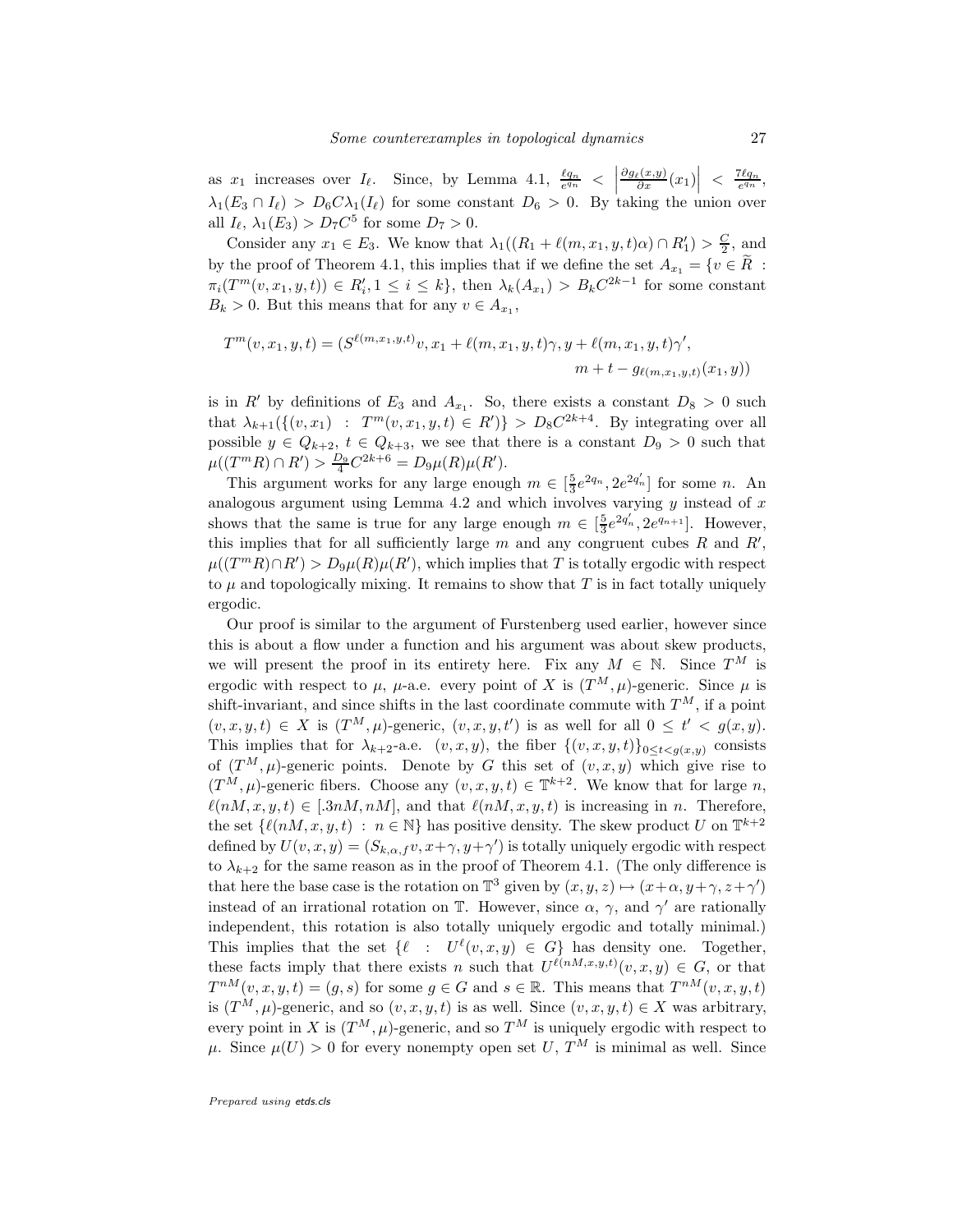M was arbitrary, T is totally uniquely ergodic, totally minimal, and topologically mixing.

#### 5. Some counterexamples on connected manifolds

*Proof of Theorem 1.6.* Our transformation is  $T_{2d+7,\alpha,\gamma,\gamma',f}$  for properly chosen  $\alpha$ ,  $γ, γ',$  and f. We always take α to be the golden ratio  $\frac{\sqrt{5}-1}{2}$  because of a classical fact from the theory of continued fractions:

LEMMA 5.1. For any  $n \in \mathbb{N}$ , the distance from n $\alpha$  to the nearest integer is greater than  $\frac{1}{3n}$ .

 $\gamma$  and  $\gamma'$  can be any irrational elements of T satisfying the hypotheses of Theorem 4.2. What remains is to define f. Before doing so, we will use our sequence  ${p_n}$  to construct another increasing sequence of integers. For any n, take  $w_n = \ell(p_n, 0, 0, 0)$ . In other words, for any  $v \in \mathbb{T}^{2d+4}$ ,  $T^{p_n}(v, 0, 0, 0) =$  $(S^{w_n}(v), w_n\gamma, w_n\gamma', p_n - g_{w_n}(0,0))$ . (Here  $S = S_{2d+4,\alpha,f}$  and  $T = T_{2d+7,\alpha,\gamma,\gamma',f}$ .) As before, for large  $n, w_n \in [3p_n, p_n]$ . We claim that  $w_{n+1} < (w_{n+1} - w_n)^{d+1}$  for all large enough *n*. This is because  $w_{n+1} - w_n = \ell(p_{n+1} - p_n, w_n \gamma, w_n \gamma', p_n - g_{w_n}(0, 0))$ :

$$
\begin{aligned}\n\left(S^{w_{n+1}}v, w_{n+1}\gamma, w_{n+1}\gamma, p_{n+1} - g_{w_{n+1}}(0,0)\right) &= T^{p_{n+1}}(v,0,0,0) \\
&= T^{p_{n+1}-p_n}\left(T^{p_n}(v,0,0,0)\right) = T^{p_{n+1}-p_n}\left(S^{w_n}v, w_n\gamma, w_n\gamma', p_n - g_{w_n}(0,0)\right) \\
&= \left(S^{w_n+\ell(p_{n+1}-p_n,w_n\gamma,w_n\gamma',p_n-g_{w_n}(0,0))}\left(S^{w_n}(v)\right),\right. \\
&\left(w_n + \ell(p_{n+1}-p_n, w_n\gamma, w_n\gamma', p_n - g_{w_n}(0,0))\right)\gamma, \\
&\left(w_n + \ell(p_{n+1}-p_n, w_n\gamma, w_n\gamma', p_n - g_{w_n}(0,0))\right)\gamma',\right. \\
&\left.p_{n+1} - g_{w_{n+1}-1}(0,0)\right).\n\end{aligned}
$$

Therefore, since  $p_{n+1} - p_n \to \infty$ ,  $w_{n+1} - w_n \in [0.3(p_{n+1} - p_n), p_{n+1} - p_n]$  for large n for the same reasons as before. This implies for large n that  $w_{n+1} \le p_{n+1}$  $(p_{n+1} - p_n)^d \leq (\frac{10}{3}(w_{n+1} - w_n))^d \leq (\frac{10}{3})^d (w_{n+1} - w_n)^d < (w_{n+1} - w_n)^{d+1}$  since  $w_{n+1} - w_n \to \infty$ . We wish to choose f so that  $S^{w_n}(0)$  is bounded away from 0, where  $\mathbf{0} \in \mathbb{T}^{2d+4}$  is the zero vector.

We will define f as an infinite sum:  $F(v_1) = v_1 + \sum_{i=1}^{\infty} c_i s_{x_i, \epsilon_i}(v_1)$  is a function from  $\mathbb T$  to  $\mathbb R$ , and  $f(v_1) = F(v_1) \pmod{1}$  is a self-map of  $\mathbb T$ . In this sum,  $c_i \in \mathbb R^+$ with  $\sum_{i=1}^{\infty} c_i < 1$ ,  $x_i \in \mathbb{T}$  and  $\epsilon_i > 0$  will be chosen later, and the function  $s_{x,\epsilon}(y)$ for any  $x \in \mathbb{T}$  and  $\epsilon > 0$  is a function defined by

$$
s_{x,\epsilon}(y) = \begin{cases} \frac{\epsilon}{2\pi} \left[ \cos(\frac{\pi}{\epsilon}(y-x)) + 1 \right] & \text{if } x - \epsilon \le y \le x + \epsilon, \\ 0 & \text{otherwise.} \end{cases}
$$

The pertinent properties of  $s_{x,\epsilon}$  are that it is nonzero only on the interval  $[x-\epsilon, x+\epsilon]$ , it attains a maximum of  $\frac{\epsilon}{\pi}$  at  $y = x$ , and that its derivative is bounded from above in absolute value by  $\frac{1}{2}$ . Since each term  $c_i s_{x_i, \epsilon_i}$  in the definition of F is a

Prepared using etds.cls

 $\Box$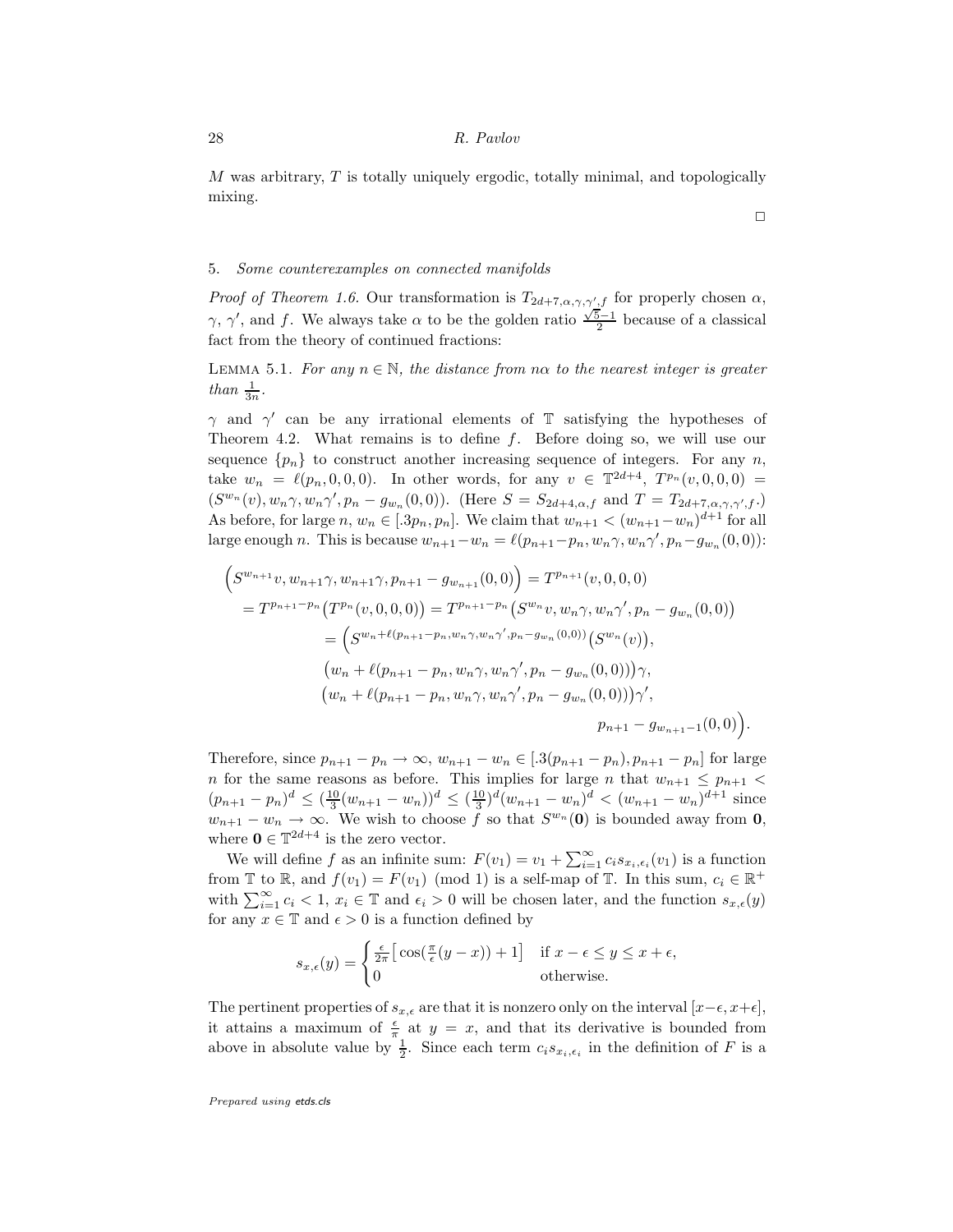differentiable function with derivative bounded from above in absolute value by  $\frac{c_i}{2}$ , and since  $\sum_{i=1}^{\infty} c_i < 1$  and the identity function has derivative one everywhere, F is a differentiable function with  $F'(v_1) \in (\frac{1}{2}, \frac{3}{2})$  for all  $v_1 \in \mathbb{T}$ . This shows that for any choice of  $c_i$  with  $\sum_{i=1}^{\infty} c_i < 1$ , and for any choice of  $x_i, \epsilon_i$ , by Theorem 4.2, T is totally minimal, totally uniquely ergodic, and topologically mixing. We will choose f so that  $S^{w_n}(0)$  is bounded away from 0. The only quantities still to be chosen are  $c_i$ ,  $x_i$  and  $\epsilon_i$ .

We wish to choose f so that  $S^{w_n}(\mathbf{0})$  is bounded away from 0. The only quantities still to be chosen are  $c_i$ ,  $x_i$  and  $\epsilon_i$ . We note that for any  $1 \leq k \leq 2d+4$ and any  $j \geq k - 1$ ,  $\pi_k(S^j(0)) = \sum_{i=0}^{j-k+1} {j-i-1 \choose k-2} f(i\alpha)$ . This can be proved by a quick induction, and is left to the reader. In particular, if we make the notation  $y_n = \pi_{2d+4}(S^{w_n}(0))$  for any  $w_n \geq 2d+3$ , then  $y_n = \sum_{i=0}^{w_n-2d-3} {\binom{w_n-i-1}{2d+2}} f(i\alpha)$ . Our goal is to choose  $c_i$ ,  $x_i$ , and  $\epsilon_i$  so that  $y_{w_n} = \frac{1}{3}$  for all sufficiently large n. To do this, we choose  $x_n = w_n \alpha$  for all n, and  $\epsilon_n = \inf_{0 \le i \le w_{n+1}, i \neq w_n} |x_n - i\alpha| > \frac{1}{3w_{n+1}}$ by Lemma 5.1. This guarantees that  $s_{x_n,\epsilon_n}(i\alpha) = 0$  for any  $0 \le i \le w_{n+1}, i \ne w_n$ . This means that each choice of  $c_i$  that we make will change the values of  $y_n$  for only  $n > i$ , and allows us to finally inductively define  $c_i$ .

Recall that our goal is to ensure that  $y_n = \sum_{i=0}^{w_n-2d-3} {\binom{w_n-i-1}{2d+2}} f(i\alpha) = \frac{1}{3}$  for all sufficiently large n. Note that since  $\{w_n\}$  is an increasing sequence of integers,  $w_n \ge n$  for all n. We have already shown that  $w_n \le (w_n - w_{n-1})^{d+1}$  for all large n, and so  $w_n - w_{n-1} > n^{\frac{1}{d+1}}$ , and so  $w_n = w_1 + \sum_{i=2}^n (w_i - w_{i-1}) > \sum_{i=2}^n i^{\frac{1}{d+1}} >$  $\frac{n}{2}(\frac{n}{2})^{\frac{1}{d+1}} > \frac{1}{4}n^{1+\frac{1}{d+1}}$  for all large n, and so  $\sum_{n=1}^{\infty} w_n^{-1}$  converges, a fact which will be important momentarily. We choose N so that  $\sum_{n=N+1}^{\infty} w_n^{-1} < \frac{1}{6\pi(2d+2)!}$ . The procedure for defining the sequence  $c_n$  is then as follows:  $c_i = 0$  for  $1 \leq i \leq N$ . For any  $n > N$ , assume that  $y_i = \frac{1}{3}$  for  $N + 1 < i \leq n$ . Then, we choose  $c_n$  so that  $y_{n+1} = \frac{1}{3}$ . Note that for any  $n > 1$ ,  $y_n = h_n(c_1, \ldots, c_{n-2}) + c_{n-1} \frac{1}{\pi} \epsilon_{n-1} {w_n - w_{n-1} - 1 \choose 2d+2}$ 3. There are not any  $n > 1$ ,  $y_n = n_n(c_1, \ldots, c_{n-2}) + c_{n-1} \pi$ for some  $h_n: \mathbb{T}^{n-2} \to \mathbb{T}$ . This means that taking  $c_n = \pi \frac{\left(\frac{1}{3} - h_{n+1}(c_1, \ldots, c_{n-1})\right) \pmod{1}}{\left(\frac{w_{n+1} - w_n - 1}{2}\right)}$  $\epsilon_n\binom{w_{n+1-w_{n}-1}}{2d+2}$ gives  $y_{n+1} = \frac{1}{3}$ . Note that  $\binom{w_{n+1}-w_n-1}{2d+2} > \frac{1}{2(2d+2)!}(w_{n+1}-w_n)^{2d+2}$  for large *n*, and recall that  $\epsilon_n > \frac{1}{3w_{n+1}}$  for all *n* by Lemma 5.1. This means that  $c_n < 6\pi(2d+2)!w_{n+1}(w_{n+1}-w_n)^{-(2d+2)}$ , which, by the hypothesis on the sequence  $\{w_n\}$ , is less than  $6\pi(2d+2)!(w_{n+1})^{-1}$ , again for sufficiently large n. This means that  $\sum_{n=1}^{\infty} c_n < 6\pi(2d+2)! \sum_{n=N+1}^{\infty} w_{n+1}^{-1} < 1$  by definition of N. We have then chosen  $c_n$  so that  $d(S^{w_n}(0), 0) \ge d(y_n, 0) = \frac{1}{3}$  for all  $n > N$ . For  $n \le N$ , note that  $\pi_1(S^{w_n}(0)) = w_n \alpha \neq 0$ , since  $\alpha \notin \mathbb{Q}$ . This means that for all n,  $d(S^{w_n}(0), 0) \ge \min(\frac{1}{3}, \min_{1 \le n \le N} d(w_n \alpha, 0)) > 0.$ 

However, by definition,  $\pi_{2d+4}(T^{p_n}(0,0,0,0)) = \pi_{2d+4}(S^{w_n}(0))$  for all n. Therefore,  $T^{p_n}(\mathbf{0}, 0, 0, 0)$  is bounded away from  $(\mathbf{0}, 0, 0, 0)$ , and so since T is totally uniquely ergodic, totally minimal, and topologically mixing, we are done.

 $\Box$ 

We note that there was nothing special about the number  $\frac{1}{3}$  in this proof, and so the proof of the following corollary is trivially similar:

COROLLARY 5.1. For any increasing sequence  $\{w_n\}$  of integers with the property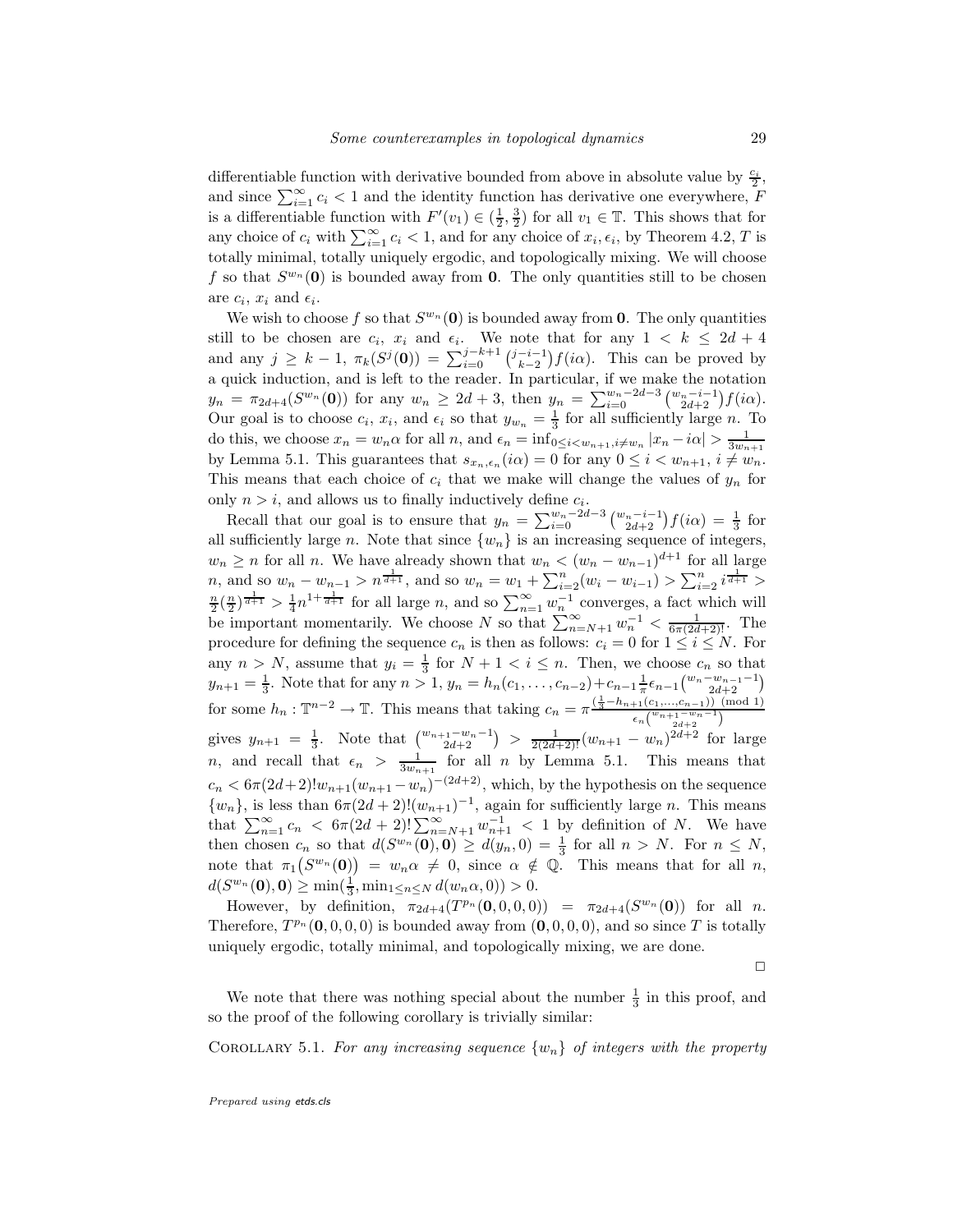that for some integer d,  $w_{n+1} < (w_{n+1} - w_n)^{d+1}$  for all sufficiently large n, and for any sequence  $\{z_n\} \subseteq \mathbb{T}$ , there exists f satisfying the hypotheses of Theorem 4.1 so that for all sufficiently large n,  $\pi_{2d+4}((S_{2d+4,\alpha,f})^{w_n}(\mathbf{0}))=z_n$ .

*Proof of Theorem 1.3.* Our transformation is  $T_{2d+9,\alpha,\gamma,\gamma',f}$  for the same  $\alpha, \gamma$ , and  $\gamma'$ as before. We use the same strategy as we did to prove Theorem 1.2; in other words, we will be forcing certain types of nonrecurrence behavior along a set comprised of a union of infinitely many shifted subsequences of  $\{p_n\}$ .

We now proceed roughly as we did in proving Theorem 1.2. We will define a sequence  $\{t_n\}$  by shifting different  $p_n$  by different amounts. First, define the intervals of integers  $B_j = [j! + 1, (j + 1)!] \cap \mathbb{N}$  for every  $j \in \mathbb{N}$ , and take any partition of N into infinitely many disjoint infinite sets  $C_1, C_2, \ldots$  We denote the elements of  $C_i$ , written in increasing order, by  $c_i^{(1)}, c_i^{(2)} \dots$  Choose some  $s_1$  large enough so that  $p_{n+1} - p_n > 2 \cdot 1$  for  $n \geq (\inf C_{s_1})!$ , define the set  $D_1 = \bigcup_{j \in C_{s_1}} B_j$ , and then define  $t_n = p_n + 1$  for all  $n \in D_1$ . Next, choose some  $s_2$  large enough so that  $p_{n+1}-p_n > 2 \cdot 2$  for  $n \geq (\inf C_{s_2})!$ , and define  $D_2 = \bigcup_{j \in C_{s_2}} B_j$ , and then define  $t_n = p_n + 2$  for all  $n \in D_2$ . Continuing in this way, we may inductively define  $D_k$  for all  $k \in \mathbb{N}$  so that  $D_k = \bigcup_{j \in C_{s_k}} B_j$  for some  $s_k$  with the property that  $p_{n+1} - p_n > 2k$ for  $n \geq (\inf C_{s_k})!$ , and then define  $t_n = p_n + k$  for all  $n \in D_k$ . For any  $n \notin \bigcup_{k=1}^{\infty} D_k$ ,  $t_n = p_n$ . Note that by the construction, for any  $n, k$  where  $t_n = p_n + k$ , it must be the case that  $n \in D_k$ , and therefore that  $n > (\inf C_{s_k})!$ , and so that  $p_{n+1}-p_n > 2k$ . Therefore, since  $t_{n+1} \ge p_{n+1}$  for all  $n, t_{n+1} - t_n \ge p_{n+1} - p_n - k > \frac{p_{n+1} - p_n}{2}$ , and  $2 \text{ so } \{t_n\} \text{ is increasing. Since } n-1 \geq (\inf C_{s_k})!$ ,  $p_n - p_{n-1} > 2k$ , and so in particular  $p_n > 2k$ . This implies that  $t_n = p_n + k < 2p_n$  for all n. Finally, we see that  $t_{n+1} < 2p_{n+1} < 2(p_{n+1} - p_n)^d < 2^{d+1}(t_{n+1} - t_n)^d$  for all large enough n. Since  $t_{n+1} - t_n > \frac{p_{n+1} - p_n}{2} \to \infty$  as  $n \to \infty$ , this means that  $t_{n+1} < (t_{n+1} - t_n)^{d+1}$  for large enough n.

We again define a sequence  $\{w_n\}$ : for any n, take  $w_n = \ell(t_n, 0, 0, 0)$ . In other words, for any  $v \in \mathbb{T}^{2d+6}$ ,  $T^{t_n}(v, 0, 0, 0) = (S^{w_n}(v), w_n \gamma, w_n \gamma', t_n - g_{w_n}(0, 0))$ . (Here  $S = S_{2d+6,\alpha,f}$  and  $T = T_{2d+9,\alpha,\gamma,\gamma',f}$ . For exactly the same reasons as in the proof of Theorem 1.6,  $w_{n+1} < (w_{n+1} - w_n)^{d+2}$  for large *n*.

Therefore, by using Corollary 5.1, for any sequence  $\{z_n\} \subseteq \mathbb{T}$ , we may choose f such that  $\pi_{2d+6}(T^{t_n}(0,0,0,0)) = \pi_{2d+6}(S^{w_n}(0)) = z_n$  for all n. We define  $z_n = \frac{1}{3}$ for any  $n \in D_k$  where  $n \in B_j$  for  $j = c_{s_k}^{(i)}$  with odd i, and  $z_n = \frac{2}{3}$  for any  $n \in D_k$ where  $n \in B_j$  for  $j = c_{s_k}^{(i)}$  with even i. For any  $z_n$  not defined by these conditions,  $z_n$  may be anything. (We can take  $z_n = 0$  for such n if it is convenient.) Take  $h \in C(X)$  such that  $h(v, x, y, t) = 0$  if  $v_{2d+6} = \frac{2}{3}$ ,  $h(v, x, y, t) = 1$  if  $v_{2d+6} = \frac{1}{3}$ ,  $\inf_{x \in X} h(x) = 0$ , and  $\sup_{x \in X} h(x) = 1$ . Now, we note that

$$
\left\{ z \in X \; : \; \frac{1}{N} \sum_{n=0}^{N-1} h(T^{p_n} z) \text{ does not converge} \right\}
$$
  

$$
\supseteq \left( \bigcap_{n>0} \bigcup_{k>n} \left\{ z \in X \; : \; \frac{|\{i \; : \; 1 \le i \le k, \pi_{2d+6}(T^{p_i}(z)) = \frac{1}{3}\}|}{k} > \frac{3}{4} \right\} \right) \cap
$$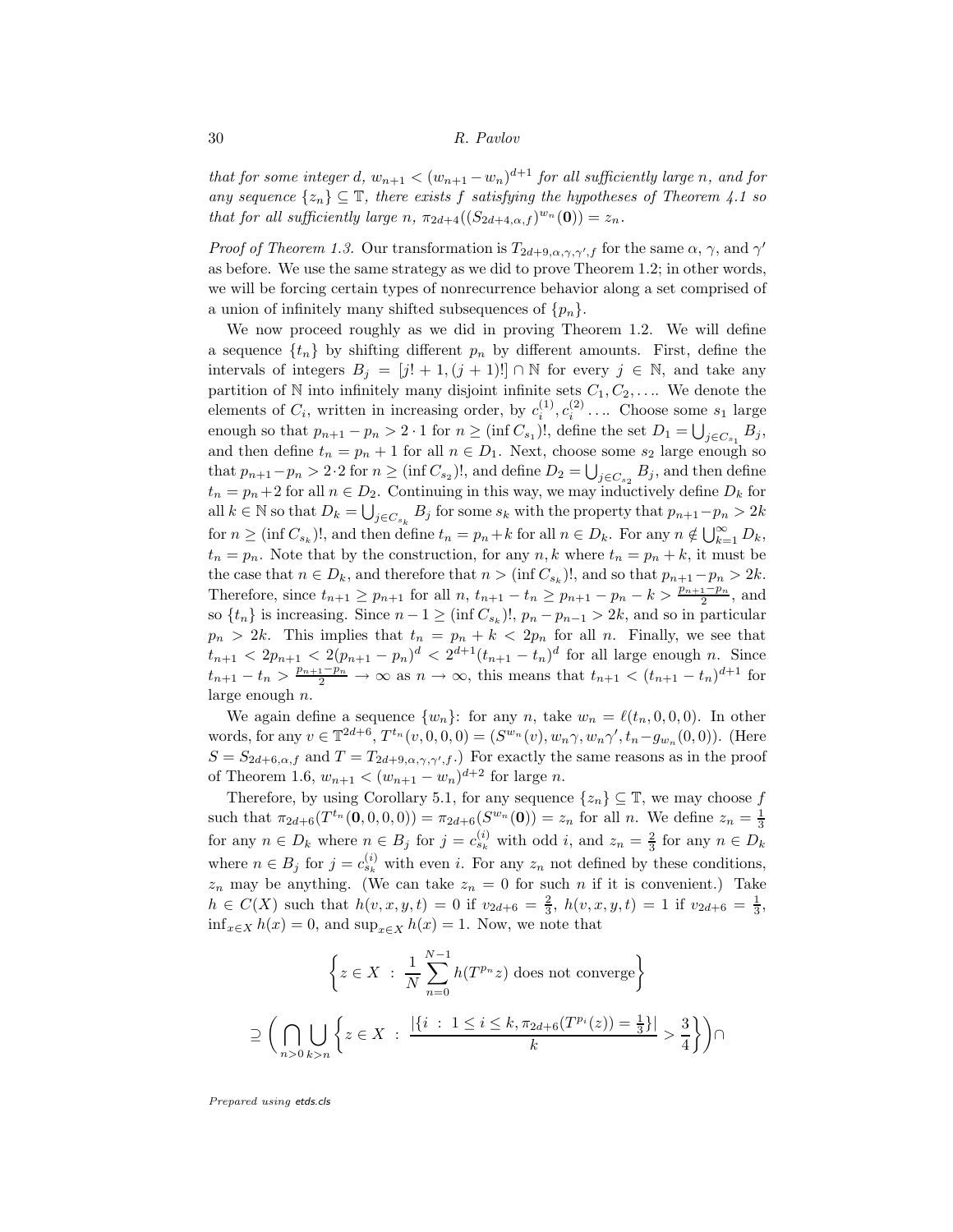Some counterexamples in topological dynamics 31

$$
\bigg(\bigcap_{n>0}\bigcup_{k>n}\bigg\{z\in X\;:\;\frac{|\{i\;:\;1\leq i\leq k,\pi_{2d+6}(T^{p_i}(z))=\frac{2}{3}\}|}{k}>\frac{3}{4}\bigg\}\bigg),
$$

and that the latter set, call it B, is clearly a  $G_{\delta}$ . We will show that B is dense in X. Choose any nonempty open set  $U \subset X$ . By minimality of T, there is some k so that  $T^k(\mathbf{0},0,0,0) \in U$ . By construction,  $t_n = p_n + k$  for all  $n \in D_k$ . Also by construction,  $D_k = \bigcup_{j \in C_{s_k}} B_j$ , and  $\pi_{2d+6}(T^{t_n}(\mathbf{0}, 0, 0, 0)) = \pi_{2d+6}(T^{p_n}(T^k(\mathbf{0}, 0, 0, 0))) = \frac{1}{3}$  for  $j = c_{s_k}^{(i)}$  and i odd. But then for any odd integer i,  $\pi_{2d+6}(T^{p_n}(T^k(0,0,0,0))) = \frac{1}{3}$ for any  $n \in [(c_{s_k}^{(i)})! + 1, (c_{s_k}^{(i)} + 1)!]$ , and so

$$
\frac{|\{i \; : \; 1 \leq i \leq (c_{s_k}^{(i)} + 1)!, \pi_{2d+6}(T^{p_i}(T^k(\mathbf{0}, 0, 0, 0)) = \frac{1}{3}\}|}{(c_{s_k}^{(i)} + 1)!} \geq \frac{c_{s_k}^{(i)}}{c_{s_k}^{(i)} + 1}
$$

which is clearly larger than  $\frac{3}{4}$  for sufficiently large k. Similarly, for any even integer  $i, \pi_{2d+6}(T^{p_n}(T^k(0,0,0,0))) = \frac{2}{3}$  for any  $n \in [(c_{s_k}^{(i)})! + 1, (c_{s_k}^{(i)} + 1)!]$ , and so

$$
\frac{|\{i \ : \ 1 \le i \le (c_{s_k}^{(i)} + 1)!, \pi_{2d+6}(T^{p_i}(T^k(\mathbf{0}, 0, 0, 0))) = \frac{2}{3}\}|}{(c_{s_k}^{(i)} + 1)!} \ge \frac{c_{s_k}^{(i)}}{c_{s_k}^{(i)} + 1},
$$

which is also greater than  $\frac{3}{4}$  for sufficiently large k. This implies that  $T^k(\mathbf{0},0,0,0) \in$ B, and so that  $B \cap U$  is nonempty. Since U was arbitrary, this shows that B is dense, and so a dense  $G_{\delta}$ . Therefore, B is a residual set by the Baire category theorem, and for every  $z \in B$ ,  $\frac{1}{N} \sum_{n=0}^{N-1} h(T^{p_n}z)$  does not converge.

$$
\qquad \qquad \Box
$$

We note that exactly as in the proof of Theorem 1.2, this in fact shows that for a residual set of  $z \in X$ ,  $\liminf_{N \to \infty} \frac{1}{N} \sum_{n=0}^{N-1} h(T^{p_n}z) = 0 = \inf_{x \in X} h(x)$  and  $\limsup_{N \to \infty} \frac{1}{N} \sum_{n=0}^{N-1} h(T^{p_n}z) = 1 = \sup_{x \in X} h(x).$ 

#### 6. Questions

There are some natural questions motivated by these results. For any totally minimal and totally uniquely ergodic system  $(X, T)$ , any nonempty open set  $U \subseteq X$ with  $\mu(U) \in (0,1)$ , and any  $x \notin \overline{U}$ , take the set  $A = \{n \in \mathbb{N} : T^n x \in U\}$ . Since  $(X, T)$  is uniquely ergodic, the density  $d(A) := \lim_{n \to \infty} \frac{|\{1, 2, ..., n\} \cap A|}{n}$  of A equals  $\mu(U) > 0$ , and so the sequence  $\{a_n\}$  of the elements of A written in increasing order does not satisfy the hypotheses of any of our theorems. However, since  $x \notin \overline{U}$ , and since  $T^{a_n}x \in U$  for all  $n, T^{a_n}x$  is bounded away from x.

For a similar example, take  $T$  to be a totally minimal and totally uniquely ergodic isometry of a complete metric space  $(X, d)$  with diameter greater than 2. Take  $x, y \in X$  with  $d(x, y) > 2$ , and define  $f \in C(X)$  where  $f(z) = 0$  for all  $z \in B_1(x)$  and  $f(z) = 1$  for all  $z \in B_1(y)$ . Then, take the sets  $A = \{n \in \mathbb{N} :$  $T^n x \in B_{\frac{1}{2}}(y) \}$  and  $B = \{ n \in \mathbb{N} : T^n x \in B_{\frac{1}{2}}(x) \}$ . Since  $(X, T)$  is uniquely ergodic,  $d(A) = \mu(B_{\perp}(y)) > 0$  and  $d(B) = \mu(B_{\perp}(x)) > 0$ . For any  $z \in B_{\perp}(x)$ ,  $d(T^{a_n}z, y) \leq d(T^{a_n}z, T^{a_n}x) + d(T^{a_n}x, y) = d(z, x) + d(T^{a_n}x, y) < \frac{1}{2} + \frac{1}{2} = 1$ , and so  $f(T^{a_n}z) = 1$ . Also for any  $z \in B_{\frac{1}{2}}(x)$ ,  $d(T^{b_n}z, x) \le d(T^{b_n}z, T^{b_n}x) + d(T^{b_n}x, x) =$ 

Prepared using etds.cls

,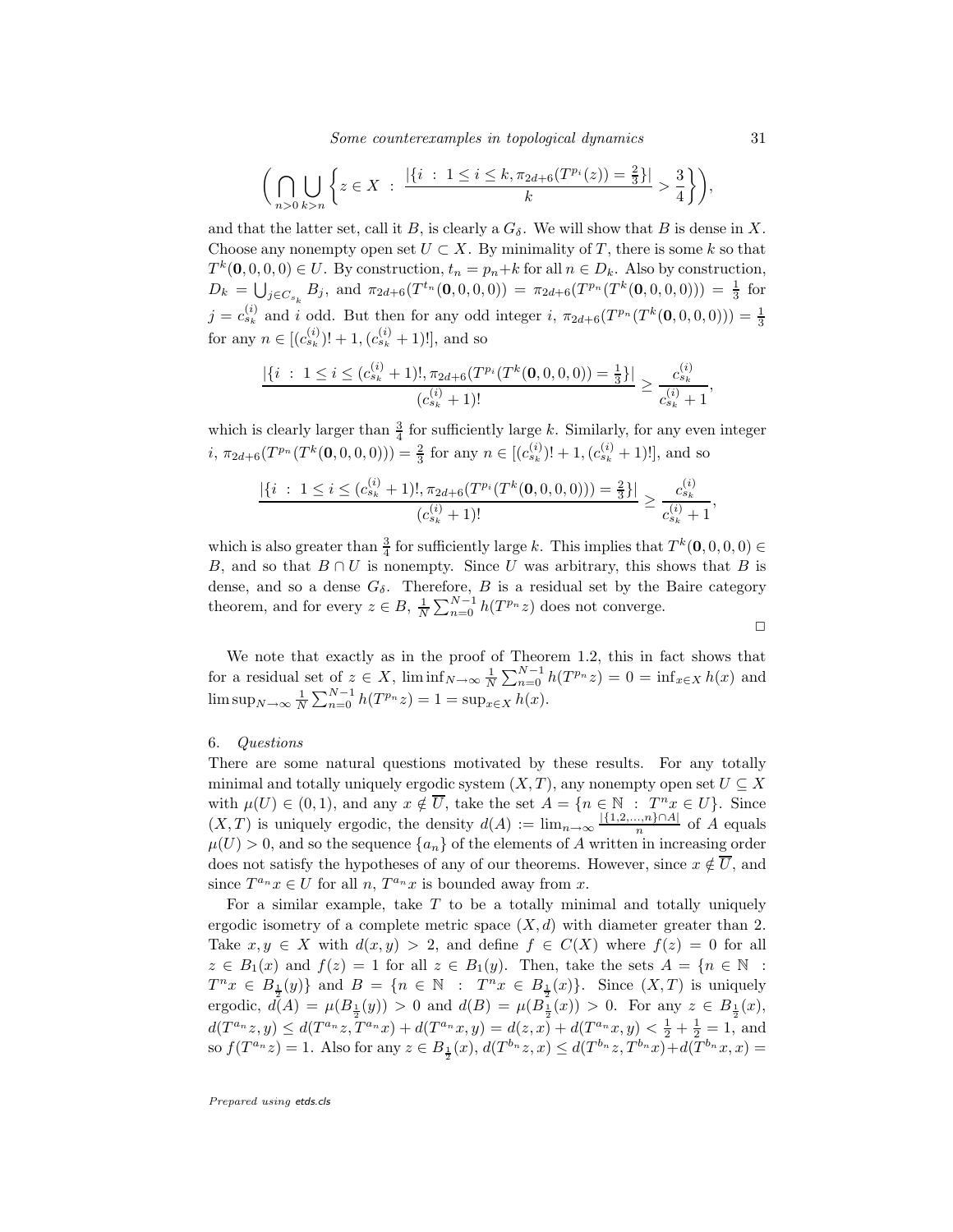$d(z, x) + d(T^{b_n}x, x) < \frac{1}{2} + \frac{1}{2} = 1$ , and so  $f(T^{b_n}z) = 0$ . This means that by making a sequence  ${c_n}$  by alternately choosing longer and longer subsequences of  ${a_n}$ and  $\{b_n\}$ , we could create such  $\{c_n\}$  with  $d(\{c_n\}) > 0$  (so  $\{c_n\}$  does not satisfy the hypotheses of any of our theorems) where  $\lim_{N\to\infty}\frac{1}{N}\sum_{n=1}^{N}f(T^{c_n}z)$  does not converge for any z in the second category set  $B_{\frac{1}{2}}(x)$ .

The point of these examples is to show that our hypotheses are certainly not the only ones under which examples of the types constructed in this paper exist. This brings up the following questions:

Question 6.1. For what increasing sequences  $\{p_n\}$  of integers does there exist a totally minimal and totally uniquely ergodic system  $(X, T)$  and a point  $x \in X$  such that  $x \notin \overline{\{T^{p_n}x\}}$ ?

Question 6.2. For what increasing sequences  $\{p_n\}$  of integers does there exist a totally minimal and totally uniquely ergodic system  $(X, T)$  and a function  $f \in C(X)$ such that  $\lim_{N\to\infty}\frac{1}{N}\sum_{n=1}^{N}f(T^{p_n}x)$  fails to converge for a set of x of second category?

Also, it is interesting that we could create examples for a wider class of sequences  ${p_n}$  when X was not connected. We would like to know whether or not this is necessary, i.e.

Question 6.3. Given an increasing sequence  $\{p_n\}$  of integers and a totally minimal totally uniquely ergodic topological dynamical system  $(X, T)$  and  $x \in X$  such that  $x \notin \overline{\{T^{p_n}x\}}$ , must there exist a system with the same properties where X is a connected space?

Question 6.4. Given an increasing sequence  $\{p_n\}$  of integers and a totally minimal totally uniquely ergodic topological dynamical system  $(X, T)$  and  $f \in C(X)$  such that  $\lim_{N\to\infty}\frac{1}{N}\sum_{n=1}^{N}f(T^{p_n}x)$  fails to converge for a set of x of second category, must there exist a system with the same properties where  $X$  is a connected space?

Finally, we briefly address one more issue about generalizing our results. In our symbolic examples, the dynamical systems considered were not invertible, since every x considered was in  $\{0,1\}^{\mathbb{N}}$  rather than  $\{0,1\}^{\mathbb{Z}}$ . It is, however, not hard to extend our results to the invertible case. The rough idea is to define each  $w_{k+1}$ to have  $w_k$  occurring somewhere in the middle rather than as a prefix. Then,  $w_k$ approaches a limit x in  $\{0,1\}^{\mathbb{Z}}$ , and the orbit closure of x is again taken to be X. The remainder of the proofs goes through in a similar fashion.

Acknowledgements. The author would like to express his gratitude to Vitaly Bergelson for suggesting this question and for numerous helpful comments and suggestions in the preparation of this paper, and also to the anonymous referee for useful suggestions and corrections.